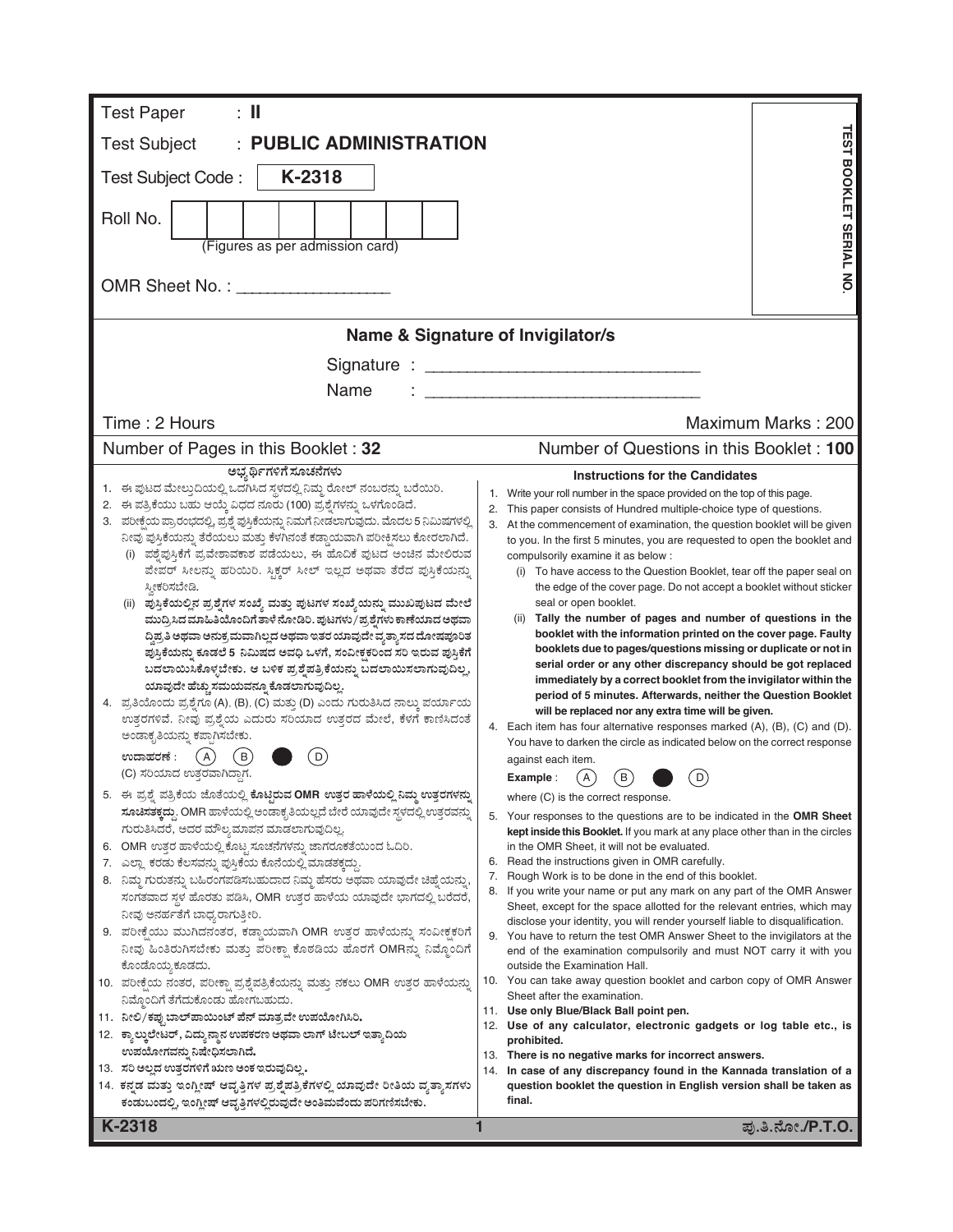### <u>ಸಾರ್ವಜನಿಕ ಆಡಳಿತ</u> **±æà±ÜÃ… – II**

- $N$ ಮನಿಸಿ : ಈ ಪತ್ರಿಕೆಯು (100) ನೂರು ವಸ್ತುನಿಷ್ಠ ಮಾದರಿಯ ಪ್ರಶ್ನೆಗಳನ್ನೊಳಗೊಂಡಿದ್ದು, ಪ್ರತಿಯೊಂದು  $E$ ಪ್ರಶ್ನೆಯೂ ಎರಡು (2) ಅಂಕಗಳನ್ನು ಹೊಂದಿದೆ. ಎಲ್ಲಾ ಪ್ರಶ್ನೆಗಳನ್ನೂ ಕಡ್ಡಾಯವಾಗಿ ಉತ್ತರಿಸಬೇಕು.
	- 1. ಈ ಕೆಳಗಿನ ಯಾವ ಸಮಿತಿಯು ರಾಜ್ಯ ಮಟದ ಮಂತ್ರಿಮಂಡಲದಲ್ಲಿ ಪಂಚಾಯತ್ ರಾಜ್ ಸಂಸ್ಥೆಗಳ ಮೇಲ್ವಿಚಾರಣೆಗೆ ಪಂಚಾಯತ್ ರಾಜ್ ಮಂತ್ರಿಗಳ ನೇಮಕಾತಿಗೆ ಶಿಫಾರಸ್ಸುಮಾಡಿತು ?
		- (A) ಅಶೋಕ್ ಮೆಹ್ತಾ ಸಮಿತಿ
		- (B) ಬಲವಂತರಾಯ್ ಮೆಹ್ತಾ ಸಮಿತಿ
		- (C) ಟಂಡನ್ ಸಮಿತಿ
		- (D) ಎಲ್. ಎಮ್. ಸಿಂಫ್ವಿ ಸಮಿತಿ
	- 2. ಈ ಕೆಳಗಿನವುಗಳಲ್ಲಿ ಯಾವುದು ಉತ್ತಮ ಆಳ್ವಿಕೆಯ ಅಂಶವಲ್ಲ?
		- (A) ಪಾರದರ್ಶಕತೆ
		- (B) ಸ್ವಜನ ಪಕ್ಷಪಾತ
		- (C) ಹೊಣೆಗಾರಿಕೆ
		- (D) ಕಾನೂನಿನ ಆಳ್ತಿಕೆ
	- **3.** ಈ ಕೆಳಕಂಡ ಹೇಳಿಕೆಯಲ್ಲಿ ಯಾವುದು ನವ ಸಾರ್ವಜನಿಕ ನಿರ್ವಹಣೆಗೆ ಸಂಬಂಧಿಸಿದಂತೆ ಸರಿಯಾದ ಹೇಳಿಕೆಯಲ್ಲ?
		- (A) ಇದಕ್ಕೆ ಮಾರುಕಟ್ಟೆದೃಷ್ಟಿಕೋನವಿದೆ
		- (B) ಇದು ಸಾರ್ವಜನಿಕ ಹಿತಾಸಕ್ತಿಯನ್ನು ಎತ್ತಿ ಹಿಡಿಯುತ್ತದೆ
		- (C) ಇದು ನಿರ್ವಹಣಾ ಸ್ವಾಯತ್ತತೆಯನ್ನು ಪ್ರತಿಪಾದಿಸುತ್ತದೆ
		- (D) ಇದು ಕಾರ್ಯನಿರ್ವಹಣೆಯ ಮೌಲ್ಯಮಾಪನದೆಡೆಗೆ ಗಮನಹರಿಸುತ್ತದೆ
- 4. ಸಂಘಟನೆಯ ಔಪಚಾರಿಕ ಸಂಬಂಧಗಳು ಇವುಗಳ ಮೇಲೆ ಆಧಾರಿತವಾಗಿರುತ್ತದೆ
	- (A) ಸ್ತೇಹತನ
	- (B) ಪರಿಣತರ ಗುಂಪು
	- (C) ಕೆಳ ಸಿಬ್ಬಂದಿಗಳ ಮೇಲಿನ ನಿಯಂತ್ರಣ
	- (D) ಕಾನೂನು ಮತ್ತು ನಿಯಂತ್ರಣ
- 5. ಸಾರ್ವಜನಿಕ ಆಡಳಿತದ ಅಧ್ಯಯನವು
	- (A) ಕಾನೂನು ಮತ್ತು ಕ್ರಮವನ್ನು ಕಾಪಾಡುವುದಾಗಿದೆ
	- (B) ವಾಣಿಜ್ಯ ಮತ್ತು ಸರಕನ್ನು ನಿಯಂತ್ರಿಸುವುದಾಗಿದೆ
	- (C) ಸಾರ್ವಜನಿಕ ನೀತಿಯ ಅನುಷ್ಠಾನವಾಗಿದೆ
	- (D) ರಾಜ್ಯದ ರಾಜಕೀಯ ಮತ್ತು ಆಡಳಿತಾತ್ಮಕ ಆಯಾಮಗಳನ್ನು ಅಭ್ಯಸಿಸುವುದಾಗಿದೆ
- 6. ವ್ಯವಸ್ಥಾ ಸಿದ್ಧಾಂತವು ಈ ಕೆಳಗಿನ ಯಾವ ಆಡಳಿತಾತ್<del>ಠ</del> ಚಿಂತಕರೆ ಕೆಲಸದೊಂದಿಗೆ ಸಂಬಂಧಿತವಾಗಿದೆ ?
	- (A) ಲಿಯೊನಾರ್ಡ್ ವೈಟ್
	- (B) ಮೇರಿ ಪಾರ್ಕರ್ ಫಾಲೆಟ್
	- (C) ಟಾಲ್*ಕೊಟ್ ಪಾರ್*ಸನ್
	- (D) ಎಫ್. ಡಬ್ಲ್ಯೂ. ಟೇಲರ್
- 7. ಈ ಕೆಳಗಿನವುಗಳಲ್ಲಿ 'ರಿಪ್ಲೆಕ್ಷನ್ ಆನ್ ಪಬ್ಲಿಕ್ ಎಡ್ಡಿನಿಸ್ಟ್ರೇಶನ್' ಬರೆದವರು ಯಾರು ?
	- (A) ಡಿ. ವಾಲ್ದೂ
	- (B) ಎಫ್. ಡಬ್ಲ್ಯೂ. ರಿಗ್ಸ್
	- (C) ಎಡ್**ವರ್ಡ್ ವಿಡ್**ನರ್
	- (D) ಜಾನ್ ಎಮ್. ಗೌಸ್

**Paper II 2 K-2318**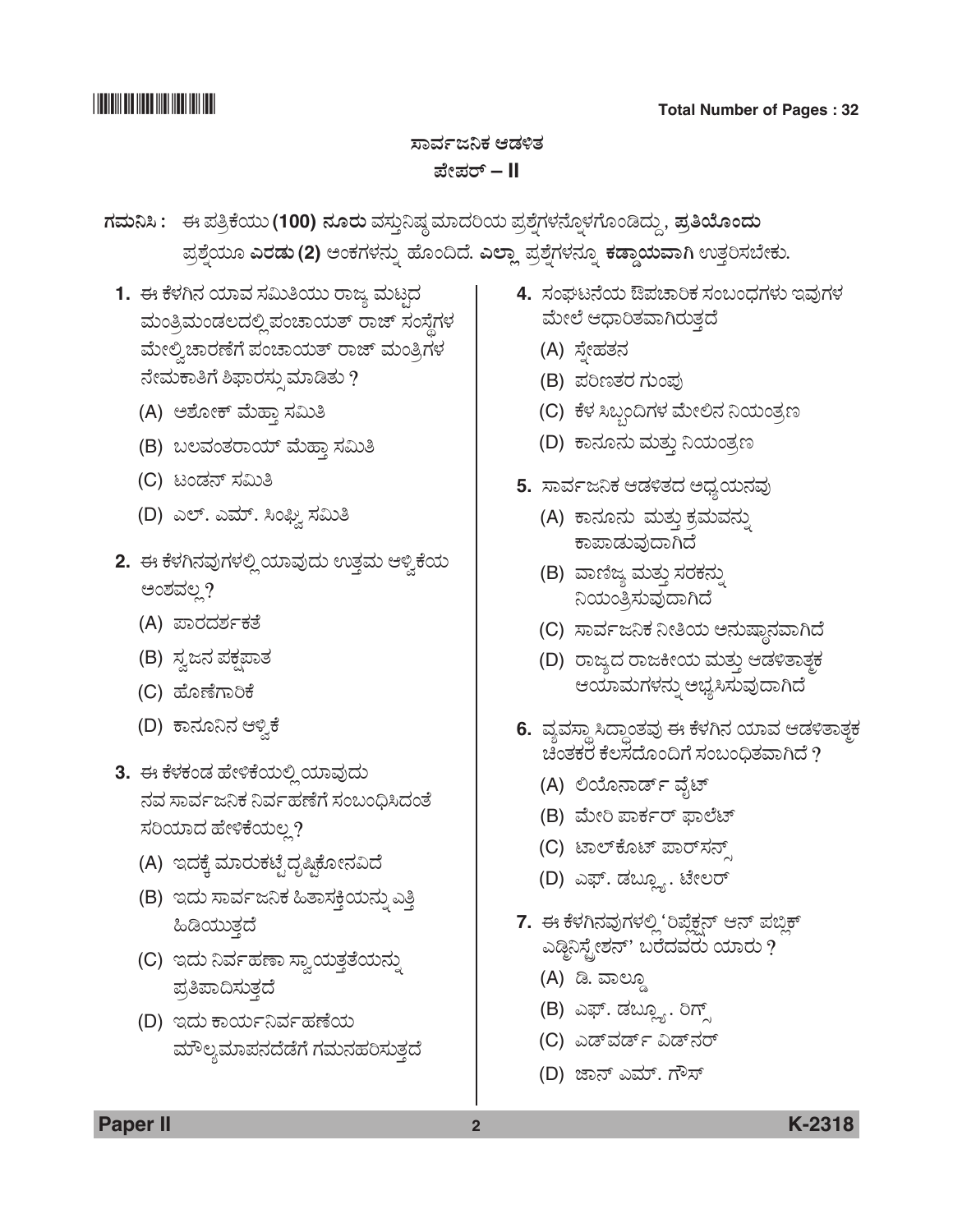### **Public administration Paper – II**

**Note :** This paper contains **hundred (100)** objective type questions. **Each** question carries **two (2)** marks. **All** questions are **compulsory**.

- **1.** Which committee recommend to appoint a Minister for Panchayat Raj in the State council of Minister to look after the affair of the Panchayat Raj institution ?
	- (A) Ashok Mehta Committee
	- (B) Balwantaray Mehta Committee
	- (C) Tondon Committee
	- (D) L. M. Singhvi Committee
- **2.** Which of the following is not a feature of good governance ?
	- (A) Transparency
	- (B) Nepotism
	- (C) Accountability
	- (D) Rule of law
- **3.** Which of the following statements is not correct in respect of New Public Management ?
	- (A) It has market orientation
	- (B) It upholds public interest
	- (C) It advocates managerial autonomy
	- (D) It focusses on performance appraisal
- **4.** Formal relationship in an organization is based on
	- (A) Friendship
	- (B) Peer groups
	- (C) Authority on sub-ordinates
	- (D) Rules and regulations
- **5.** Public Administration is the study of
	- (A) Maintenance of law and order
	- (B) Control of trade and commerce
	- (C) Public policy implementation
	- (D) Politico-administrative dynamics of the state
- **6.** System theory is associated with the work of one of the following administrative thinker
	- (A) Leonard White
	- (B) Mary Parker Follet
	- (C) Talcott Parsons
	- (D) F. W. Taylor
- **7.** Among the following who wrote 'Reflection on Public Administration' ?
	- (A) D. Waldo
	- (B) F. W. Riggs
	- (C) Edward Weidner
	- (D) John M. Gaus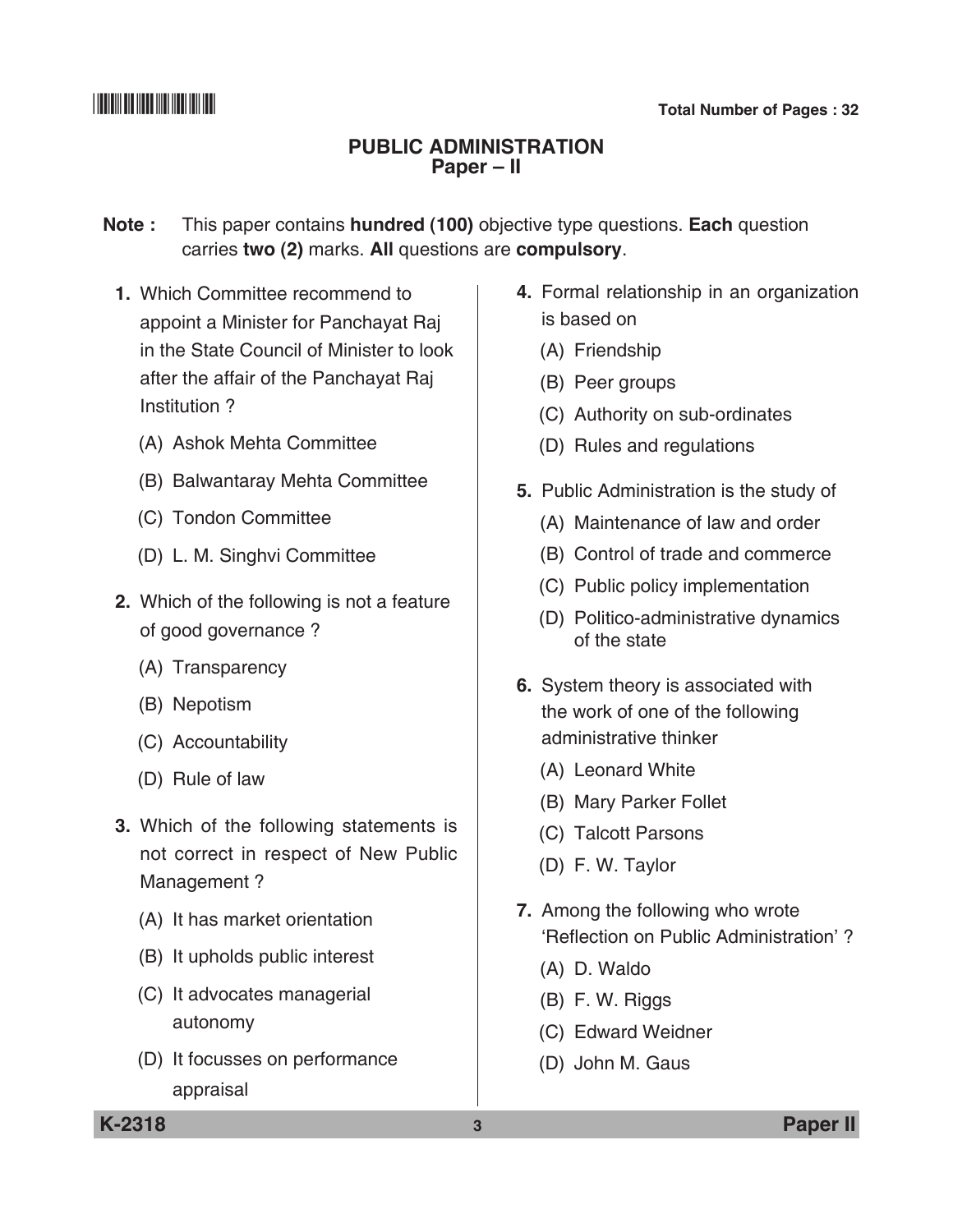- **8.** ಫೆಬ್ರವರಿ 18, 1869 ರಲ್ಲಿ ಭಾರತದ ಮೊದಲ ಆಯವ್ಯಯವನ್ನು ಪ್ರಸ್ತುತಪಡಿಸಿದವರು ಈ ಕೆಳಗಿನವುಗಳಲ್ಲಿ ಯಾರು ?
	- (A) ಜೇಮ್ಸ್ಎಲ್ಸನ್
	- (B) ಆರ್. ಕೆ. ಷಣ್ಣುಖಂ
	- (C) ಜಾನ್ ನಾಥನ್
	- (D) ದೇಶ್*ಮುಖ್*
- 9. ಈ ಕೆಳಗಿನವುಗಳಲ್ಲಿ 2018 ರಲ್ಲಿ ಜಗತ್ತಿನ ಸ್ಟಾರ್ಟ್ ಟೆಸ್ಪ್ ನಗರವೆಂದು ಗುರುತಿಸಲಾಯಿತು
	- (A) ನ್ಯೂಯಾರ್ಕ್
	- (B) ಲಂಡನ್
	- (C) ಪ್ಯಾರಿಸ್
	- (D) ಜಪಾನ್
- 10. ಈ ಕೆಳಗಿನವುಗಳಲ್ಲಿ ಯಾವುದೊಂದು ಸ್ಮಾರ್ಟ್ ನಗರದ ಗುರಿಯಾಗಿದೆ  $\overline{?}$ 
	- (A) ಸಾಮಾಜಿಕ ಬೆಳವಣಿಗೆ
	- (B) ಆರ್ಥಿಕ ಬೆಳವಣಿಗೆ
	- (C) ನಿರುದ್ಯೋಗದ ಬೆಳವಣಿಗೆ
	- (D) ಗ್ರಾಮೀಣ ಬೆಳವಣಿಗೆ
- 11. ಕ್ರಿಯಾ ಸಂಶೋಧನಾ ಅರ್ಥವೆಂದರೆ
	- (A) ಲಾಂಗಿಟ್ಯುಡಿನಲ್ ಸಂಶೋಧನೆ
	- (B) ಆನ್ವಯಿಕ ಸಂಶೋಧನೆ
	- (C) ಸದ್ಯದ ಸಮಸ್ಯೆಗಳನ್ನು ಪರಿಹರಿಸಿಕೊಳ್ಳುವಲ್ಲಿ ಕಂಡುಕೊಳ್ಳಬಹುದಾದ ಸಂಶೋಧನೆ
	- (D) ಸಾಮಾಜಿಕ–ಆರ್ಥಿಕ ಉದ್ದೇಶಗಳ ಸಂಶೋಧನೆ
- **12.** ಮಾಹಿತಿ ಎಂದರೆ
	- (A) ಕ್ಸೋಡೀಕರಿಸದ ದತ್ತಾಂಶ
	- (B) ಸಂಸ್ತರಿಸಿದ ದತ್ತಾಂಶ
	- (C) ಪ್ರಾಥಮಿಕ ದತ್ತಾಂಶ
	- (D) ಸಂಘಟಿತ ದತ್ತಾಂಶ

- **13.** ಮಿಶ್ರ ಸಂಸ್ಕೃತಿ ಅಧ್ಯಯನಗಳು ಇದರ ಉದಾಹರಣೆಯಾಗಿವೆ
	- (A) ರೇಖಾಂಶ ವಿನ್ಯಾಸ
	- (B) ತುಲನಾತ್ಮಕ ವಿನ್ಯಾಸ
	- (C) ಆವಿಷ್ತಾರ ವಿನ್ಯಾಸ
	- (D) ದೃಷ್ರಾಂತ ಅಧ್ಯಯನ ವಿನ್ಯಾಸ
- <u>14. 21 ನೇ ಶತಮಾನದಲ್ಲಿ ಸಾರ್ವಜನಿಕ ನೀತಿ</u> ರೂಪಣೆಯಲ್ಲಿ ಈ ಕೆಳಗಿನವರುಗಳಲ್ಲಿ ಯಾರು ಮುಖ್ಯ ಪಾತ್ರದಾರರು  $\eta$ 
	- (A) ರಾಜಕೀಯ–ಶಾಶ್ವತ ಕಾರ್ರನಿರ್ವಾಹಕರು
	- (B) ಬುದ್ದಿಜೀವಿಗಳು-ರಾಜಕೀಯ ನಿಪುಣರು
	- (C) ನೀತಿ ಸಾರ್ವಜನಿಕ ಬುದ್ದಿ ಜೀವಿಗಳು
	- (D) ಸಂವಹನ ಮಾಧ್ಯಮ
- **15.** ಸ್ವಾತಂತ್ರ್ಯ ನಂತರ ದೇಶದ ಮೊದಲ ಮಹಿಳಾ IAS ಅಧಿಕಾರಿ ಯಾರು  $\overline{?}$ 
	- (A) ಸರೋಜಿನಿ ದೇವಿ ಪಂಡಿತ
	- (B) ಅನಿಬೆಸೆಂಟ್
	- (C) ಇಶಾ ಬಸಂತ್ ಜೋಶಿ
	- (D) ಕಸ್ತೂರಿಬಾಯಿ ಲಾಲಬಾಯ್
- 16. ಈ ಕೆಳಗಿನವರುಗಳಲ್ಲಿ ಯಾರು 'ಮ್ಯಾನೇಜ್*ಮೆಂಟ್* ಆಫ್ ಟುಮಾರೊ' ಪುಸ್ತಕ ಬರೆದವರು
	- (A) ಎಫ್. ಡಬ್ಲ್ಯೂ. ಟೇಲರ್
	- (B) ಅಬ್ರಾಹಂ ಮಾಸ್ಲೋ
	- (C) ಲೂಥರ್ ಹಾಲ್ಪೆಗುಲ್ಲಿಕ್
	- (D) ಲಿಂಡಾಲ್ ಫೌನೆಸ್ ಉರ್ವಿಕ್
- 17. ಸಾರ್ವಜನಿಕ ಆಡಳಿತದಲ್ಲಿ ಡೈೖಟ್ ವಾಲ್ಡೂ ಜೀವಮಾನ ಸಾಧನೆ ಪ್ರಶಸ್ತಿಯನ್ನು ಪಡೆದವರಾರು ?
	- (A) ಆರ್ಥರ್ ಎಫ್. ಬೆಂಟ್ಜಿ
	- (B) ಹರ್ಬರ್ಟ್ ಎ. ಸೈಮನ್
	- (C) ಫೈಡ್. ಡಬ್ಲ್ಯೂ. ರಿಗ್
	- (D) ಸಿ. ಆಯ್. ಬರ್ನಾರ್ಡ್

**Paper II 4 K-2318**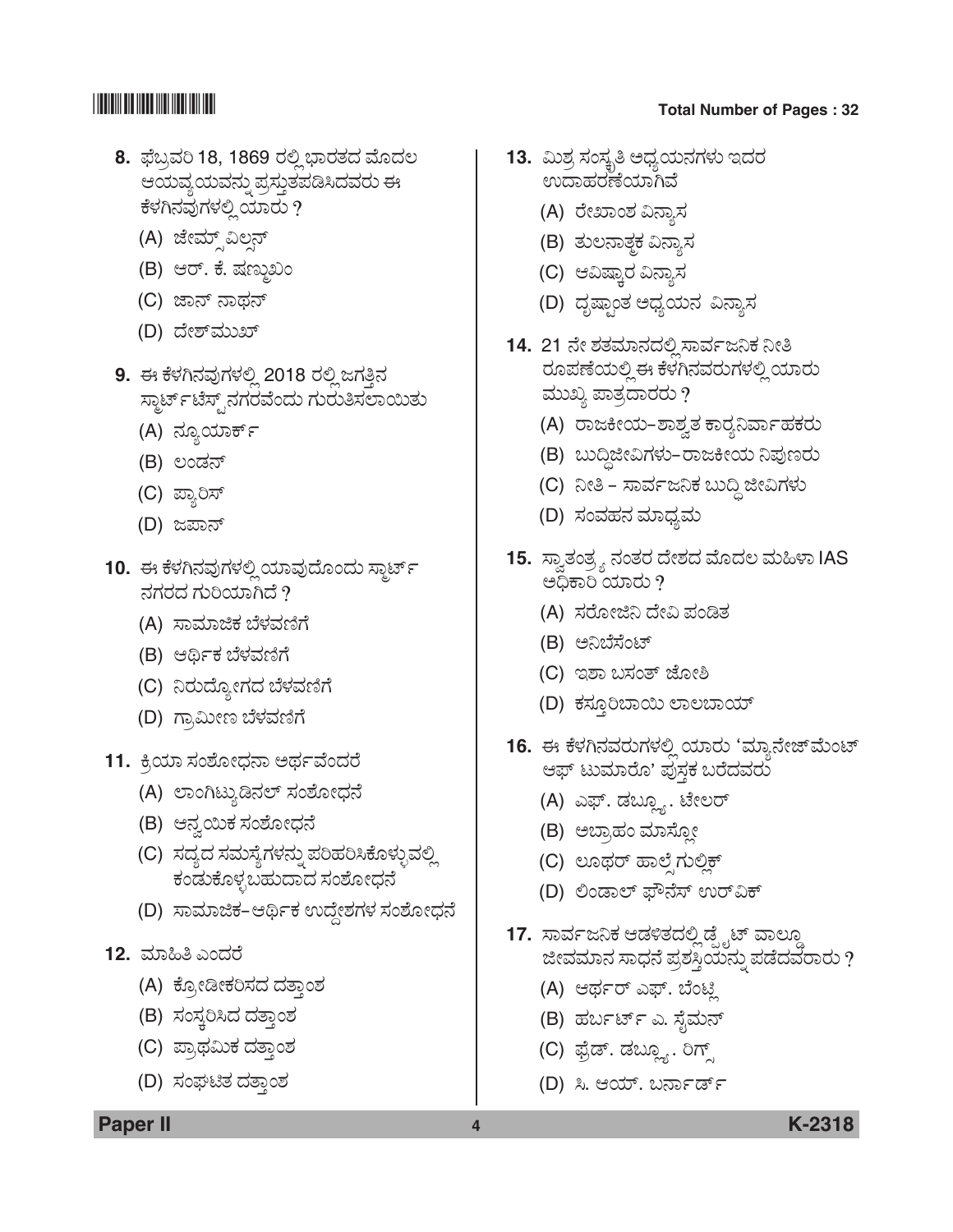- **8.** Who among the following presented the first Indian Budget on February 18, 1869 ?
	- (A) James Wilson
	- (B) R. K. Shanmukham
	- (C) John Nathon
	- (D) Desmukh
- **9.** The following is the smartest city in the World in the year 2018
	- (A) New York
	- (B) London
	- (C) Paris
	- (D) Japan
- **10.** Which among the following is one of the aim of smart city ?
	- (A) societal growth
	- (B) Economic growth
	- (C) Unemployment growth
	- (D) Rural growth
- **11.** Action research means
	- (A) Longitudinal research
	- (B) An applied research
	- (C) A research initiated to solve an immediate problems
	- (D) A research with socio-economic objective
- **12.** Information is
	- (A) Raw data
	- (B) Processed data
	- (C) Primary data
	- (D) Organized data

- **13.** Cross culture studies are an example of
	- (A) Longitudinal design
	- (B) Comparative design
	- (C) Experimental design
	- (D) Case study design
- **14.** The following policy actors are necessary to formulate public policies in 21<sup>st</sup> century
	- (A) Political-permanent executives
	- (B) Intellectuals-statesmen
	- (C) Policy-public Intellectuals
	- (D) Mass-media
- **15.** Who was the first woman IAS officer after India attained independence ?
	- (A) Sarojini Devi Pandit
	- (B) Anni Besant
	- (C) Isha Basant Joshi
	- (D) Kasturbhai Lalbhai
- **16.** Among the following who has written the book 'Management of Tomorrow'.
	- (A) F. W. Taylor
	- (B) Abraham Maslow
	- (C) Luther Halsey Gullick
	- (D) Lyndall Fownes Urwick
- **17.** The scholars who received Dwight Waldo award for life time achievement in Public Administration ?
	- (A) Arthur F. Bently
	- (B) Herbert A. Simon
	- (C) Fred W. Riggs
	- (D) C. I. Barnard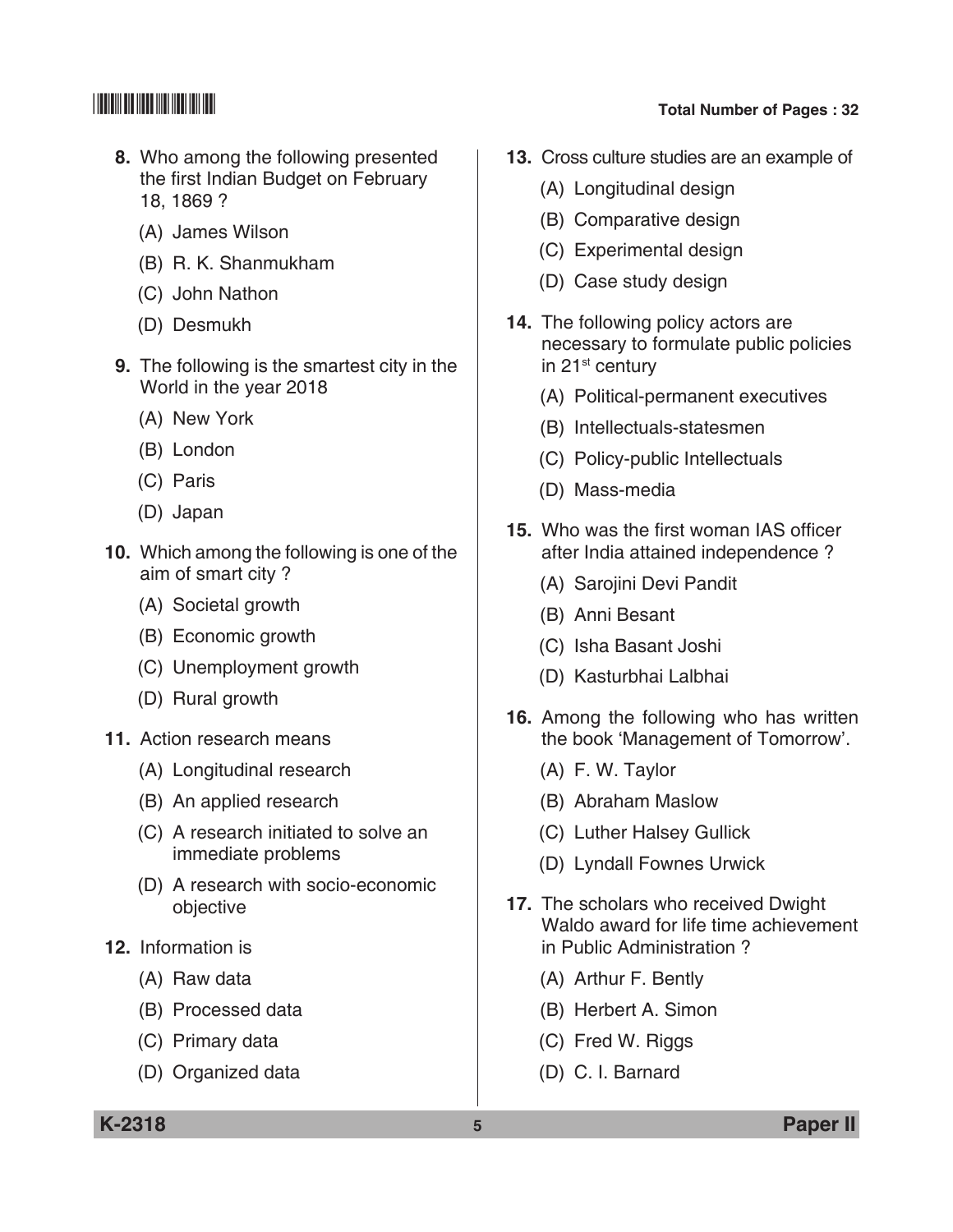- 18. ವರ್ಚಸ್ಸು ಅಧಿಕಾರದ ಸಂಕೇತ ಯಾರು ?
	- (A) ±ÜâvÝÄ (B) BvÜÚñÜPÝÃÜ
	- (C) ನಿರ್ವಾಹಕ (D) ಸಂಘಟನಾಕಾರ
- 19. 1910 ರಲ್ಲಿ 'ವೈಜ್ಞಾನಿಕ ನಿರ್ವಹಣಾ' ಪದವನ್ನು ಮೊದಲು ಬಳಸಿದವರು
	- (A) ಎಫ್. ಡಬ್ಲ್ಯೂ. ಟೇಲರ್
	- (B) ಲೂಥರ್ ಗುಲ್ಲಿಕ್
	- (C) ಲೂಯಿಸ್ ಡೆಮ್ಫ಼ಿಟ್ಜ್ ಬ್ಯಾಂಡಿಸ್
	- (D) ಹೆನ್ರಿ ಫೇಯಾಲ್
- 20. ರಿಗ್ಸ್**ರವರು ಆಯ್ಕೆ ಮಾಡಿದ ಚೀನಾ ಚಕ್ರಾಧಿಪತ್ಯ**ದ <u>ಯಾವ ಮಾದರಿಯು ಈ ಕೆಳಗಿನವುಗಳಲ್ಲಿ ಇದೆ ?</u>
	- (A) ಡಿಫ್ಯೂಸ್ಡ್ ಮಾದರಿ
	- (B) ಫ್ಯೂಸ್ಡ್ ಮಾದರಿ
	- (C) ಪ್ರಿಸ್*ಮ್ಮಾ*ಟಿಕ್ ಮಾದರಿ
	- (D) ಸಾಲಾ ಮಾದರಿ
- 21. ಭಾರತದಲ್ಲಿ ಜುಲೈ 1991ರಲ್ಲಿ ಆರ್ಥಿಕ ಸುಧಾರಣೆಗಳನ್ನು ತಂದ ಪ್ರಧಾನಮಂತ್ರಿ
	- (A) ಡಾ. ಮನಮೋಹನ್ ಸಿಂಗ್
	- (B) ಚಂದ್ರಶೇಖರ
	- (C) ಪಿ. ವ್ಲಿ. ನರಸಿಂಹರಾವ್
	- (D) ಐ. ಕೆ. ಗುಜ್ರಾಲ್
- **22.** ಈ ಕೆಳಗಿನವುಗಳಲ್ಲಿ ಸಾರ್ವಜನಿಕ ಆಡಳಿತಕ್ಕೆ ಅನ್ವಯವಾಗುವಂತೆ ವಿದ್ಯುನ್ಮಾನ ಆಡಳಿತದ ಮೂರು ವಿಭಿನ್ನ ಕ್ಷೇತ್ರಗಳನ್ನು ಗುರುತಿಸಿ. ಈ ಕೆಳಗಿನವುಗಳಲ್ಲಿ ಯಾವುದು ಅಲ್ಲವೆಂದು ಗುರುತಿಸಿ.
	- (A) ಸರ್ಕಾರದಿಂದ ಸರ್ಕಾರಕ್ಕೆ
	- (B) ಸರ್ಕಾರದಿಂದ ಸರ್ಕಾರೇತರ ಖಾಸಗಿ ಸಂಸ್ಥೆಗಳಿಗೆ
	- (C) ಸರ್ಕಾರದಿಂದ ವ್ಯವಹಾರಕ್ಕೆ
	- (D) ಸರ್ಕಾರದಿಂದ ನಾಗರಿಕರಿಗೆ

- **23. \_\_\_\_\_\_\_\_\_\_\_\_\_\_ ರವರ ಪ್ರಕಾರ ಅಭಿವೃದ್ಧಿ ಆಡಳಿತದ** ಅರ್ಥವೆಂದರೆ ''ಆಡಳಿತಾತ್ಮಕ ವ್ಯವಸ್ಥೆಯು ಕ್ರಿಯೆ ಮತ್ತು ಗುರಿ ಆಧಾರಿತವಾಗಿರಬೇಕು'' ?
	- (A) ಮಾಂಟ್ ಗೋಮೇರಿ
	- (B) ಫೇನ್ಸಾಡ್
	- (C) ಎಡ್ವರ್ಡ್ ವಿಡ್*ನ*ರ್
	- (D) ಯು. ಎಲ್. ಗೋಸ್ತಾಮಿ
- 24. ಈ ಕೆಳಗಿನ ಹೇಳಿಕೆಗಳನ್ನು ಪರಿಗಣಿಸಿ: ಅಭಿವೃದ್ಧಿ ಆಡಳಿತ
	- 1. ಅಭಿವೃದ್ಧಿ ನೀತಿಗಳು, ಕಾರ್ಯಕ್ರಮಗಳು ಮತ್ತು ಯೋಜನೆಗಳ ನಿರ್ವಹಣೆಯ ಮೇಲೆ ಒತ್ತು ನೀಡುವುದು
	- 2. ಪರಿಸರ ಸ್ವರೂಪದ್ದಾಗಿದೆ
	- 3. ಅಭಿವೃದ್ಧಿ ಚಟುವಟಿಕೆಗಳಲ್ಲಿ ಜನರ ಭಾಗವಹಿಸುವಿಕೆಯ ಮೇಲೆ ಹೆಚ್ಚುಒತ್ತು ನೀಡುತ್ತದೆ
	- 4. ಸಂಪೂರ್ಣವಾಗಿ ಆಡಳಿತದಲ್ಲಿಖಾಸಗಿ ವಲಯಗಳು ಸೇರುವಂತೆ ಪ್ರೋತ್ಕಾಹಿಸುತ್ತದೆ
	- (A) 1, 4, 2, 3
	- (B) 1, 2, 3
	- (C) 2, 1, 3, 4
	- (D) 2, 4, 1
- **25.** ಪಂಚಾಯತ್ ರಾಜ್ ಸಂಸೆಗಳ ಮೇಲೆ ಎಲ್. ಎಂ. ಸಿಂಘ್ವಿ ಸಮಿತಿಯ ಮುಖ್ಯವಾದ ಶಿಫಾರಸ್ಸುಯಾವುದು ?
	- (A) ಚುನಾವಣೆಗಳಲ್ಲಿ ರಾಜಕೀಯ ಪಕ್ಷಗಳನ್ನು ತೊಡಗಿಸಿಕೊಳ್ಳುವುದು
	- (B) ಚುನಾವಣೆಗಳಲ್ಲಿ ರಾಜಕೀಯ ಪಕ್ಷಗಳನ್ನು ತೊಡಗಿಸಿಕೊಳ್ಳದೆ ಇರುವುದು
	- (C) ಜನಾಭಿಪ್ರಾಯ
	- (D) ಹಿಂದಕ್ಕೆ ಕರೆಯಿಸಿಕೊಳ್ಳುವುದು

**Paper II 6 K-2318**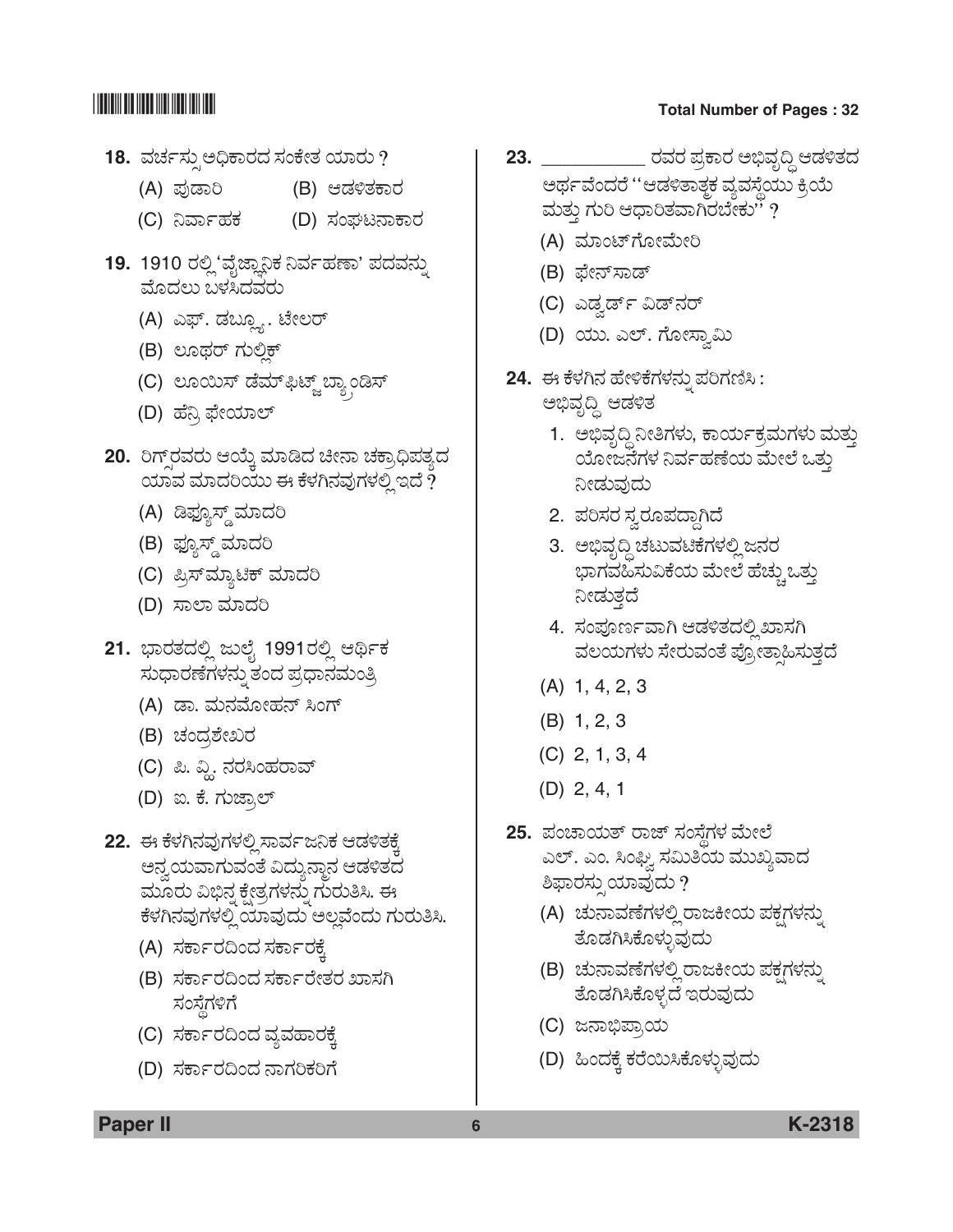- **18.** Who is the symbol of charismatic authority ?
	- (A) A Demagogue
	- (B) An administrator
	- (C) A. Manager
	- (D) An organizer
- **19.** First who used the word 'Scientific Management' in the year 1910 ?
	- (A) F. W. Taylor
	- (B) Luther Gullick
	- (C) Louis Demfitz Brandris
	- (D) Henry Fayol
- **20.** Which is the following model F. W. Riggs selected from imperial China ?
	- (A) Difussed model
	- (B) Fused model
	- (C) Prismatic model
	- (D) Sala model
- **21.** The economic reforms in India launched in July 1991 was done by the Prime Minister
	- (A) Dr. Manmohan Singh
	- (B) Chandrashekhar
	- (C) P. V. Narasimha Rao
	- (D) I. K. Gujaral
- **22.** One can identify there distinctive areas for application of e-government in Public Administration. Which one is not in the loop of these steps ?
	- (A) Govenment to government
	- (B) Government to Private NGO's
	- (C) Government to Business
	- (D) Government to citizens
- **23.** According to development administration means "An action oriented, goal oriented administrative system".
	- (A) Montgomery
	- (B) Fainsod
	- (C) Edward Weidner
	- (D) U. L. Goswami
- **24.** Consider the following statements : Development Administration
	- 1. Emphasizes on the management of development policies, programs and projects
	- 2. Ecological in nature
	- 3. Emphasizes people participation in the developmental activities
	- 4. Encouraging private sector in total in the administration
	- (A) 1, 4, 2, 3
	- (B) 1, 2, 3
	- (C) 2, 1, 3, 4
	- (D) 2, 4, 1
- **25.** What was the important recommendation of L. M. Singhvi committee on the PRI's ?
	- (A) Involvement of political parties in elections
	- (B) Non-involvement of political parties in elections
	- (C) Referendum
	- (D) Right to recall

**K-2318 7 Paper II**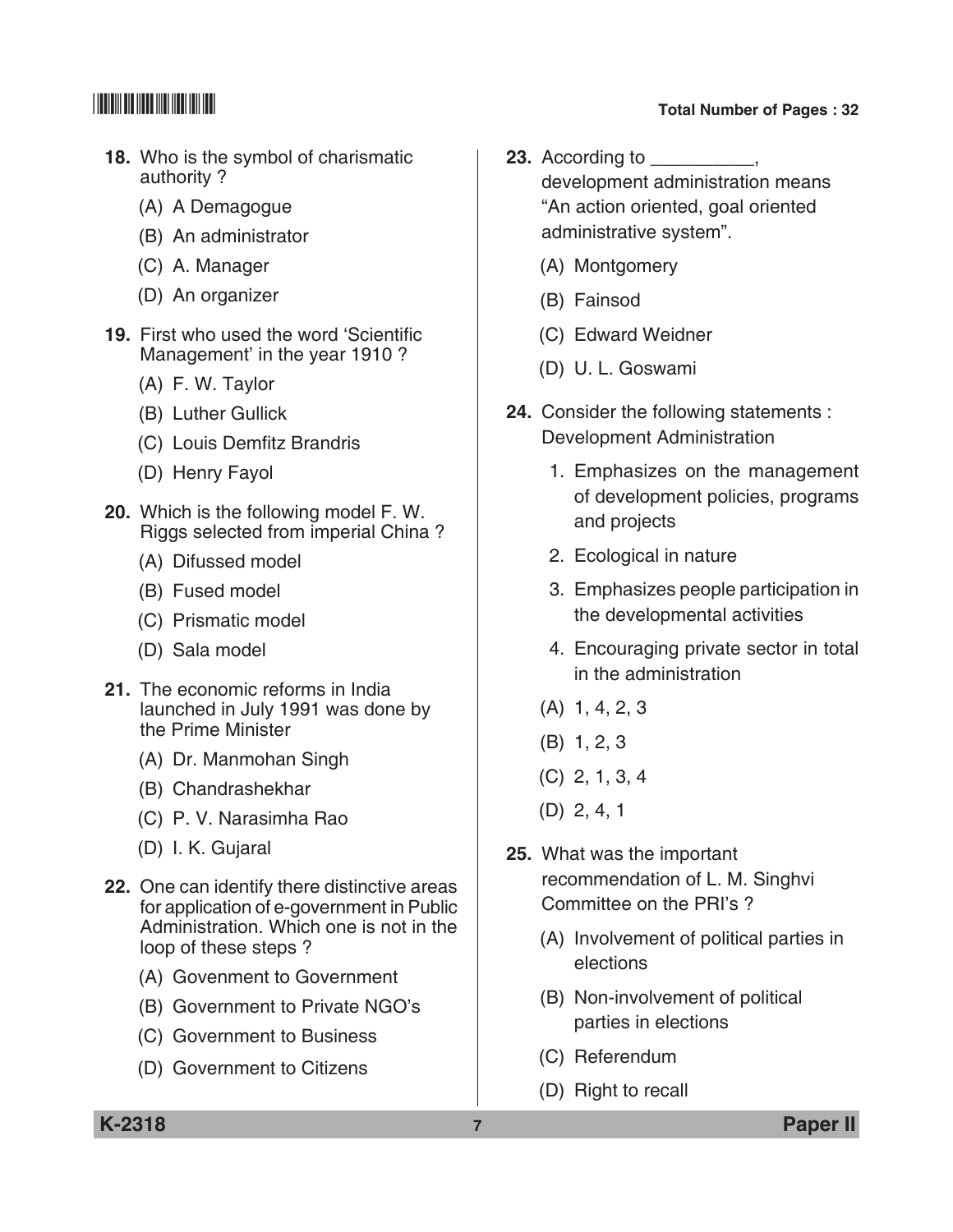- **26.** 'ಸಾಮಾಜಿಕ ನ್ಯಾಯ' ಪದವನ್ನು ಮೊದಲು ಬಳಸಿದವರು
	- (A) ಸಿಸಿಲಿಯನ್ ಪ್ರಿಸ್ಟ್ , ಲೂಗಿ ತಪಾರೆಲ್ಲಿ ಡಿ' ಆಜಗ್ಲಿಯೋ
	- (B) ವಿಲಿಯಂ ಎನ್. ಡನ್
	- (C) ಐನ್ ಸ್ಯಾಂಡರ್ಸನ್, ಕ್ಯಾರೊಲಿನ್ ಡಿ ಕಾ ಪೋರ್ಟೆ
	- (D) ಫಿಲಿಪ್ ಪಾಚೆಟ್ ಬಿ. ಜಿ. ರೂಮ್
- **27.** ಜಿಲ್ಲಾ ಮಟ್ಟದಲ್ಲಿ ಯಾರು ಜಿಲ್ಲಾ ಚುನಾವಣಾಧಿಕಾರಿಯಾಗಿ ಕಾರ್ರನಿರ್ವಹಿಸುತ್ತಾರೆ ?
	- (A) ಜಿಲ್ಲಾಧಿಕಾರಿ
	- (B) ವಿಭಾಗಾಧಿಕಾರಿ
	- (C) ತಹಶೀಲ್ದಾರ್
	- (D) ಮುಖ್ಯ ಕಾರ್ರದರ್ಶಿ
- 28. ಈ ಕೆಳಗಿನವರಲ್ಲಿ ಯಾರು ವೆಬರ್ ಅವರ ಆದರ್ಶ ಮಾದರಿಯ ನೌಕರಶಾಹಿ, ಅಭಿವೃದ್ಧಿ ಹೊಂದುತ್ತಿರುವ ಸಮಾಜಗಳಿಗೆ ಸೂಕ್ತವಾದುದ್ದಲ್ಲ ಎಂದು ಹೇಳಿದ್ದಾರೆ ?
	- (A) ಎಚ್. ಸೈಮನ್
	- (B) ಚೆಸ್ಟರ್ ಐ. ಬರ್ನಾರ್ಡ್
	- (C) ಎಫ್. ಡಬ್ಲ್ಯೂ. ರಿಗ್ಸ್
	- (D) ಡಿ. ವಾಲ್ದೋ
- 29. ಈ ಕೆಳಗಿನವುಗಳಲ್ಲಿ ಯಾವುದನ್ನು ಏಕಾದೇಶ ತತ್ವ  $3D$ ತರಿಪಡಿಸುತ್ತದೆ ?
	- (A) ಉತ್ತರದಾಯಿತ್ವ
	- (B) ವಿಶೇಷ ಪರಿಣತಿ
	- (C) ಸ್ತೀಕೃತಿ
	- (D) ಸಂಯೋಜನೆ

- 30. ವುಡ್ರೋ ವಿಲನ್**ರವರು ಜನಿಸಿದ** ವರ್ಷ
	- (A) 14 ಫೆಬ್ರುವರಿ 1857
	- (B) 04 ಜನವರಿ 1919
	- (C) 14 ಮಾರ್ಚ್ 1886
	- (D) 28 ಡಿಸೆಂಬರ್ 1856
- 31. ವಿಶ್ವ ಬ್ಯಾಂಕಿನ ಯಾವ ವರ್ಷದ ವರದಿಯಲ್ಲಿ " ಉತ್ತಮೆ ಆಳ್ವಿಕೆ ಮತ್ತು ನಾಗರಿಕ ಸಮಾಜದ ಪಾಲ್ಗೊಳ್ಳುವಿಕೆಯಿಂದ ಅಭಿವೃದ್ಧಿ ಸಾಧ್ಯ'' ಎಂಬುದಕ್ಕೆ ಒತ್ತು ನೀಡಲಾಗಿದೆ ?
	- (A) 1997 (B) 1992
	- (C) 2000 (D) 2003
- **32.** ನವ ಸಾರ್ವಜನಿಕ ಆಡಳಿತ \_\_\_\_\_\_\_\_ ಕೈ<br>ಪ್ರಾಧಾನ್ಯತೆ ನೀಡುತ್ತದೆ.
	- (A) ದುರ್ಬಲ ಸರಕಾರ
	- (B) ಸಾಮಾಜಿಕ ಧರ್ಮಸಮ್ಮತ ನ್ಯಾಯ
	- (C) ಗುಣಮಟ್ಟದ ಕಾರ್<u>ಯಕ್ಷ</u>ಮತೆ
	- (D) ಉದ್ದೇಶಯುಕ್ತ ನಿರ್ವಹಣೆ
- 33. ಸಾರ್ವಜನಿಕ ಅಧಿಕಾರಿಗಳಿಗೆ ಆಧುನಿಕ ಸಾರ್ವಜನಿಕ ಆಡಳಿತದ ಮಾದರಿಯನ್ನು ಪ್ರಪ್ರಥಮವಾಗಿ ಯಾವ ಸ್ಥಳದಲ್ಲಿ ಬೋಧನೆ ಮಾಡಲಾಯಿತು ?
	- (A) »ÝÃÜñÜ (B) ±ÜâÅÔÕ¿Þ
	- (C) ಅಮೇರಿಕ (D) ಫ್ರಾನ್ಸ್
- 34. 'ತೃತೀಯ ಜಗತ್ತು' ಪದವನ್ನು ಮೊದಲ ಬಾರಿಗೆ ಪರಿಚಯಿಸಿದವರು ಮತ್ತು ಬಳಸಿದವರು
	- (A) ಆಲ್ಫೆಡ್ ಸಾವೇ
	- (B) ರುಡಾಲ್ಪ್ ಹಿಟ್ಲರ್
	- (C) ಅಬ್ರಾಹಂ ಲಿಂಕನ್
	- (D) ಗಾಂಧಿ
- 35. ಸಂಘಟನೆ ಕುರಿತ ಬರವಣಿಗೆಗಳನ್ನು ಮುಖ್ಯವಾಗಿ \_\_ ಮೂಲಭೂತ ವಿಭಾಗಗಳಲ್ಲಿ

ವರ್ಗೀಕರಿಸಲಾಗಿದೆ.

- (A) ÖÜñÜá¤ (B) BÃÜá
- (C) ÊÜáãÃÜá (D) GÃÜvÜá

**Paper II 8 K-2318**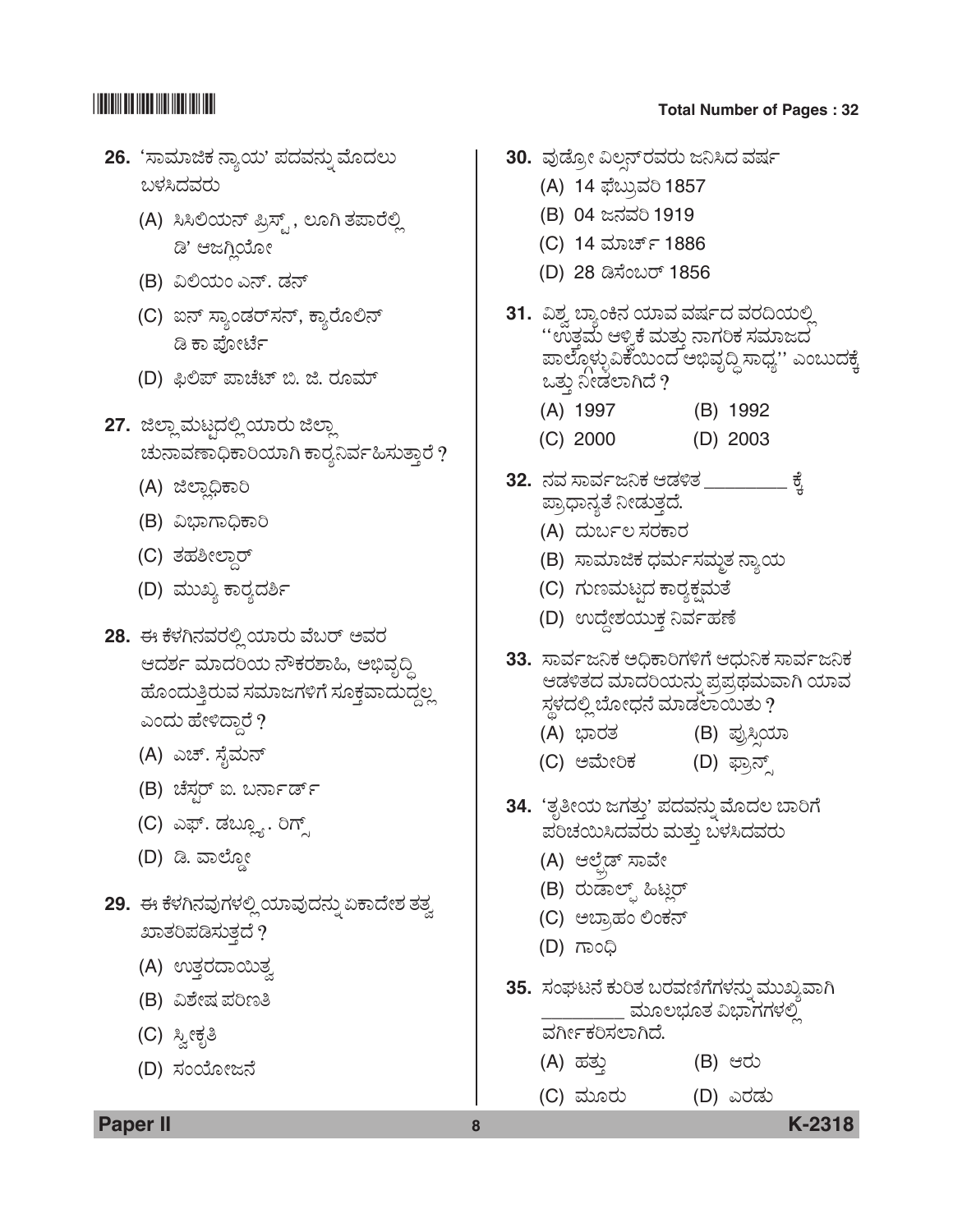- **26.** The term 'Social Justice' was first used by
	- (A) Sicilian Priest, Luigi Taparelli d' Azeglio
	- (B) William N. Dunn
	- (C) Ian Sanderson, Caroline De Ca Porte
	- (D) Phillippe Pochet B. G. Room
- **27.** At district level who acts as the District Returning Officer?
	- (A) District Commissioner
	- (B) Assistant Commissioner
	- (C) Thasildar
	- (D) Chief secretary
- **28.** Who among the following was called Weber's ideal type of bureaucracy as unsuitable for developing societies ?
	- (A) H. Simon
	- (B) Chester I. Barnard
	- (C) F. W. Riggs
	- (D) D. Waldo
- **29.** The Principle of Unity of Command mainly ensures
	- (A) Accountability
	- (B) Specialization
	- (C) Acceptability
	- (D) Coordination
- \*K2318\* **Total Number of Pages : 32**
	- **30.** Woodrow Wilson was born in the year
		- (A) 14 Feb. 1857
		- (B) 4 Jan. 1919
		- (C) 14 March 1886
		- (D) 28 Dec. 1856
	- **31.** Good governance and participating Civil society for development were stressed in World Bank Report in the year
		- (A) 1997 (B) 1992
		- (C) 2000 (D) 2003
	- **32.** New Public Administration emphasizes
		- (A) Lean government
		- (B) Social equity
		- (C) Performance appraisal
		- (D) Management by objectives
	- **33.** Modern form of Public Administration was first taught for public officials in which place ?
		- (A) India (B) Prussia
		- (C) America (D) France
	- **34.** 'Third World' term was first time introduced and used by
		- (A) Alfred Sawy
		- (B) Rudolf Hitler
		- (C) Abraham Lincoln
		- (D) Gandhi
	- **35.** Writings on organisation can be broadly calssified into basic categories.
		- (A) Ten (B) Six
		- (C) Three (D) Two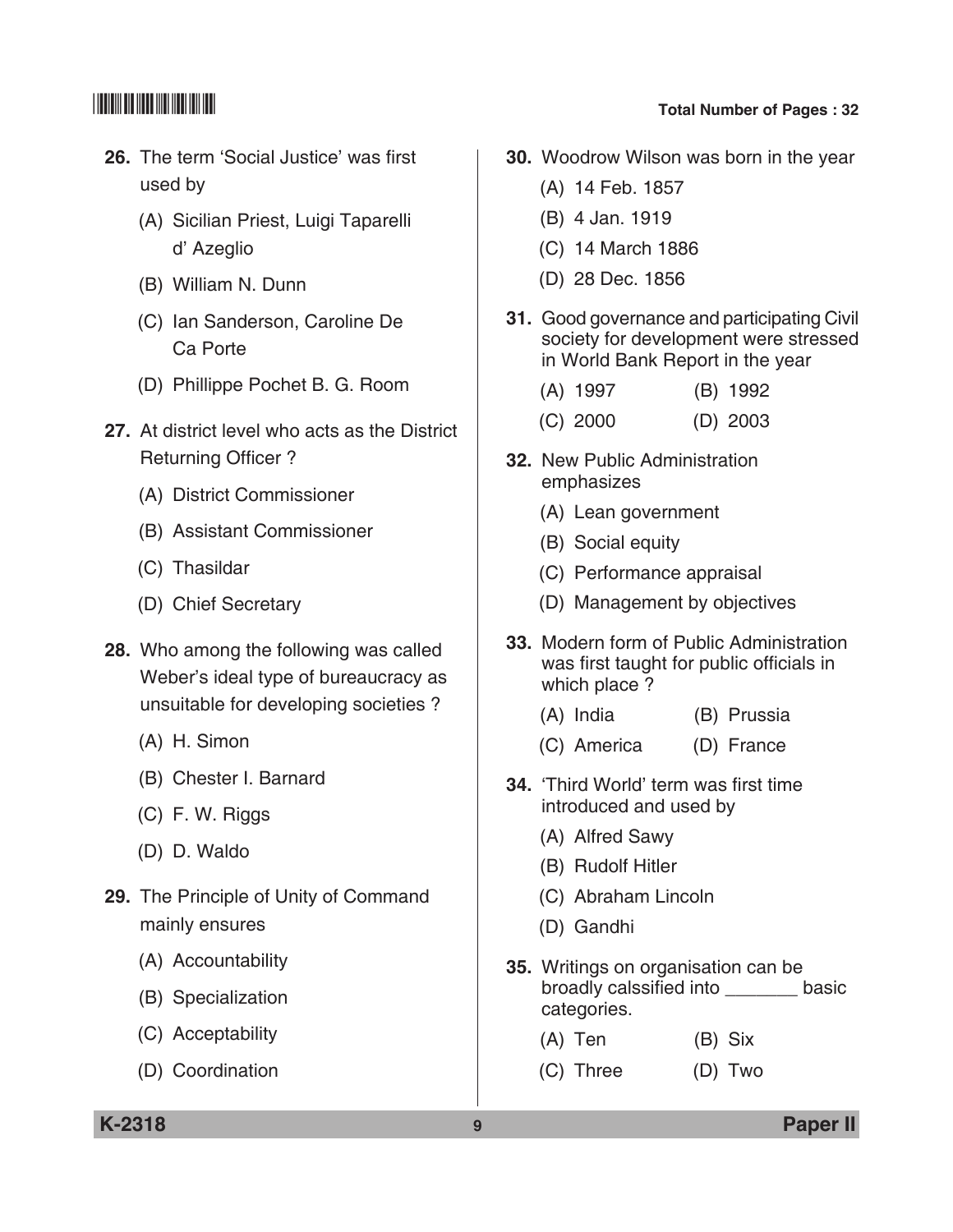|            |          |                                                                                                                           |                |                | 36. ಲಾಲ್ ಬಹಾದ್ದೂರ್ ಶಾಸ್ತ್ರಿರಾಷ್ಟ್ರೀಯ ಆಡಳಿತ                                              |         | 39. ಹೊಂದಿಸಿ ಬರೆಯಿರಿ :              |                |                |                |                                                                                                                      |
|------------|----------|---------------------------------------------------------------------------------------------------------------------------|----------------|----------------|-----------------------------------------------------------------------------------------|---------|------------------------------------|----------------|----------------|----------------|----------------------------------------------------------------------------------------------------------------------|
|            |          |                                                                                                                           |                |                | (A) ನಾಗಪೂರ      (B) ಮಸ್ಸೂರಿ                                                             |         |                                    | ಪಟಿೖ− I        |                |                | ಪಟಿೖ− II                                                                                                             |
|            |          | ಮೊದಲು ಬಳಸಿದ ತಜ್ಞರು                                                                                                        |                |                | (C) ನಾಗಾಲ್ಯಾಂಡ್ (D) ಮನಾಲಿ<br>37. ಈ ಕೆಳಗಿನವುಗಳಲ್ಲಿ 'ಅಭಿವೃದ್ಧಿ ಆಡಳಿತ' ಪದವನ್ನು             |         | ನಿಯೋಜನೆಯ<br>ವಿಧಗಳು                 |                |                |                | ನಿಯೋಜನಾ ಅಧಿಕಾರದ<br>ವಿವರಣೆಯು ಈ ಕೆಳಗಿನ<br>ಅಧಿಕಾರದ ಅಂಶದಲ್ಲಿದೆ                                                           |
|            |          | (A) ಯು. ಎಲ್. ಗೋಸ್ವಾಮಿ<br>(B) ಎಡ್ವರ್ಡ್ ವಿಡ್ನರ್<br>(C) ಪೆರಲ್ ಹೆಡಿ<br>(D) ಡೊನಾಲ್ಡ್ ಸಿ. ಸ್ಫೋನ್<br><b>38.</b> ಹೊಂದಿಸಿ ಬರೆಯಿರಿ: |                |                | ಪಟಿೖ– I ಪಟಿೃ– II                                                                        |         | a. ಔಪಚಾರಿಕ<br>ನಿಯೋಜನೆ              |                |                |                | 1. ಅಧೀನ ಅಧಿಕಾರಿಯು<br>ನಿಯೋಜನೆ ಮಾಡಿದ<br>ಅಧಿಕಾರಿಯಿಂದ<br>ಸಲಹೆ ಹಾಗೂ<br>ಮಾರ್ಗದರ್ಶನವನ್ನು<br>ನಿರ್ಧಾರಕಾಂಶಗಳ ಬಗ್ಗೆ<br>ಪಡೆಯಬೇಕು |
|            |          |                                                                                                                           |                |                | a. ಮೇಲ್ವಿಚಾರಣೆ    1. ನಿರ್ವಹಣಾ<br>ಅಧಿಕಾರದ<br>ದುರುಪಯೋಗವನ್ನು<br>ಪತ್ತೆ ಹಚ್ಚುವುದು            |         | ನಿಯೋಜನೆ                            |                |                |                | b. ಮಧ್ಯವರ್ತಿತ     2. ಅಧೀನ ಅಧಿಕಾರಿಯು<br>ಯಾವುದೇ<br>ಭಯವಿಲ್ಲದೆ ಕಾರ್ಯ<br>ನಿರ್ವಹಿಸಬಹುದು                                    |
|            |          | b. ಸಮನ್ವಯ<br>c. ಪರಿಶೀಲನೆ                                                                                                  |                |                | 2. ಇತರರ ಕಾರ್ರವನ್ನು<br>ಮೇಲ್ರಿಚಾರಣೆ<br>ಮಾಡುವುದು<br>3. ಕಾರ್ರಗಳ ವಿವಿಧ                       |         | c. ಭಾಗಶಃ<br>ನಿಯೋಜನೆ                |                |                |                | 3. ನಿಯಮ, ಕಾನೂನು<br>ಹಾಗೂ ಕಟ್ಗಳೆಗಳಲ್ಲಿ<br>ಬರವಣಿಗೆ ಮೂಲಕ                                                                 |
|            | d. ತನಿಖೆ |                                                                                                                           |                |                | ಭಾಗಗಳನ್ನು<br>ಪರಸರ<br>ಸಂಬಂಧಿಸುವುದು<br>4. ಸೂಚನೆಗಳ ಪ್ರಕಾರ<br>ಅಂಗೀಕಾರವನ್ನು<br>ಪರಿಶೀಲಿಸುವುದು |         | d. ಭೇಷರತ್<br>ನಿಯೋಜನೆ<br>ಸಂಕೇತಗಳು : |                |                |                | ನಮೂದಿಸಲಾಗಿದೆ<br>4. ಮೂರನೆಯವರ<br>ಮೂಲಕ<br>ಕಾರ್ಯಗತಗೊಳಿಸುವುದು                                                             |
| ಸಂಕೇತಗಳು : |          |                                                                                                                           |                |                |                                                                                         |         | a                                  | $\mathbf b$    | C              | d              |                                                                                                                      |
|            | a        | b                                                                                                                         | $\mathbf c$    | d              |                                                                                         | $(A)$ 1 |                                    | 4              | $\overline{2}$ | 3              |                                                                                                                      |
| $(A)$ 1    |          | 3                                                                                                                         | $\overline{2}$ | 4              |                                                                                         | $(B)$ 3 |                                    | $\overline{4}$ | $\mathbf{1}$   | $\overline{2}$ |                                                                                                                      |
| $(B)$ 3    |          | $\overline{4}$                                                                                                            | $\mathbf{1}$   | $\overline{2}$ |                                                                                         |         | $(C)$ 2                            | $\mathbf 3$    | $\overline{4}$ | $\mathbf{1}$   |                                                                                                                      |
| $(C)$ 2    |          | $\ensuremath{\mathsf{3}}$                                                                                                 | $\overline{4}$ | $\mathbf{1}$   |                                                                                         | $(D)$ 4 |                                    | $\mathbf{1}$   | 3              | $\overline{2}$ |                                                                                                                      |
| $(D)$ 4    |          | $\mathbf{1}$                                                                                                              | 3              | $\overline{2}$ |                                                                                         |         |                                    |                |                |                |                                                                                                                      |

**Paper II 10 K-2318**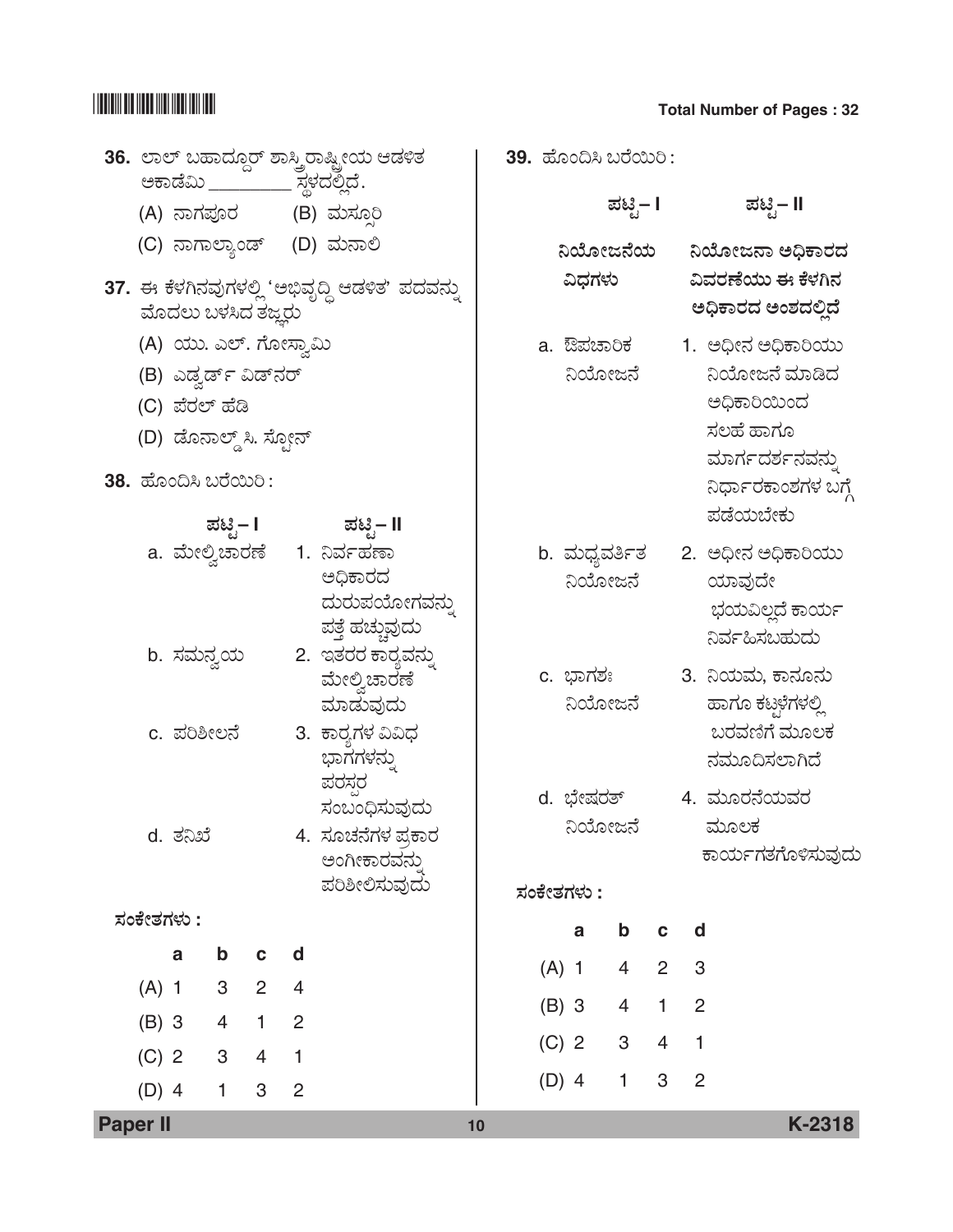| <b>36.</b> The Lal Bahadur Shastri National                                             |                     |                           |                                     |                     |                                                                    | <b>39.</b> Match the following: |            |                 |                |                                  |                                      |                                          |  |
|-----------------------------------------------------------------------------------------|---------------------|---------------------------|-------------------------------------|---------------------|--------------------------------------------------------------------|---------------------------------|------------|-----------------|----------------|----------------------------------|--------------------------------------|------------------------------------------|--|
|                                                                                         | at _______          |                           |                                     |                     | Academy of Administration is located                               |                                 | $List - I$ |                 |                |                                  |                                      | $List - II$                              |  |
|                                                                                         | (A) Nagpur          |                           |                                     |                     | (B) Mussoorie                                                      |                                 |            | <b>Forms of</b> |                |                                  |                                      | <b>Description in terms</b>              |  |
|                                                                                         | (C) Nagaland        |                           |                                     |                     | (D) Manali                                                         |                                 |            | delegation      |                |                                  |                                      | of degree of authority                   |  |
| 37. The term 'Development<br>Administration' was first used by the<br>following scholar |                     |                           |                                     |                     |                                                                    |                                 |            | a. Formal       |                |                                  |                                      | delegated<br>1. The subordinate          |  |
|                                                                                         | (A) U. L. Goswami   |                           |                                     |                     |                                                                    |                                 |            |                 | delegation     |                                  |                                      | is required to get                       |  |
|                                                                                         | (B) Edward Wiedner  |                           |                                     |                     |                                                                    |                                 |            |                 |                |                                  |                                      | advise and                               |  |
|                                                                                         | (C) Ferrel Heady    |                           |                                     |                     |                                                                    |                                 |            |                 |                |                                  |                                      | guidance on                              |  |
|                                                                                         | (D) Donald C. Stone |                           |                                     |                     |                                                                    |                                 |            |                 |                |                                  | crucial parts from<br>the delegating |                                          |  |
| <b>38.</b> Match the following:                                                         |                     |                           |                                     |                     |                                                                    |                                 |            |                 |                |                                  |                                      | authority                                |  |
|                                                                                         |                     |                           |                                     |                     |                                                                    |                                 |            |                 |                |                                  |                                      | b. Intermediate 2. The subordinate       |  |
|                                                                                         | a. Supervision      | $List - I$                |                                     |                     | $List - II$<br>1. Detecting abuse<br>of management<br>of authority |                                 | delegation |                 |                |                                  |                                      | is free to act<br>without<br>reservation |  |
|                                                                                         | b. Coordination     |                           | 2. Overseeing the<br>work of others |                     | c. Partial<br>delegation                                           |                                 |            |                 |                | 3. Embodied in<br>written rules, |                                      |                                          |  |
|                                                                                         | c. Inspection       |                           |                                     |                     | 3. Interrelating<br>the various                                    |                                 |            |                 |                |                                  |                                      | laws and orders                          |  |
|                                                                                         |                     |                           |                                     |                     | parts of the work                                                  |                                 |            |                 |                |                                  |                                      | d. Unconditional 4. Made through         |  |
|                                                                                         | d. Investigation    |                           |                                     |                     | 4. Checking<br>compliance with<br>instructions                     |                                 | Codes:     |                 | delegation     |                                  |                                      | a third person                           |  |
| <b>Codes:</b>                                                                           |                     |                           |                                     |                     |                                                                    |                                 |            | $\mathbf a$     | $\mathbf b$    | $\mathbf c$                      | d                                    |                                          |  |
|                                                                                         | a                   | b                         | $\mathbf C$                         | d                   |                                                                    |                                 |            | $(A)$ 1         | $\overline{4}$ | $\overline{c}$                   |                                      | 3                                        |  |
| $(A)$ 1                                                                                 |                     | $\ensuremath{\mathsf{3}}$ | $\overline{2}$                      | 4                   |                                                                    |                                 |            |                 |                |                                  |                                      |                                          |  |
| $(B)$ 3                                                                                 |                     | $\overline{4}$<br>3       | $\mathbf{1}$                        | $\overline{c}$<br>1 |                                                                    |                                 |            | $(B)$ 3         | $\overline{4}$ | 1                                | $\overline{2}$                       |                                          |  |
| $(C)$ 2<br>$(D)$ 4                                                                      |                     | $\mathbf{1}$              | 4<br>$\mbox{3}$                     | $\overline{c}$      |                                                                    |                                 |            | $(C)$ 2         | 3              | $\overline{4}$                   | $\mathbf{1}$                         |                                          |  |
|                                                                                         |                     |                           |                                     |                     |                                                                    |                                 |            | $(D)$ 4         | $\mathbf{1}$   | 3                                |                                      | $\overline{c}$                           |  |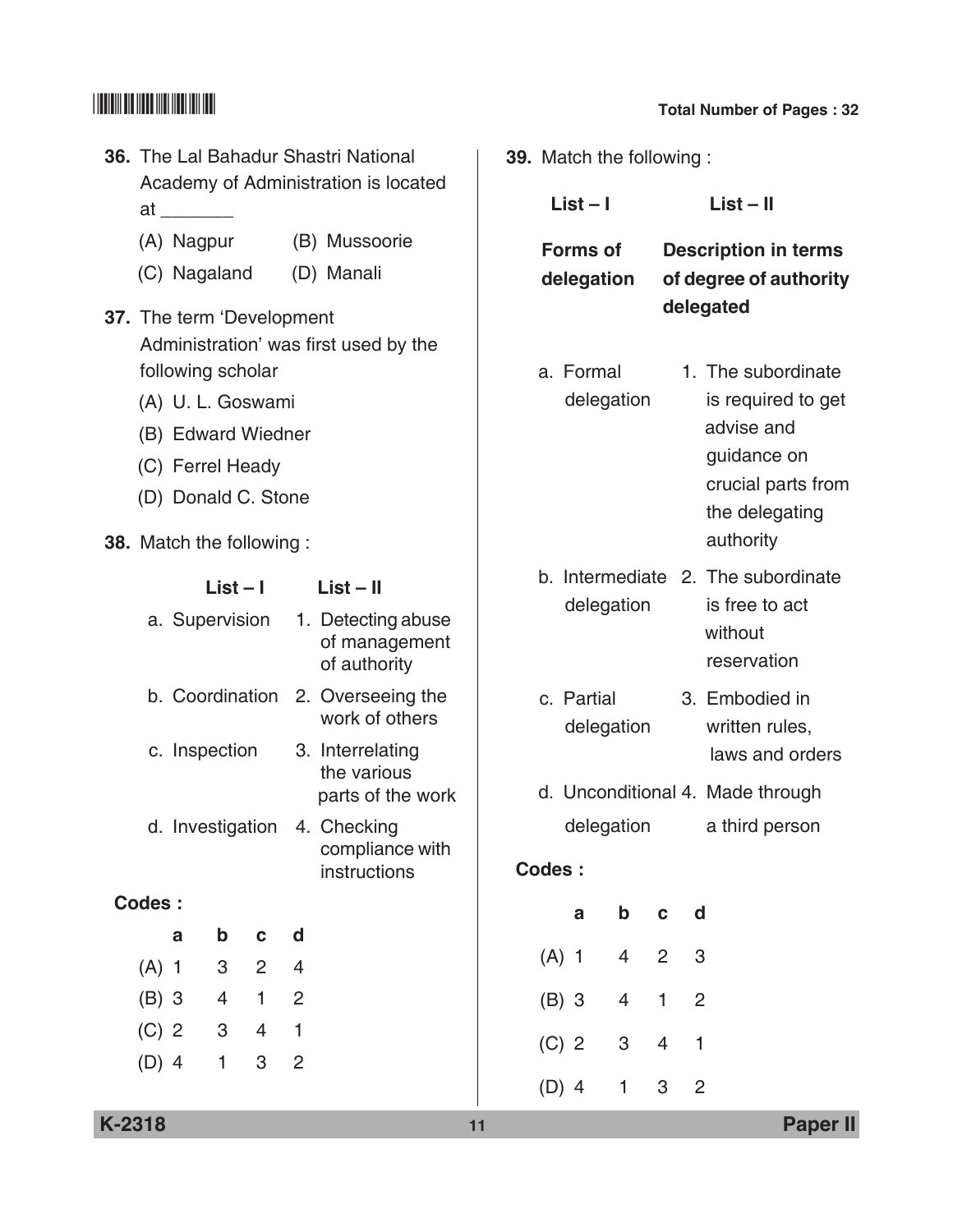**40.** ಈ ಕೆಳಗೆ ನೀಡಲಾದ ಎರಡು ಹೇಳಿಕೆಗಳಲ್ಲಿ ಒಂದನ್ನು  $\vec{a}$ ತಿಪಾದನೆ (A) ಎಂದೂ ಇನ್ನೊಂದನ್ನು ಕಾರಣ (R) ಎಂದೂ ಲೇಬಲ್ ಮಾಡಲಾಗಿದೆ.

 $\vec{a}$ ತಿಪಾದನೆ (A) : ಅಮೇರಿಕೆಯಲ್ಲಿ ಸರಕಾರ ಮತ್ತು ರಾಜ್ಯದ ಮುಖ್ಯಸ್ಥನ ನಡುವೆ ಸ್ಪಷ್ಟವಾದ ವ್ಯತ್ಯಾಸವಿಲ್ಲ  $\overline{P}$ ಕಾರಣ (R) : ಅಮೇರಿಕೆಯಲ್ಲಿ ರಾಜ್ಯದ ಅಧಿಕಾರಿಗಳು ಮತ್ತು ಸರಕಾರದ ಮುಖ್ಯಸ್ಥರುಗಳು ಅಧ್ಯಕ್ಷೀಯತೆಯಲ್ಲಿ ವಿಲೀನಗೊಂಡಿದ್ದಾರೆ.

ಈ ಮೇಲಿನ ಸಂದರ್ಭದಲ್ಲಿ ಈ ಕೆಳಗಿನ ಯಾವ ಹೇಳಿಕೆಯು ಸತ್ಯವಾದುದು ?

- (A) (A) ಮತ್ತು (R) ಎರಡೂ ಸರಿಯಾಗಿವೆ ಹಾಗೂ (R), (A) ಗೆ ಸರಿಯಾದ ವಿವರಣೆಯಾಗಿದೆ
- (B) (A) ಮತ್ತು (R) ಎರಡೂ ಸರಿಯಾಗಿವೆ, ಆದರೆ (R), (A) ಯ ಸರಿಯಾದ ವಿವರಣೆಯಲ್ಲ
- (C) (A) ಸರಿಯಾಗಿದೆ,ಆದರೆ (R) ತಪ್ಪಾಗಿದೆ
- (D) (R) ಸರಿಯಾಗಿದೆ, ಆದರೆ (A) ತಪ್ಪು
- 41. ಈ ಕೆಳಗಿನ ಸಮಿತಿಗಳನ್ನು ಕಾಲಾನುಕ್ರಮದಲ್ಲಿ ಜೋಡಿಸಿ.
	- 1. ಬ್ರೌನ್ ಲಾ ಸಮಿತಿ
	- 2. ಫುಲ್ಟನ್ ಸಮಿತಿ
	- 3. ಹೂವರ್ ಸಮಿತಿ
	- 4. ಅಸೆಟಾನ್ ಸಮಿತಿ
	- 5. ನಾರ್ಥ್ ಕೋಟ್ ಟ್ರಾವಲ್ಯಾನ್ ಸಮಿತಿ

### **ÓÜíPæàñÜWÜÙÜá :**

- (A) 5, 4, 1, 3 ಮತ್ತು 2
- (B) 1, 5, 3, 2 ಮತ್ತು 4
- (C) 5, 1, 4, 3 ಮತ್ತು 2
- (D) 4, 3, 5, 2 ಮತ್ತು 1

- 42. ಈ ಕೆಳಗಿನವುಗಳಲ್ಲಿ ಯಾವುದು 'ನವ ಸಾರ್ವಜನಿಕ ನಿರ್ವಹಣೆಯ' ಮುಖ್ಯ ಲಕ್ಷಣ ?
	- (A) ಡಿಬ್ಯೂರೋಕ್ಸ್ಮಾಟೈಜೇಶನ್
	- (B) ಸೆಂಟ್ರಲೈಜೇಶನ್
	- (C) ಇಂಟರ್*ನ್ಯಾ*ಷನಲೈಜೇಶನ್
	- (D) ಗ್ಲೋಬಲೈಜೇಶನ್
- 43. "ಸಿಬ್ಬಂದಿ ಎಂದರೆ ಆಡಳಿತಗಾರನ ಅಧಿಕ ಕಣ್ಣುಗಳು, ಅಧಿಕ ಕಿವಿಗಳು ಮತ್ತು ಅಧಿಕ ಕೈಗಳು'', ಎಂದು ಹೇಳಿದವರು
	- (A) ಮೂನಿ
	- (B) ಪ್ರೆಸ್ಗಸ್
	- (C) ಟೆರಿ
	- (D) ಫಿಫ್ನರ್
- 44. ಸಂಸತ್ತಿನಲ್ಲಿ ಕೇಳುವ ಪ್ರಶ್ನೆಗಳಿಗೆ ಸಂಬಂಧಿಸಿದಂತೆ ಈ ಕೆಳಗಿನವುಗಳಲ್ಲಿ ಯಾವ ಹೇಳಿಕೆಯು ಸತ್ಯವಲ್ಲ?
	- (A) ಮಂತ್ರಿಗಳಿಂದ ಸಾರ್ವಜನಿಕ ಹಿತಾಸಕಿಗೆ ಸಂಬಂಧಿಸಿದ ವಿಷಯಗಳ ಮೇಲೆ ಸರ್ಕಾರದ ಮಾಹಿತಿ ಪಡೆಯಲಿಕ್ಕಾಗಿ ಪ್ರಶ್ನೆಗಳನ್ನು ಕೇಳುವ ಸ್ವಾತಂತ್ರ್ಯವು ಸಂಸತ್ತಿನ ಸದಸ್ಯರಿಗಿದೆ
	- (B) ಇದು ಸಂಸತ್ತಿನ ಮೂಲಕ ನಡೆಸುವ ಕಣ್ತಾವಲಿನ ಒಂದು ತಂತ್ರ
	- (C) ಮೊದಲನೆಯ ತಾಸನ್ನು ಪ್ರಶ್ನೋತ್ತರ ವೇಳೆ ಎನ್ನುತ್ತಾರೆ
	- (D) ಆಯ್ದ ಕೆಲವು ವಿಷಯಗಳು ಮತ್ತು ಆಡಳಿತದ ಕೆಲವು ಅಂಶಗಳು ಮಾತ್ರ ಪರಿಶೋಧನೆಗೆ ಒಳಗಾಗುತ್ತವೆ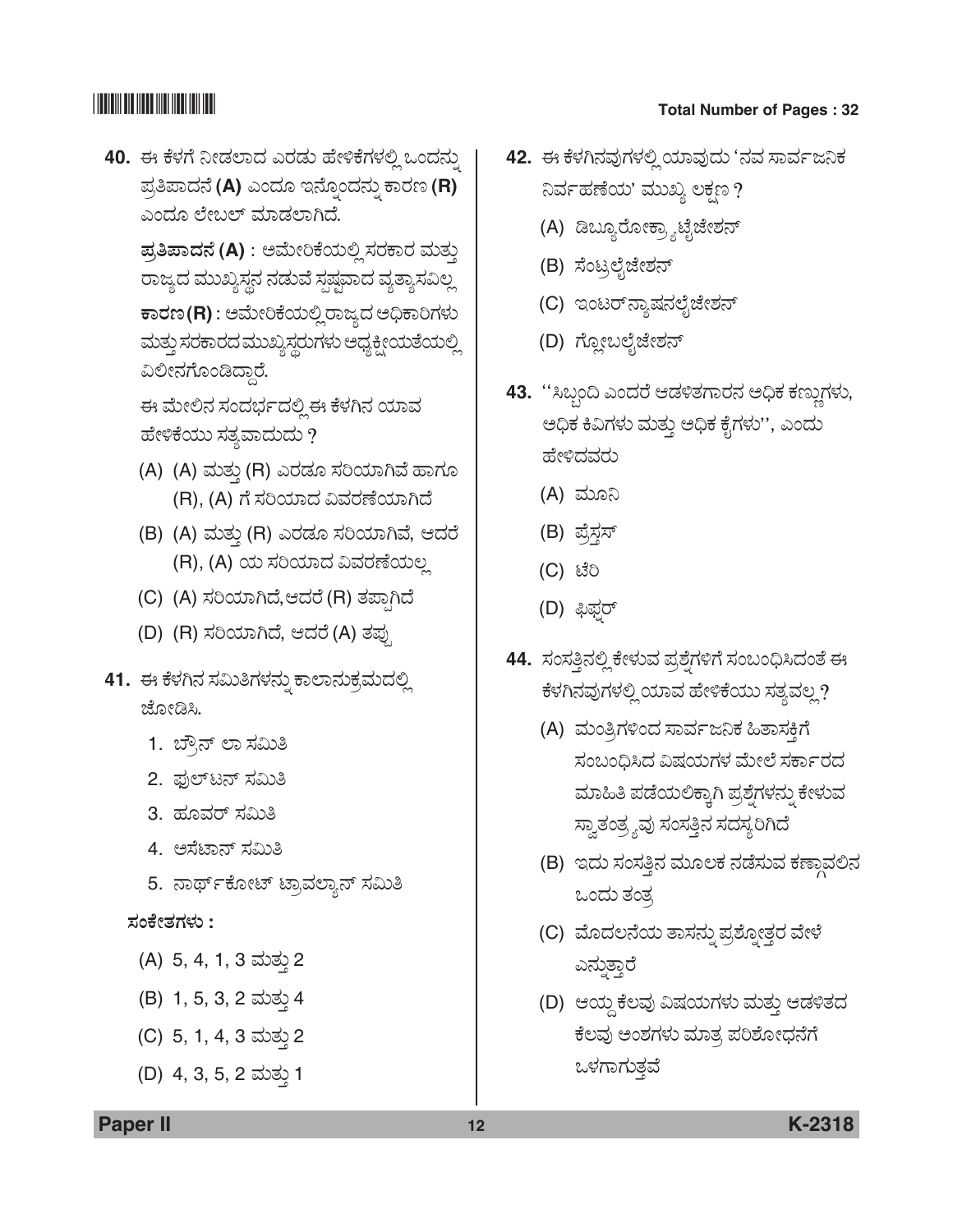**40.** Given below are two statements, one labeled as Assertion (A) and the other labeled as Reason (R) :

 **Assertion (A) :** In the USA there is no clear distinction between head of government and head of the State.

 **Reason (R) :** In USA the offices of head of state and head of the government are merged into one in the Presidency.

 In the context of the above statements, which of the following is true ?

- (A) Both (A) and (R) are correct and (R) is the correct explanation of (A)
- (B) Both (A) and (R) are correct, but (R) is not the correct explanation of (A)
- (C) (A) is correct, but (R) is not correct
- (D) (R) is correct, but (A) is not correct
- **41.** Arrange the following committees in the chronological order :
	- 1. Brown law committee
	- 2. Fulton committee
	- 3. Hoover commission
	- 4. Assheton committee
	- 5. Northcote Travelyan committee

### **Codes :**

- (A) 5, 4, 1, 3 and 2
- (B) 1, 5, 3, 2 and 4
- (C) 5, 1, 4, 3 and 2
- (D) 4, 3, 5, 2 and 1
- **42.** Which one of the following is the main feature of 'New Public Management' ?
	- (A) Debureaucratization
	- (B) Centralization
	- (C) Internationalization
	- (D) Globalization
- **43.** "Staff means more eyes, more ears and more hands of the administratorz" Who said this ?
	- (A) Mooney (B) Presthus
	- (C) Terry (D) Pfiffner
- **44.** Which statement is not true about parliamentary questions ?
	- (A) Members of parliament are free to ask questions to client information on matters of public concern from Ministers of the Government
	- (B) It is a technique of parliamentary surveillance
	- (C) The first hour is known as a question hour
	- (D) Only selected subjects and some aspects of administration come under scrutiny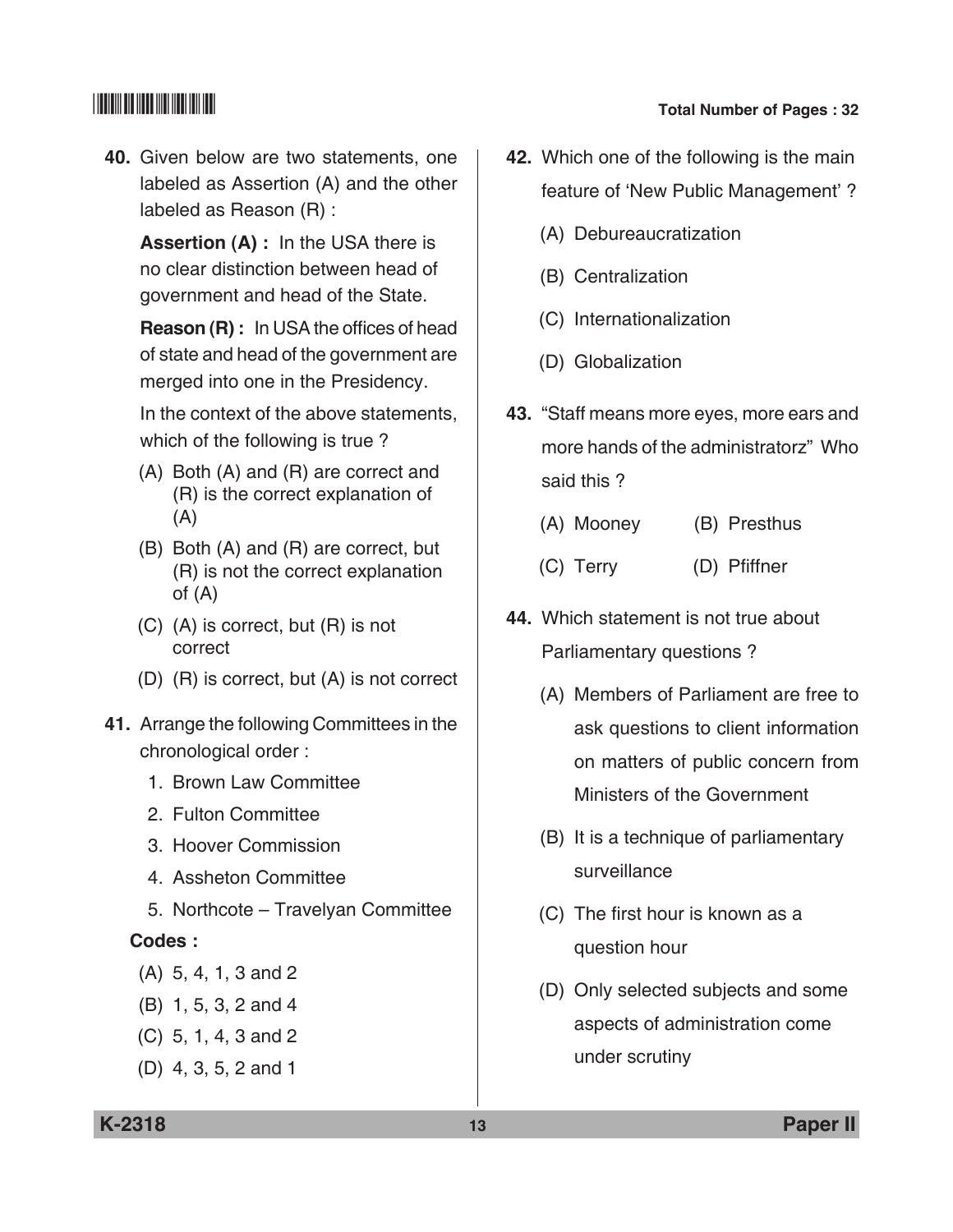45. ಈ ಕೆಳಗೆ ನೀಡಲಾದ ಎರಡು ಹೇಳಿಕೆಗಳಲ್ಲಿ ಒಂದನ್ನು  $\vec{a}$ ತಿಪಾದನೆ (A) ಎಂದೂ ಇನ್ನೊಂದನ್ನು ಕಾರಣ (R) ಎಂದೂ ಲೇಬಲ್ ಮಾಡಲಾಗಿದೆ.

 $\vec{a}$ ತಿಪಾದನೆ(A) : ಹಣಕಾಸು ಸಚಿವಾಲಯವು ಇನ್ನಿತರ ಸಚಿವಾಲಯಗಳ ಹಣಕಾಸಿನ ವ್ಯವಹಾರಗಳನ್ನು ಮೇಲ್ವಿಚಾರಣೆ ಮಾಡುತ್ತದೆ.

 $\overline{\text{F}}$ ಾದಂ ಆಯವ್ಯಯದ ತಯಾರಿ ಮತ್ತು ಅನುಷ್ಠಾನಕ್ಕೆ ಉತ್ತರದಾಯಿತ್ವವನ್ನು ಹೊಂದಿದೆ. ಈ ಮೇಲಿನ ಸಂದರ್ಭದಲ್ಲಿ ಈ ಕೆಳಗಿನ ಯಾವ ಹೇಳಿಕೆಯು ಸತ್ಯವಾದುದು ?

- (A) (A) ಮತ್ತು (R) ಎರಡೂ ಸರಿಯಾಗಿವೆ ಹಾಗೂ (R), (A) ಗೆ ಸರಿಯಾದ ವಿವರಣೆಯಾಗಿದೆ
- (B) (A) ಮತ್ತು (R) ಎರಡೂ ಸರಿಯಾಗಿವೆ, ಆದರೆ (R), (A) ಯ ಸರಿಯಾದ ವಿವರಣೆಯಲ್ಲ
- (C) (A) ಸರಿಯಾಗಿದೆ, ಆದರೆ (R) ತಪ್ಪಾಗಿದೆ
- (D) (R) ಸರಿಯಾಗಿದೆ,ಆದರೆ (A) ತಪ್ಪು
- **46.** ಈ ಕೆಳಗೆ ನೀಡಲಾದ ಎರಡು ಹೇಳಿಕೆಗಳಲ್ಲಿ ಒಂದನ್ನು  $\vec{a}$ ತಿಪಾದನೆ (A) ಎಂದೂ ಇನ್ನೊಂದನ್ನು ಕಾರಣ (R) ಎಂದೂ ಲೇಬಲ್ ಮಾಡಲಾಗಿದೆ.

 $\Xi$ ತಿ**ಪಾದನೆ (A)** : ಖಾಸಗಿ ಆಡಳಿತಕ್ಕಿಂತ ಸಾರ್ವಜನಿಕ ಆಡಳಿತವು ಹೆಚ್ಚುಸಮಗ್ರವಾಗಿವೆ.  $\overline{\texttt{F}}$ ರಣ (R) : ಖಾಸಗಿ ಆಡಳಿತವು ಸಾರ್ವಜನಿಕ ಆಡಳಿತದ ಕರಾರು ಮತ್ತು ಶರತ್ತುಗಳಿಂದ ನಿಯಂತ್ರಿಸಲ್ಗಡುತ್ತದೆ.

ಈ ಮೇಲಿನ ಸಂದರ್ಭದಲ್ಲಿ ಈ ಕೆಳಗಿನ ಯಾವ ಹೇಳಿಕೆಯು ಸತ್ಯವಾದುದು ?

- (A) (A) ಮತ್ತು (R) ಎರಡೂ ಸರಿಯಾಗಿವೆ ಹಾಗೂ (R), (A) ಗೆ ಸರಿಯಾದ ವಿವರಣೆಯಾಗಿದೆ
- (B) (A) ಮತ್ತು (R) ಎರಡೂ ಸರಿಯಾಗಿವೆ, ಆದರೆ (R), (A) ಯ ಸರಿಯಾದ ವಿವರಣೆಯಲ್ಲ
- (C) (A) ಸರಿಯಾಗಿದೆ, ಆದರೆ (R) ತಪ್ಪಾಗಿದೆ
- (D) (R) ಸರಿಯಾಗಿದೆ, ಆದರೆ (A) ತಪ್ಪು

## \*K2318\* **Total Number of Pages : 32**

47. ಈ ಕೆಳಗೆ ನೀಡಲಾದ ಎರಡು ಹೇಳಿಕೆಗಳಲ್ಲಿ ಒಂದನ್ನು  $\vec{a}$ ತಿಪಾದನೆ (A) ಎಂದೂ ಇನ್ನೊಂದನ್ನು ಕಾರಣ (R) ಎಂದೂ ಲೇಬಲ್ ಮಾಡಲಾಗಿದೆ.

> $\vec{a}$ ತಿಪಾದನೆ (A) : 'ನಾಯಕ' ಮತ್ತು 'ನಿರ್ವಾಹಕ' ಎಂಬ ಪದಗಳು ಪರಸ್ಪರ ಅವಶ್ಯಕವಾಗಿ ಬದಲಾಯಿಸಬಹುದಾದ ಪದಗಳಲ್ಲ  $\overline{\textbf{F}}$ ಾಂಯಕನಾದವನು ಅವಶ್ಯಕವಾಗಿ ನಿರ್ವಾಹಕನ ಕಾರ್ರಗಳನ್ನು ಮಾಡಬೇಕಾಗಿಲ್ಲ ಈ ಮೇಲಿನ ಸಂದರ್ಭದಲ್ಲಿ ಈ ಕೆಳಗಿನ ಯಾವ

(A) (A) ಮತ್ತು (R) ಎರಡೂ ಸರಿಯಾಗಿವೆ ಹಾಗೂ (R), (A) ಗೆ ಸರಿಯಾದ ವಿವರಣೆಯಾಗಿದೆ

ಹೇಳಿಕೆಯು ಸತ್ಯವಾದುದು ?

- (B) (A) ಮತ್ತು (R) ಎರಡೂ ಸರಿಯಾಗಿವೆ, ಆದರೆ (R), (A) ಯ ಸರಿಯಾದ ವಿವರಣೆಯಲ್ಲ
- (C) (A) ಸರಿಯಾಗಿದೆ, ಆದರೆ (R) ತಪ್ಪಾಗಿದೆ
- (D) (R) ಸರಿಯಾಗಿದೆ,ಆದರೆ (A) ತಪ್ಪು
- **48.** ಕೆಳಗಿನವುಗಳಲ್ಲಿ ಯಾವ ಅಂಶಗಳನ್ನು ಎಫ್. ಹರ್ಜ್ಐರ್ಗ್ರವರು ಉದ್ಯೋಗ ವರ್ಗೀಕರಣ ಎಂದು ಗುರುತಿಸಿದರು ?
	- 1. ವೇತನ
	- 2. ಮೇಲ್ವಿಚಾರಣೆ
	- 3. ಜವಾಬ್ದಾರಿ
	- 4. ಕಾರ್ಢವೇ

## **ÓÜíPæàñÜWÜÙÜá :**

- (A) 1 ಮತ್ತು 2
- (B) 1 ಮತ್ತು 3
- (C) 2 ಮತು 3
- (D) 3 ಮತ್ತು 4

**Paper II 14 K-2318**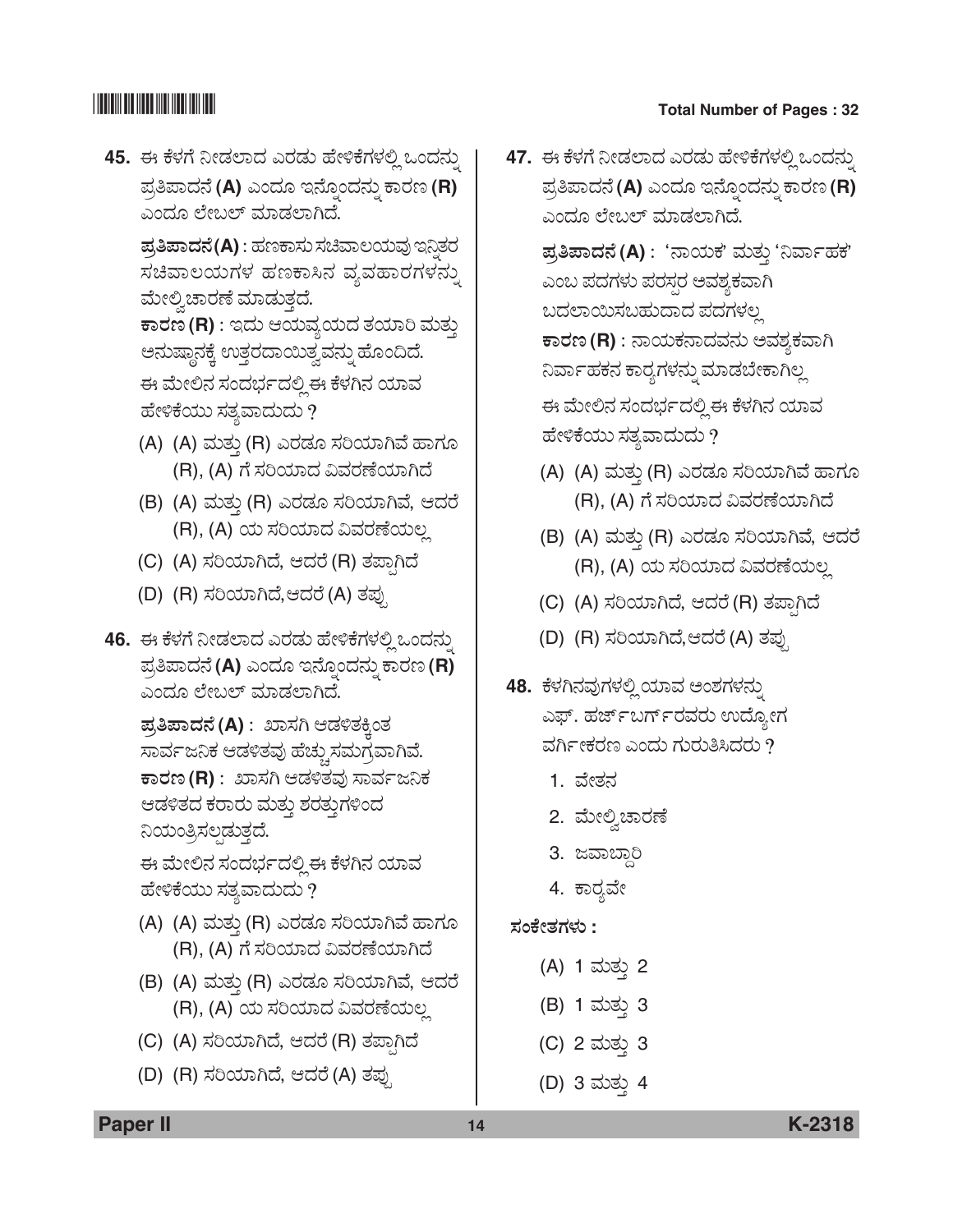**45.** Given below are two statements, one labeled as Assertion (A) and the other labeled as Reason (R) :

**Assertion (A) : The Ministry of** finance supervises the financial aspects of ministries

 **Reason (R) :** It is accountable for the preparation and execution of the budget

 In the context of the above statements, which of the following is true ?

- (A) Both (A) and (R) are correct and (R) is the correct explanation of (A)
- (B) Both (A) and (R) are correct, but (R) is not the correct explanation of (A)
- (C) (A) is correct, but (R) is not correct
- (D) (R) is correct, but (A) is not correct
- **46.** Given below are two statements, one labeled as Assertion (A) and the other labeled as Reason (R) :

 **Assertion (A) :** Public Administration is more comprehensive than Private Administration

 **Reason (R) :** Private Administration is controlled by the terms and conditions of Public Administration

 In the context of the above statements, which of the following is true ?

- (A) Both (A) and (R) are correct and (R) is the correct explanation of (A)
- (B) Both (A) and (R) are correct, but (R) is not the correct explanation of (A)
- (C) (A) is correct, but (R) is not correct
- (D) (R) is correct, but (A) is not correct

**47.** Given below are two statements, one labeled as Assertion (A) and the other labeled as Reason (R) :

> **Assertion (A) : The term 'leader' and \** 'manager' are not necessarily inter-changeable

 **Reason (R) :** A leader is not necessarily required to perform all the functions of a manager

 In the context of the above statements, which of the following is true ?

- (A) Both (A) and (R) are correct and (R) is the correct explanation of (A)
- (B) Both (A) and (R) are correct, but (R) is not the correct explanation of (A)
- (C) (A) is correct, but (R) is not correct
- (D) (R) is correct, but (A) is not correct
- **48.** Which of the following factors are labelled as job classifications by F. Herzberg ?
	- 1. Salary
	- 2. Supervision
	- 3. Responsibility
	- 4. Work itself

### **Codes :**

- (A) 1 and 2
- (B) 1 and 3
- (C) 2 and 3
- (D) 3 and 4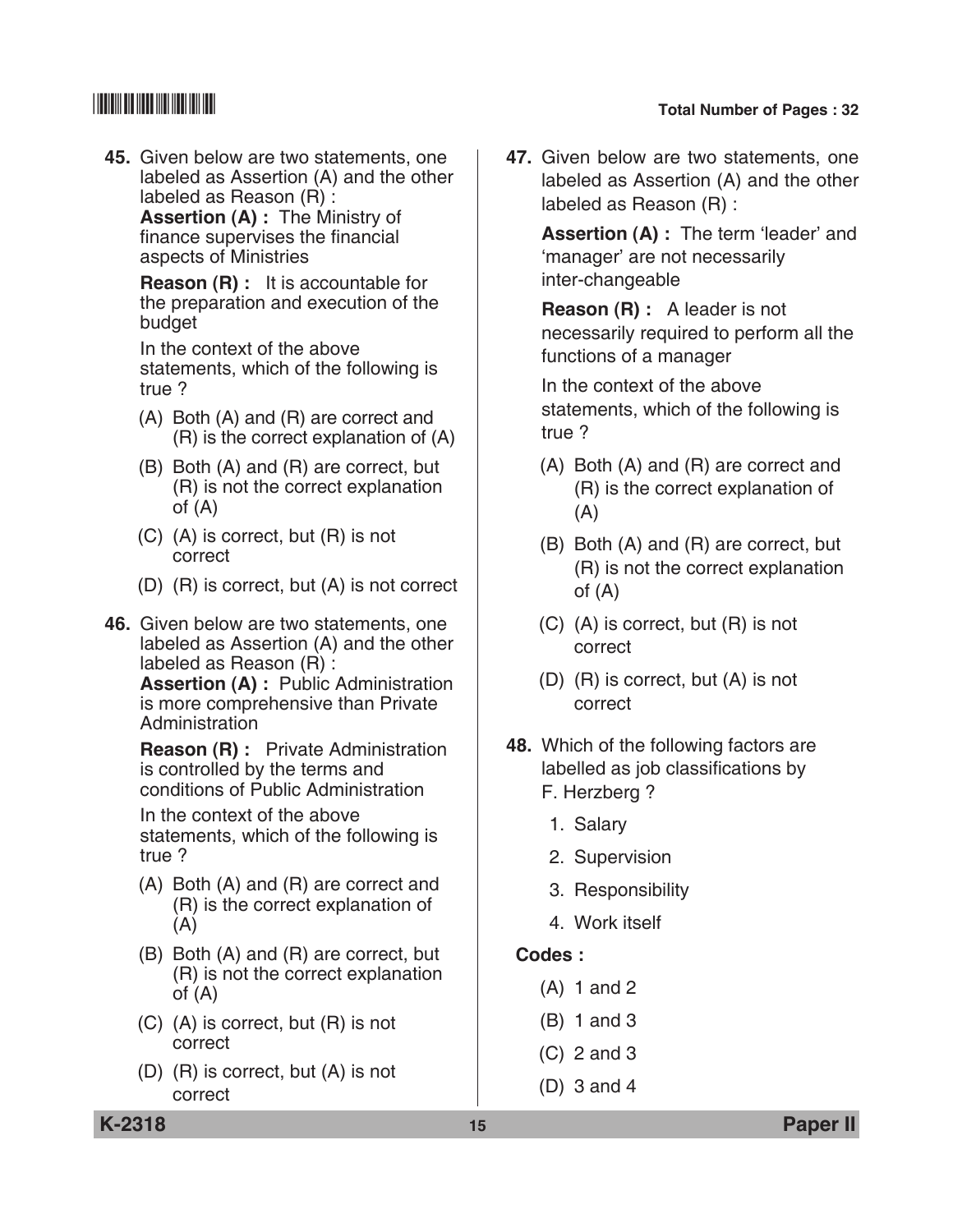- 49. ಸಾರ್ವಜನಿಕ ಆಡಳಿತಕ್ಕೆ ಸಂಬಂಧಿಸಿದಂತೆ ಈ ಕೆಳಗಿನವುಗಳಲ್ಲಿ ಯಾವುದು ಸರಿಯಾದ ಹೇಳಿಕೆಗಳು ?
	- 1. ಇದೊಂದು ಸರಕಾರದ ನಿರ್ವಹಣಾ ಕಾರ್
	- 2. ಇದೊಂದು ರಾಜಕೀಯೇತರ ನೌಕರಶಾಹಿಯ ಸರಕಾರದ ಯಂತ್ರ
	- 3. ಇದು ರಾಜಕೀಯ ಸಂದರ್ಭದೊಳಗೆ ಕಾರೃನಿರ್ವಹಿಸುತ್ತದೆ
	- 4. ಇದು ಆಡಳಿತಾರೂಢ ಪಕ್ಷದ ಕಾರ್ ಚಟುವಟಿಕೆಯ ಅಂಗ

**ÓÜíPæàñÜWÜÙÜá :**

- (A) 1 ಮತ್ತು 2
- (B) 1, 2 ಮತ್ತು 3
- (C) 2, 3 ಮತ್ತು 4
- (D) 1, 2, 3 ಮತ್ತು 4
- 50. ನೌಕರಶಾಹಿಯ ವರ್ತನಾ ಲಕ್ಷಣಗಳೆಂದರೆ
	- (A) ತಾರ್ಕಿಕತೆ ಮತ್ತು ಪಾತ್ರ ನಿರ್ದಿಷ್ಠತೆ
	- (B) ಪಾತ್ರ ನಿರ್ದಿಷ್ಠತೆ ಮತ್ತು ವ್ಯಕ್ತಿ ಸಂಬಂಧಿತವಲ್ಲದ
	- (C) ವ್ಯಕ್ತಿ ಸಂಬಂಧಿತವಲ್ಲದ ಮತ್ತು ನಿಯಮಾಧಾರಿತತೆ
	- (D) ತಾರ್ಕಿಕತೆ ಮತ್ತು ನಿಯಮ ಬದ್ಧತೆ
- **51.** ಪ್ರೇರಣೆಗೆ ಸಂಬಂಧಿಸಿದ X ಮತ್ತು Y ಸಿದ್ಧಾಂತವು ಈ ಕೆಳಗಿನವರಲ್ಲಿ ಯಾರಿಂದ ಪ್ರತಿಪಾದಿಸಲ್ಪಟ್ಟಿತು ?
	- (A) ಎ. ಮಾಸ್ದೋ
	- (B) ಎಚ್. ಎ. ಸೈಮನ್
	- (C) ಮೆಕ್. ಗ್ರೆಗರ್
	- (D) ಎಮ್. ಪಿ. ಫಾಲೆಟ್

**52.** ಈ ಕೆಳಗೆ ನೀಡಲಾದ ಎರಡು ಹೇಳಿಕೆಗಳಲ್ಲಿ ಒಂದನ್ನು  $\vec{a}$ ತಿಪಾದನೆ (A) ಎಂದೂ ಇನ್ನೊಂದನ್ನು ಕಾರಣ (R) ಎಂದೂ ಲೇಬಲ್ ಮಾಡಲಾಗಿದೆ.

> **ಪ್ರತಿಪಾದನೆ (A)** : ಫ್ರೆಂಚ್ ಪದ್ಧತಿಯನ್ನು ಅರೆ–ಅಧ್ಯಕ್ತೀಯ ಮಾದರಿ ಎಂದು ಕರೆಯಲಾಗಿದೆ.  $\overline{\texttt{F}}$ ಾರಣ (<code>R</code>) : ಫ್ರೆಂಚ್ ಕಾರ್ಯಾಂಗವು ಅಧ್ಯಕ್ಷೀಯ ಹಾಗೂ ಸಂಸದೀಯ ಪದ್ಧತಿಗಳ ಅಂಶಗಳನ್ನು ಒಗೂಡಿಸಿದೆ. ಈ ಮೇಲಿನ ಸಂದರ್ಭದಲ್ಲಿ ಈ ಕೆಳಗಿನ ಯಾವ

ಹೇಳಿಕೆಯು ಸತ್ಯವಾದುದು ?

- (A) (A) ಮತ್ತು (R) ಎರಡೂ ಸರಿಯಾಗಿವೆ ಹಾಗೂ (R), (A) ಗೆ ಸರಿಯಾದ ವಿವರಣೆಯಾಗಿದೆ
- (B) (A) ಮತ್ತು (R) ಎರಡೂ ಸರಿಯಾಗಿವೆ, ಆದರೆ (R), (A) ಯ ಸರಿಯಾದ ವಿವರಣೆಯಲ್ಲ
- (C) (A) ಸರಿಯಾಗಿದೆ, ಆದರೆ (R) ತಪ್ಪಾಗಿದೆ
- (D) (R) ಸರಿಯಾಗಿದೆ, ಆದರೆ (A) ತಪು
- **53.** ಎರಡನೇ ಆಡಳಿತಾತ್ತಕ ಸುಧಾರಣಾ ಆಯೋಗವು ಈ ಕೆಳಗಿನ ಯಾವ ಪರಿಕಲ್ಪನೆಗಳಿಗೆ ಒತ್ತು ನೀಡಿತು ?
	- 1. ಮಾಹಿತಿ ಹಕ್ಕು
	- 2. ಸ್ಥಳೀಯ ಆಳ್ವಿಕೆ
	- 3. ತಾಂತ್ರಿಕ ಶಿಕ್ಷಣ
	- 4. ಉತ್ತಮ ಆಳ್ವಿಕೆ
	- 5. ಪಾಲಿಕೆ
	- **ÓÜíPæàñÜWÜÙÜá :**
		- (A) 1, 2 ಮತ್ತು 4
		- (B) 1 ಮತ್ತು 3
		- (C) 4 ಮಾತ್<u>ರ</u>
		- (D) 2 ಮಾತ್ರ
- **54.** ಯಾವ ವರ್ಷ 'ದ ವಿಸಿಲ್*ಬ್ಲೋವರ್ೃಪ್ರೊಟೆ*ಕ್ಷನ್ ಆ್ಯಕ್ಟ್' ನ್ನು ಭಾರತದ ಸಂಸತ್ತಿನಲ್ಲಿ ಪಾಸು <u>ಮಾಡಲಾಯಿತು ?</u>

| $(A)$ 2011 | $(B)$ 2013 |
|------------|------------|
|            |            |

(C) 2014 (D) 2018

**Paper II 16 K-2318**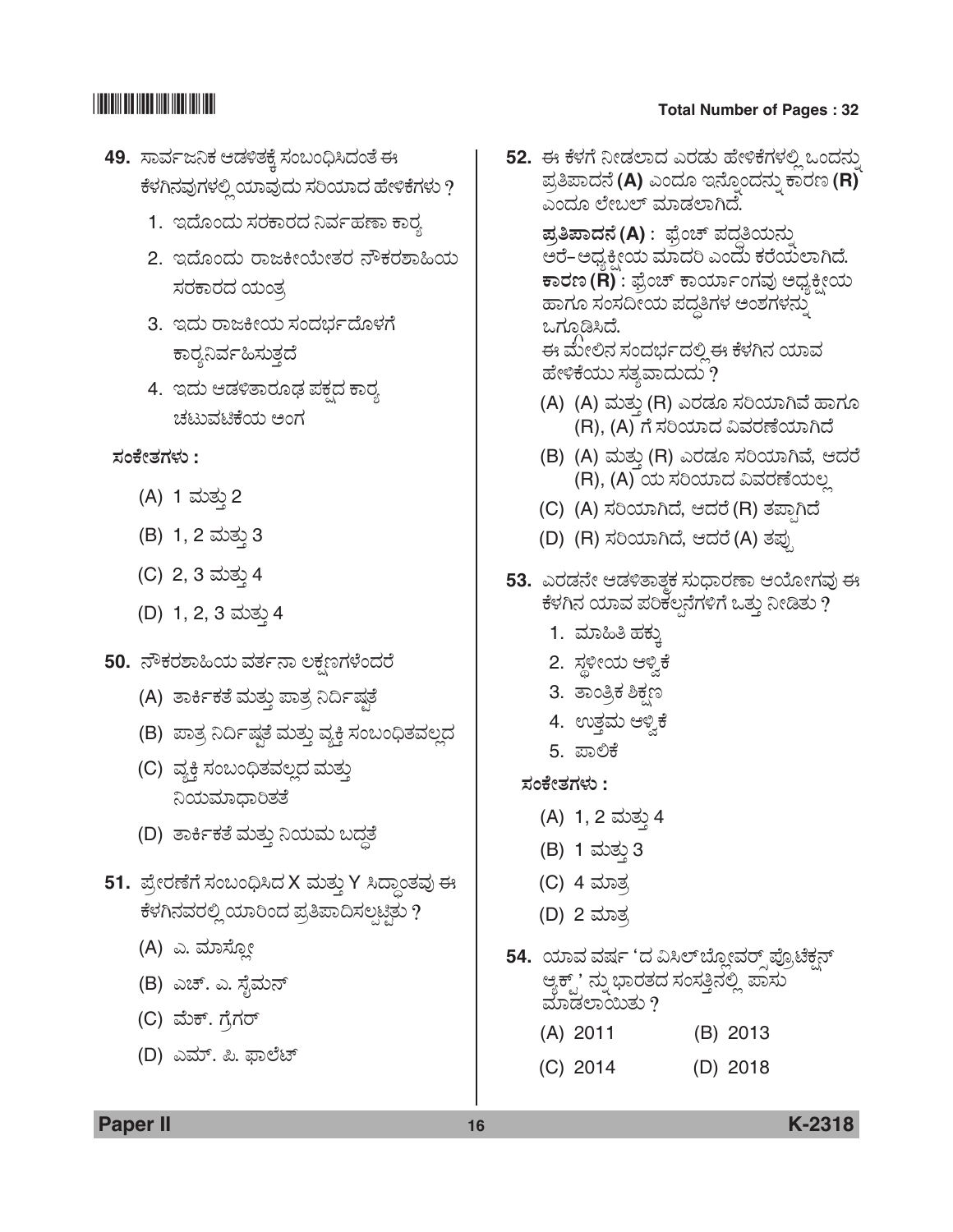- **49.** Which of the following statements are correct about Public Administration ?
	- 1. It is the management of affairs of government
	- 2. It is the non-political bureaucratic machinery of government
	- 3. It operates within a political context
	- 4. It is action part of the party in power

### **codes :**

- (A) 1 and 2
- (B) 1, 2 and 3
- (C) 2, 3 and 4
- (D) 1, 2, 3 and 4
- **50.** The behavioural characteristics of bureaucracy are
	- (A) Rationality and role specificity
	- (B) Role specificity and impersonality
	- (C) Impersonality and rule orientation
	- (D) Rationality and system of rules
- **51.** The theory of X and Y relating to motivation was propounded by
	- (A) A. Maslow
	- (B) H. A. Simon
	- (C) Mc. Gregor
	- (D) M. P. Follet

**52.** Given below are two statements, one labeled as Assertion (A) and the other labeled as Reason (R) :

> **Assertion (A) :** The French system is called Quazi Presidental

> **Reason (R) :** The French executives combines the elements of both **Presidential and Parliamentary** systems

 In the context of the above statements, which of the following is true ?

- (A) Both (A) and (R) correct and (R) is the correct explanation of (A)
- (B) Both (A) and (R) are correct, but (R) is not the correct explanation of (A)
- (C) (A) is correct, but (R) is not correct
- (D) (R) is correct, but (A) is not correct
- **53.** Second Administrative Reforms commission emphasized on which of the following concepts ?
	- 1. Right to information
	- 2. Local Governance
	- 3. Technical Education
	- 4. Good Governance
	- 5. Corporation

### **Codes :**

- (A) 1, 2 and 4
- (B) 1 and 3
- (C) 4 only
- (D) 2 only
- **54.** In which year 'The Whistleblowers' Protection Act' was passed by Parliament of India ?

| $(A)$ 2011 | $(B)$ 2013 |
|------------|------------|
| $(C)$ 2014 | $(D)$ 2018 |

**K-2318 17 Paper II**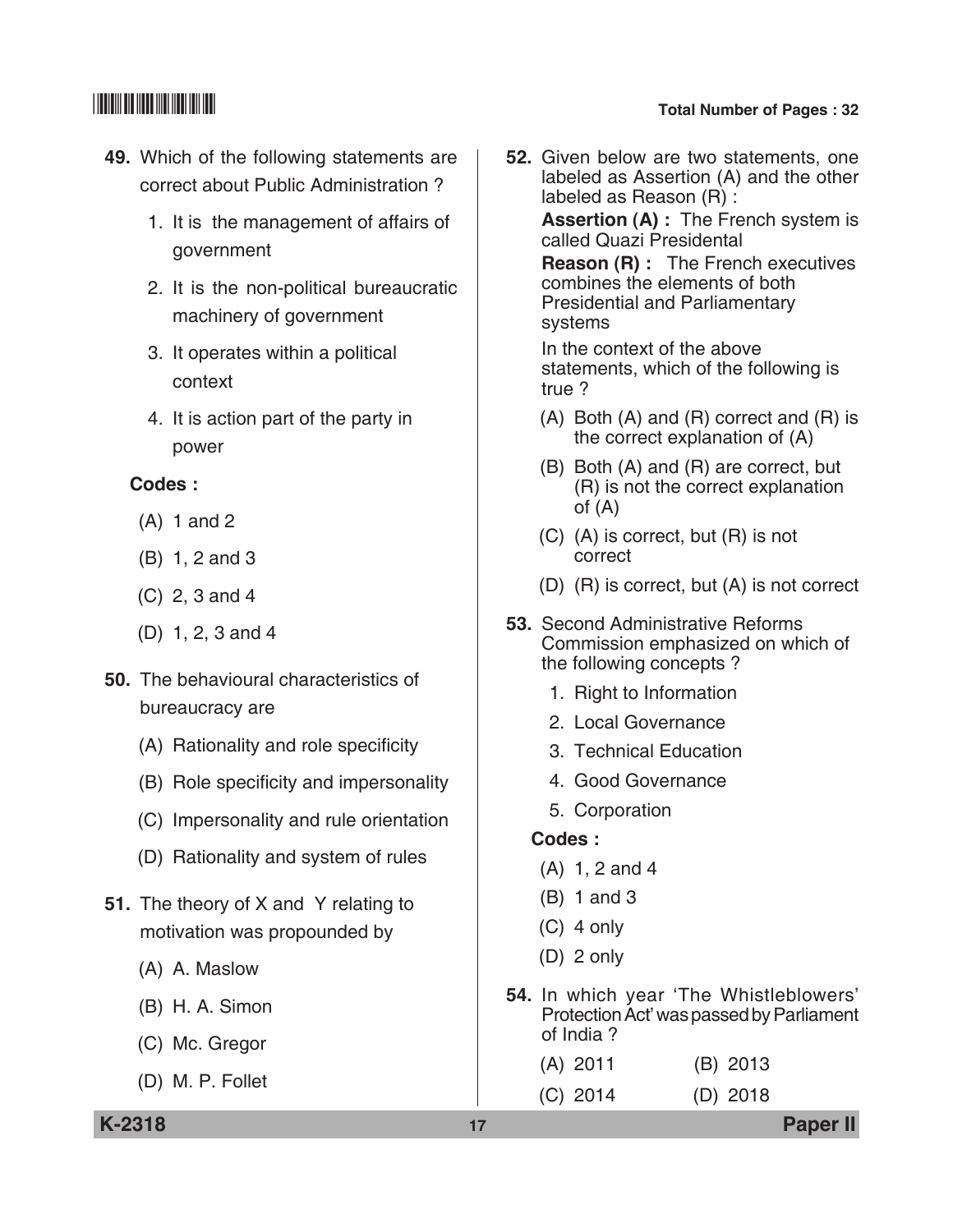- **55.** ಈ ಕೆಳಗಿನವುಗಳಲ್ಲಿ ಯಾವುದು 'ಕನಿಷ್ಠ ಸರಕಾರ' 'ಗರಿಷ್ಠ ಆಳ್ವಿಕೆ'ಯ ಒಂದು ತತ್ವವಲ್ಲ**?** 
	- (A) ಉತ್ತರದಾಯಿತ್ತ (B) ಪಾರದರ್ಶಕತೆ
	- (C) ನ್ಯಾಯ ಸಮ್ಮತತೆ (D) ಒಂದೇ ಕಡತ ವ್ಯವಸ್ಥೆ
- 56. 21ನೇ ಶತಮಾನದಲ್ಲಿ <sup>6</sup>ಇನ್ ವೆಂಟಿಂಗ್ ಸರಕಾರದ' ಪರಿಕಲ್ಪನೆಯು ಈ ಕೆಳಗಿನ ಅಂಶದ ಮೇಲೆ ಆಧಾರಿತವಾಗಿದೆ
	- (A) ಸರಕಾರ ನಾಗರಿಕ
	- (B) ವ್ಯವಹಾರ ಸರಕಾರ
	- (C) ಸರಕಾರ ಆಳ್ವಿಕೆ
	- (D) ಉತ್ತಮ ಆಳ್ವಿಕೆ ವಿದ್ಯುನ್ದಾನ ಆಳ್ವಿಕೆ
- 57. ಈ ಕೆಳಗಿನವುಗಳಲ್ಲಿ ಯಾವ ರಾಜ್ಯ ಮೊದಲ ಬಾರಿಗೆ 'ರಿಯಲ್ ಟೈಮ್ ಗವರ್ನೆನ್ಸ್' ಪದವನ್ನು ಬಳಸಿತು ?
	- (A) PÜ®ÝìoPÜ (B) ñÜËáÙÜá®ÝvÜá
	- (C) PæàÃÜÙÜ (D) Bí«ÜÅ ±ÜŨæàÍÜ
- 58. ಸಾಹಿತ್ಯ ಪುನರಾವಲೋಕನದ ಪರಿಕಲ್ಪನೆಯ ಪ್ರಾಮುಖ್ಯತೆ ಏನು ?
	- 1. ಚಲ ಪರಿಮಾಣದ ನಡುವಿನ ಸಂಬಂಧವನ್ನು ಅರ್ಥೈಸುವುದು
	- 2. ಚಲ ಪರಿಮಾಣಗಳನ್ನು ಕಾರ್ಯಗತಗೊಳಿಸಲು ಸಹಾಯಕಾರಿಯಾಗಿದೆ
	- 3. ಚಲ ಪರಿಮಾಣವನ್ನು ಅಳತೆ ಮಾಡಲು ಸಹಾಯಕಾರಿಯಾಗಿದೆ
	- 4. ಚಲ ಪರಿಮಾಣದ ನಡುವಿನ ಕಾರಣಾರ್ತ ಸಂಬಂಧವನ್ನು ಅರ್ಥೈಸುವುದು

### **ÓÜíPæàñÜWÜÙÜá :**

- (A) 2 ಮತ್ತು 3
- (B) 1 ಮತು 3
- (C) 4 ಮತ್ತು 3
- (D) 3 ಮತ್ತು 2

## \*K2318\* **Total Number of Pages : 32**

- 59. ಸಾಹಿತ್ಯದ ಪ್ರಾಯೋಗಿಕ ಪುನರಾವಲೋಕನದ ಪ್ರಾಮುಖ್ಯತೆಯೇನು ?
	- 1. ಚಲ ಪರಿಮಾಣಗಳನ್ನು ಕಾರ್ರ್ಯಗತಗೊಳಿಸುವುದು
	- 2. ಚಲ ಪರಿಮಾಣಗಳ ನಡುವಿನ ಕಾರಣಿಕ ತಿಳಿವಳಿಕೆ
	- 3. ಸಂಶೋಧನಾ ಅಂತರವನ್ನು ಗುರುತಿಸುವುದು
	- 4. ಸಂಶೋಧನಾ ಅಂತರವನ್ನು ಅಳತೆ ಮಾಡುವುದು

### **ÓÜíPæàñÜWÜÙÜá :**

- (A) 1ಮತ್ತು 2
- (B) 2 ಮತ್ತು 3
- (C) 3 ಮಾತ್<u>ರ</u>
- (D) 4 ಮತ್ತು 1
- **60.** ಈ ಕೆಳಗಿನವುಗಳಲ್ಲಿ ಯಾವುದು ಅಖಿಲ ಭಾರತೀಯ ಸೇವೆಯಲ್ಲ?
	- 1. ಭಾರತೀಯ ಕಂದಾಯ ಸೇವೆ
	- 2. ಭಾರತೀಯ ಆಡಳಿತ ಸೇವೆ
	- 3. ಭಾರತೀಯ ವಿದೇಶಾಂಗ ಸೇವೆ
	- 4. ಭಾರತೀಯ ಆರಕಕ ಸೇವೆ

### **ÓÜíPæàñÜWÜÙÜá :**

- (A) 1ಮಾತ್<u>ತ</u>
- (B) 2 ಮತ್ತು 3
- (C) 3 ಮತ್ತು 4
- (D) 1 ಮತ್ತು 4
- **61.** ಯಾವುದು ಸ್ಮಾರ್ಟ್ ನಗರದ ಲಕ್ಷಣವಲ್ಲ?
	- (A) ಸಾಕಾದಷ್ಟು ನೀರಿನ ಸರಬರಾಜು
	- (B) ಸ್ಥಿರಪಡಿಸಿದ ವಿದ್ಯುತ್ ಸರಬರಾಜು
	- (C) ನೈರ್ಮಲ್ಯೀಕರಣ
	- (D) ದಕ್ಷಗ್ರಾಮೀಣ ಚಲನಶೀಲತೆ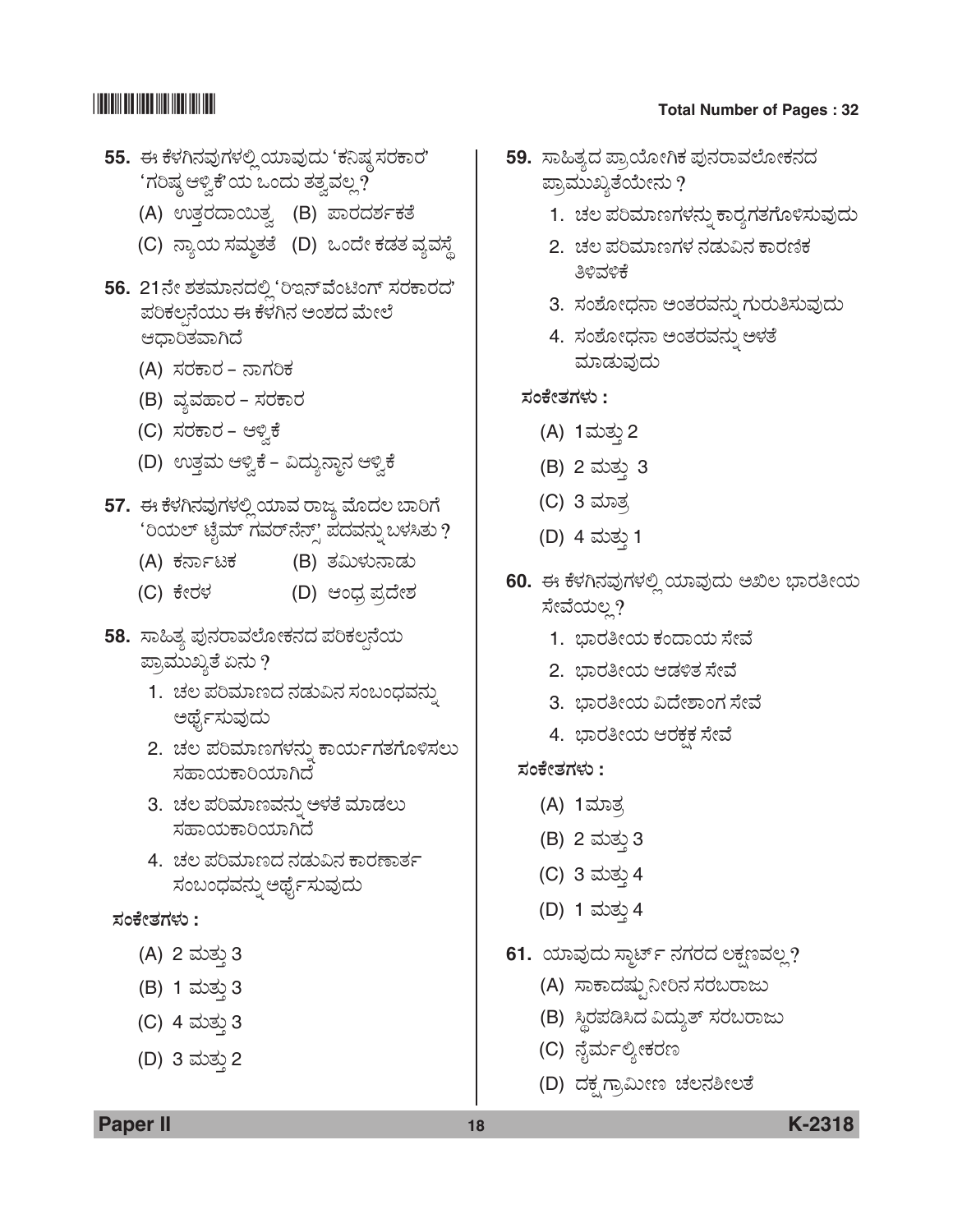- **55.** In the following one is not the Principle of 'Minimum government' 'Maximum governance'.
	- (A) Accountability
	- (B) Transparency
	- (C) Equitable
	- (D) Single file system
- **56.** In the 21<sup>st</sup> century the concept of Reinventing government' is based on the following factor
	- (A) Government Citizen
	- (B) Business Government
	- (C) Government Governance
	- (D) Good Governance-E-**Governance**
- **57.** Which of the following State first coined the term 'Real Time Governance' ?
	- (A) Karnataka
	- (B) Tamil Nadu
	- (C) Kerala
	- (D) Andhra Pradesh
- **58.** What is the significance of conceptual review of literature ?
	- 1. Understand the relations between variables
	- 2. Helps in operationalisation of variables
	- 3. Helps in measuring the variables
	- 4. Helps to understand causal relations of variables

### **Codes :**

- (A) 2 and 3
- (B) 1 and 3
- (C) 4 and 3
- (D) 3 and 2
- **59.** What is the significance of empirical
- review of literature ?
	- 1. Operationalisation of variables
	- 2. Understanding of causal relationship of variables
	- 3. Identification of research gaps
	- 4. Measuring research gaps

### **Codes :**

- (A) 1and 2
- (B) 2 and 3
- (C) 3 only
- (D) 4 and 1
- **60.** Which of the following is not an All India service ?
	- 1. Indian Revenue Service
	- 2. Indian Administrative Service
	- 3. Indian Foreign Service
	- 4. Indian Police Service

### **Codes :**

- (A) 1only
- (B) 2 and 3
- (C) 3 and 4
- (D) 1 and 4
- **61.** Which one is not the feature of smart city ?
	- (A) Adequate water supply
	- (B) Assured electricity supply
	- (C) Sanitation
	- (D) Efficient rural mobility

**K-2318 19 Paper II**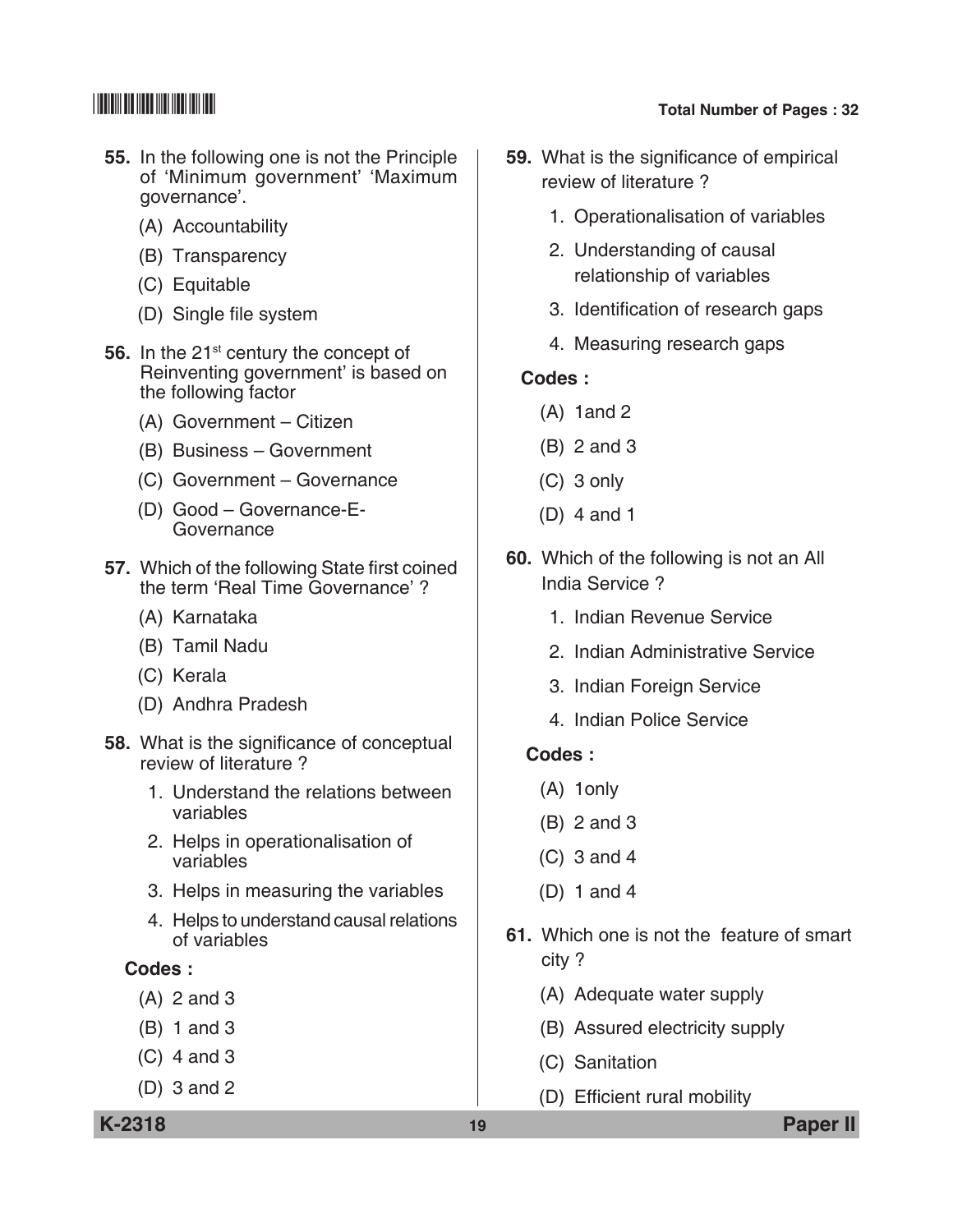# **62.** Öæãí©Ô ŸÃæÀáÄ : **±Üqr – I ±Üqr – II**  $a.$  ವ್ಯವಸ್ಥೆ ಸಿದ್ಧಾಂತ  $a.$  1. ಚಾರ್ಲ್ಸ್ಇ. .. <sub>ಜುತ</sub>್ಪ<br>ಲಿಂಡ್ ಬ್ಲೂಮ್ b. ಗುಂಪು ಸಿದ್ಧಾಂತ 2. ಡೇವಿಡ್ ಈಸ್ಟನ್ c. WÜ|ÂÃÜ Ô¨ÝœíñÜ 3.B¥ÜìÃ… ¸æíqÉ d. ಇನ್<sub>ರೆ</sub>ಮೆಂಟಾಲಿಸಮ್ 4. ಮೊಸ್ತಾ ಮತ್ತು<br>ಸಿದ್ಧಾಂತ **ÓÜíPæàñÜWÜÙÜá : a b c d** (A) 3 2 1 4 (B) 4 3 2 1 (C) 2 3 4 1 (D) 1 2 3 4 **63.** ಹೊಂದಿಸಿ ಬರೆಯಿರಿ :<br>¤ಟ್ಟಿ− **I ಪಟ್ಟಿ− II** a. ವೈಜ್ಞಾನಿಕ ನಿರ್ವಹಣಾ 1. ಆರ್ಥಿಕ<br>ಸಿದ್ಧಾಂತ ಸಿದ್ದಾಂತ ದೃಷ್ಟಿಕೋನದಿಂದ ್ ಮಾನವ ಪ್ರೇರಣ<mark>ೆ</mark> b. ನಿರ್ವಹಣಾ ಸಿದ್ಧಾಂತ 2. ವ್ಯವಸ್ಥಾಪಿತವಾದ ಮೊದಲ<br>ಸಂಘಟನಾ<br>ಸಿದ್ಧಾಂತ c. ಮಾನವ ಸಂಬಂಧ 3. ಅನೌಪಚಾರಿಕ ಸಿದ್ಧಾಂತ ಅಂಗ್ಯ ಗುಂಪು ವರ್ತನೆ d. ÓÝí±ÜŨÝÀáPÜ 4. ÔŸºí©WÜÙÜ Ô¨ÝœíñÜ ÓÜí»ÝÊÜ®æ **ÓÜíPæàñÜWÜÙÜá : a b c d** (A) 4 3 1 2 (B) 2 4 3 1 (C) 1 3 4 2 (D) 3 2 1 4

## \*K2318\* **Total Number of Pages : 32**

|            | 64.  ಈ ಕೆಳಗಿನವುಗಳಲ್ಲಿಯಾವುದು ಯುಕೆಯ ನೋಲನ್       |
|------------|-----------------------------------------------|
|            | ಕಮಿಟಿಯ ಮೂಲ ತತ್ವಗಳು ?                          |
|            | (A) ಉನ್ನತ ಶಿಕ್ಷಣದ ಗುಣಮಟ್ಟ                     |
|            | (B) ವೃತ್ತಿಪರ ಶಿಕ್ಷಣದ ಗುಣಮಟ್ಟ                  |
|            | (C) ಸಾರ್ವಜನಿಕ ಜೀವನದ ಗುಣಮಟ್ಟ                   |
|            | (D) ಖಾಸಗಿ ಜೀವನದ ಗುಣಮಟ್ಟ                       |
|            | 65. ತೌಲನಿಕ ಸಾರ್ವಜನಿಕ ಆಡಳಿತ ವ್ಯಾಪ್ತಿ ಕುರಿತಾದ ಈ |
|            | ಕೆಳಗಿನ ಹೇಳಿಕೆಗಳನ್ನು ಪರಿಗಣಿಸಿ ಉತ್ತರಿಸಿ.        |
|            | a. ಇದು ಅಂತರರಾಷ್ಟ್ರೀಯ ಮತ್ತು                    |
|            | ಬಹುರಾಷ್ಟ್ರೀಯ ಆಗಬಹುದು                          |
|            | b.  ಇದು ಸಮಕಾಲೀನ ಮತ್ತು ಮಿಶ್ರ ಸಮಕಾಲೀನ           |
|            | ಆಗಬಹುದು                                       |
|            | c.  ಇದು ಅಂತರ್ ಸಾಂಸ್ಕೃತಿಕವಾಗಬಹುದು              |
|            | d. ಇದು ಅಂತರ್ ರಚನಾತ್ಮಕ ಮತ್ತು ಆಂತರಿಕ            |
|            | ಸಾಂಸ್ಥಿಕ ಆಗಬಹುದು                              |
| ಸಂಕೇತಗಳು : |                                               |
|            | (A) a, c ಮತ್ತು d                              |
|            | (B) a, b, c ಮತ್ತು d                           |
|            | (C) a, b ಮತ್ತು c                              |
|            | (D) a, b ಮತ್ತು d                              |
|            | 66.  ಈ ಕೆಳಗಿನವುಗಳಲ್ಲಿ ಯಾವುದು ಸಂಭವನೀಯವಲ್ಲದ     |
|            | ಮಾದರಿ ?                                       |
|            | (A) ಸ್ನೋಬಾಲ್                                  |
|            | (B) ಯಾದೃಚ್ಛಿಕ (ರ್ರ್ಯಾಡಮ್)                     |
|            | (C) ಗೊಂಚಲು (ಕ್ಲಸ್ಟರ್)                         |
|            | (D) ವಿಂಗಡನೆಯಾದ (ಸ್ಟ್ರಾಟಿಫೈಡ್)                 |

**Paper II 20 K-2318**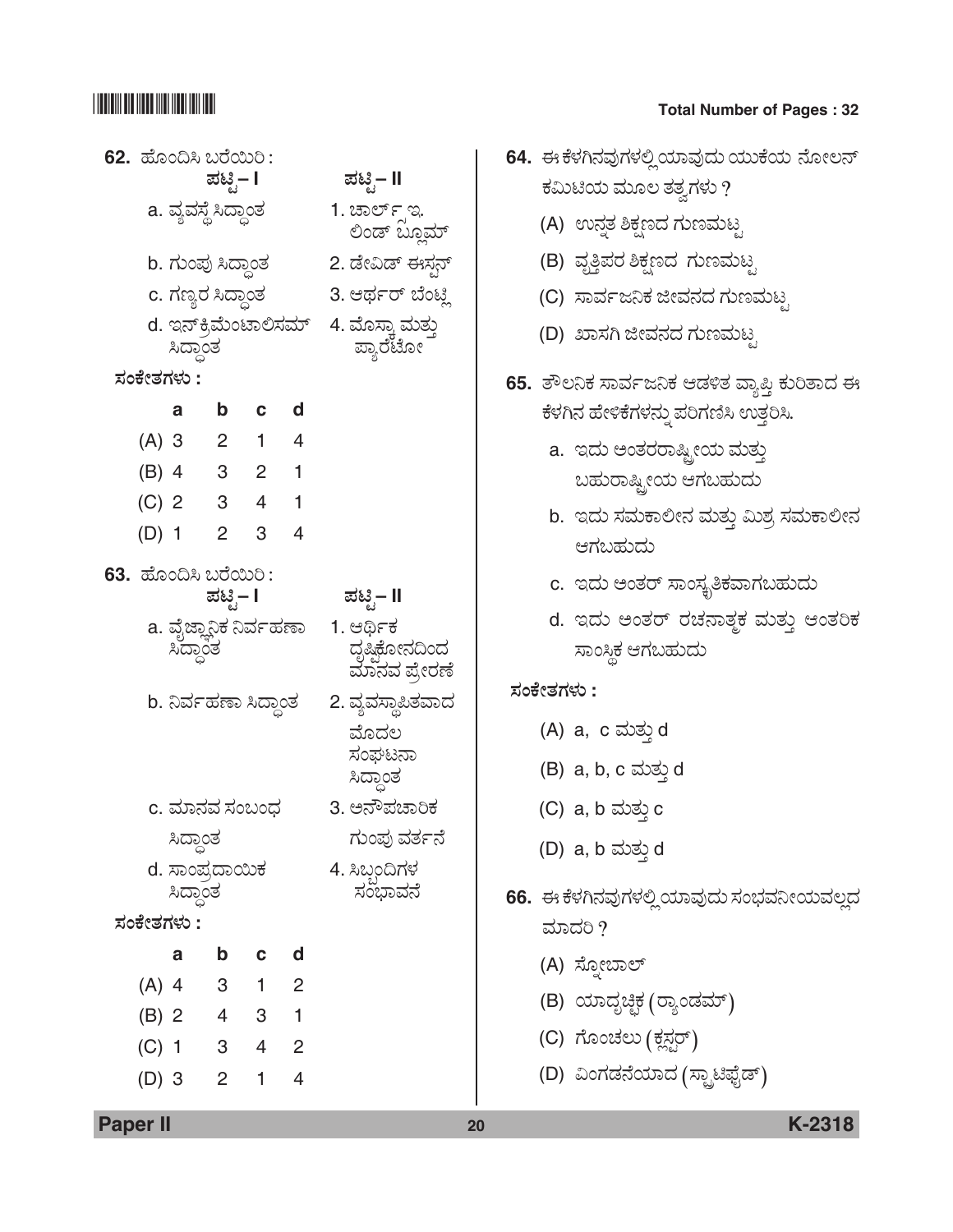### **62.** Match the following :

| LIJL – I   | LIJL – II     |
|------------|---------------|
| a. Systems | 1. Charles E. |
| theory     | Lindbloom     |

**List – I List – II**

- b. Group theory 2. David Easton
- c. Elite theory 3. Arthur Bently
- d. Incrementalism 4. Mosca and theory

### **Codes :**

| а       | b | С | d |
|---------|---|---|---|
| $(A)$ 3 | 2 | 1 | 4 |
| $(B)$ 4 | 3 | 2 | 1 |
| $(C)$ 2 | 3 | 4 | 1 |
| $(D)$ 1 | 2 | 3 | 4 |

**63.** Match the following :

### **List – I List – II**

| a. Scientific<br>management<br>theory | 1. Economic<br>aspects of<br>human<br>motivation |
|---------------------------------------|--------------------------------------------------|
|                                       | b. Management 2. First systematic                |

- theory theory of organisation
- c. Human relation 3. Informal group theory behaviour
- d. Traditional 4. Remuneration theory of personnel

### **Codes :**

| а       | b | C. | d |  |
|---------|---|----|---|--|
| $(A)$ 4 | 3 | 1  | 2 |  |
| $(B)$ 2 | 4 | 3  | 1 |  |
| $(C)$ 1 | 3 | 4  | 2 |  |
| $(D)$ 3 | 2 | ٦  | 4 |  |

## \*K2318\* **Total Number of Pages : 32**

- **64. b** of the following which is the basic principle of Nolan Committee in the United Kingdom ?
	- (A) Standards in Higher Education
	- (B) Standards in Professional **Education**
	- (C) Standards in Public Life
	- (D) Standards in Private Life
- **65.** Consider the following statements about the scope of comparative Public Administration
	- a. It can be International and multinational
	- b. It can be contemporary and cross contemporary
	- c. It can be inter cultural
	- d. It can be inter structural and interinstitutional

### **Codes :**

- (A) a, c and d
- (B) a, b, c and d
- (C) a, b and c
- (D) a, b and d
- **66.** Which of the following is non-probability sampling ?
	- (A) Snowball
	- (B) Random
	- (C) Cluster
	- (D) Stratified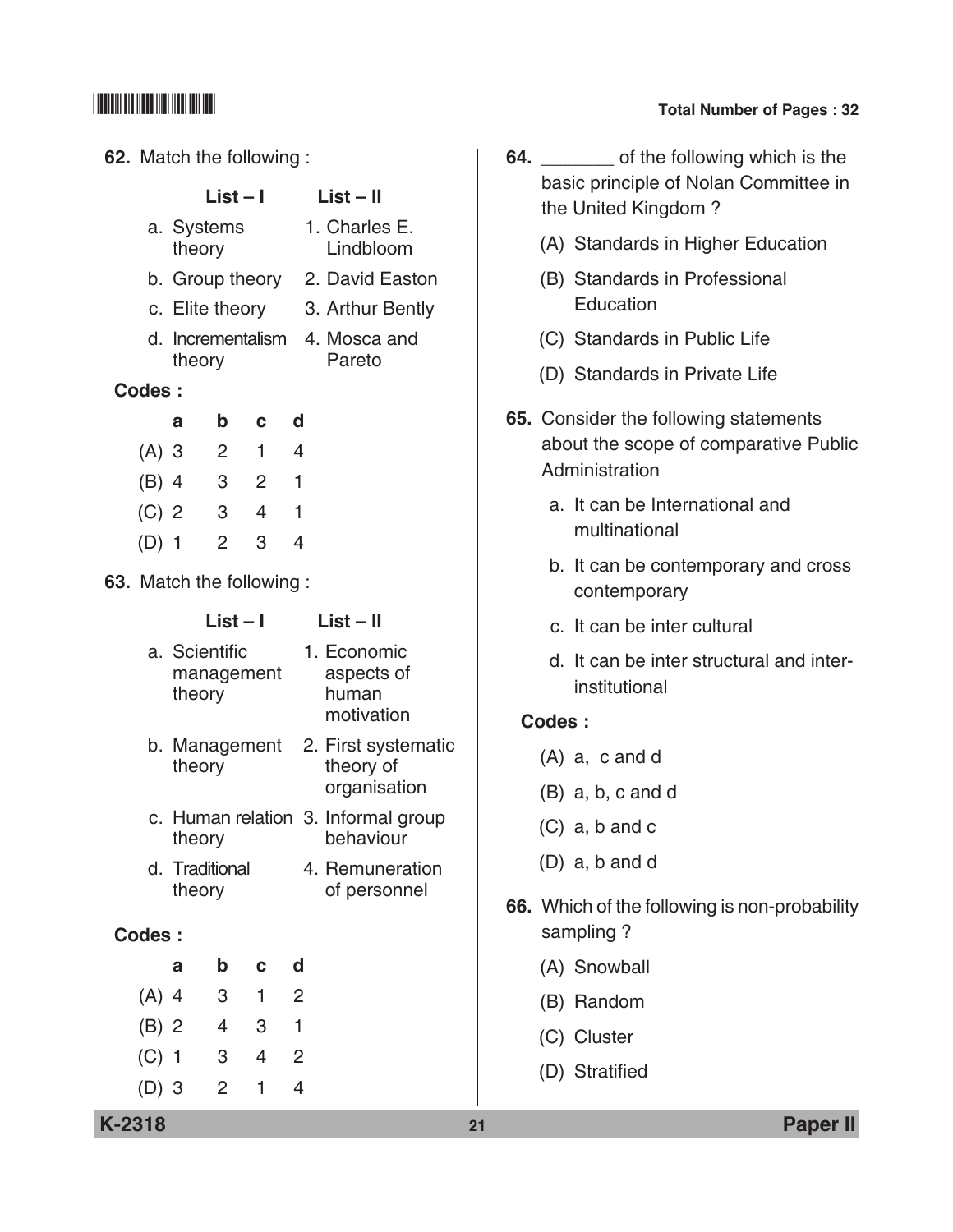- **67.** ಈ ಕೆಳಗಿನವುಗಳಲಿನ ಯಾವ ಆಯೋಗವು ಅಂಗಸಂಸ್ಥೆಯ ತತ್ವವನ್ನು ಸ್ಥಳೀಯ ಸರ್ಕಾರಗಳು ಪರಿಣಾಮಕಾರಿಯಾಗಿ ಕಾರ್ಯ ನಿರ್ವಹಿಸಲು ಸಲಹೆ $\Omega$ 
	- (A) ನೋಲನ್ ಆಯೋಗ
	- (B) ಯೋಜನಾ ಆಯೋಗ
	- (C) ಎರಡನೇ ಆಡಳಿತ ಸುಧಾರಣಾ ಆಯೋಗ
	- (D) ಮೊದಲನೇ ಆಡಳಿತ ಸುಧಾರಣಾ ಆಯೋಗ
- **68.** ಯಾರು ಸಂಘಟನೆಯನ್ನು ವಾನರಕ್ಕಿಂತ ಹೆಚ್ಚು ಎರೆಹುಳವೆಂದು ಪರೋಕ್ಷವಾಗಿ ಕರೆದರು ?
	- (A) ನಿಕೋಲಸ್ ಹೆನ್ನಿ
	- (B) ಜೇಮ್ಸ್0 ಡಿ. ಥಾಮ್ಸನ್
	- (C) ಹರ್ಬರ್ಟ್ ಎ. ಸೈಮನ್
	- (D) ಜೇಮ್ಸ್ ಡಿ. ಮೂನಿ
- 69. ಈ ಕೆಳಗಿನವುಗಳಲ್ಲಿ ಯಾವುದು ಪರಿಶಿಷ್ಪ ಜಾತಿಯ ಕಲ್ಯಾಣಾಕ್ಕಾಗಿ ಎರಡನೇ ಆಡಳಿತ ಸುಧಾರಣಾ ಆಯೋಗವು ತಿಳಿಸಿದ ಸರಿಯಾದ ಶಿಫಾರಸ್ಪು:
	- (A) ತಾರತಮ್ಯಕ್ಕೆ ಸಂಬಂಧಿಸಿದ ವ್ಯಾಜ್ಯಗಳನ್ನು ಚುರುಕಾಗಿ ವಿಲೇವಾರಿಯನ್ನು ಖಚಿತಪಡಿಸಿಕೊಳ್ಳುವುದು
	- (B) ಉನ್ನತ ಕೆಲಸಗಳಲ್ಲಿ ನೌಕರಿ ಹೊಂದಿದ ಮಕ್ಕಳಿಗೆ ಪರಿಶಿಷ್ಟ ಜಾತಿಯ ಮೀಸಲಾತಿಯನ್ನು ತೆಗೆದು ಹಾಕುವುದು
	- (C) ಪರಿಶಿಷ್ಪ ಜಾತಿಯ ಸಂತ್ರಸ್ತರನ್ನು ಪುನರ್ ವಸತಿಗೊಳಿಸುವೆಡೆಗೆ ಆಡಳಿತವು ದೃಷ್ಟಿ ಹರಿಸಬೇಕು
	- (D) ಸಾಮಾಜಿಕ ತಾರತಮ್ಯಗಳನ್ನು ಸ್ವತಂತ್ರ ನಿಯೋಗಗಳ ಮೂಲಕ ಸಮೀಕೆ ಮಾಡಲು ತೊಡಗುವುದು

- 70. ಈ ಕೆಳಗಿನವರಲ್ಲಿ ಡೇವಿಡ್ ಆ್ಯಪರ್**ರವ**ರ ಗಮನಾರ್ಹ ಕೃತಿ ಯಾವುದು ?
	- (A) ದಿ ಡೆವಲಪ್ ಮೆಂಟಲ್ ಡಿಬೇಟ್
	- (B) ದಿ ಪೊಲಿಟಿಕ್ಸ್ ಆಫ್ ಮಾರ್ಡನೈಜೇಷನ್
	- (C) ದಿ ಅನ್ಎಕ್ಸ್**ಫ್ಲೋರ್ಡ್ಡ್**ಯುನಿವರ್ಸ್
	- (D) ಸೈಂಟಿಫಿಕ್ ಅನಾಲಿಸಿಸ್
- 71. ತುಲಾನಾತ್ಚಕ ಸಾರ್ವಜನಿಕ ಆಡಳಿತದ ಮೊದಲ ಬೌದ್ಧಿಕ ಪಿತಾಮಹ ಯಾರು  $?$ 
	- (A) ÓæçÊÜá®… (B) WÜáÈP…
	- (C) ÊæŸÃ… (D) ËÆÕ®…
- **72.** ಸಂಶೋಧನೆಯಲ್ಲಿ ಊಹೆ ರಚನೆಯ ನಂತರದ ಪ್ರಕ್ರಿಯೆ ಯಾವುದು ?
	- (A) ಉದ್ದೇಶಗಳ ಹೇಳಿಕೆ
	- (B) ದತ್ತಾಂಶಗಳ ವಿಶ್ಲೇಷಣೆ
	- (C) ಸಂಶೋಧನಾ ಸಾಧನಗಳ ಆಯ್ತೆ
	- (D) ದತ್ತಾಂಶ ಸಂಗ್ರಹ
- 73. ಈ ಕೆಳಗಿನವುಗಳಲ್ಲಿ ಯಾವುದು ಸಾರ್ವಜನಿಕ ಆಡಳಿತದ ಹಳೆಯ ಪಠ್ಯವಾಗಿದೆ ?
	- (A) ರಾಮಾಯಣ
	- (B) ಅರ್ಥಶಾಸ್ತ
	- (C) ಮಹಾಭಾರತ
	- (D) ದ ಸ್ಪಡಿ ಆಫ್ ಪಬ್ಲಿಕ್ ಅಡ್ಜಿನಿಸ್ಟೇಷನ್
- 74. ಅಬ್ರಾಹಂ ಮಾಸ್ತೋ ಈ ಕೆಳಗಿನವುಗಳಲ್ಲಿ ಯಾವ ಸಿದ್ಧಾಂತವನ್ನು ಪ್ರತಿಪಾದಿಸಿದ್ದಾರೆ ?
	- (A) ಮಾನವ ಪ್ರೇರಣಾ ಸಿದ್ಧಾಂತ
	- (B) ವೈಜ್ಞಾನಿಕ ವ್ಯವಸ್ಥಾಪನಾ ಸಿದ್ಧಾಂತ
	- (C) ನಿರ್ಣಯ ಕೈಗೊಳ್ಳುವಿಕೆ ಸಿದ್ಧಾಂತ
	- (D) ನೌಕರಶಾಹಿ ಸಿದ್ಧಾಂತ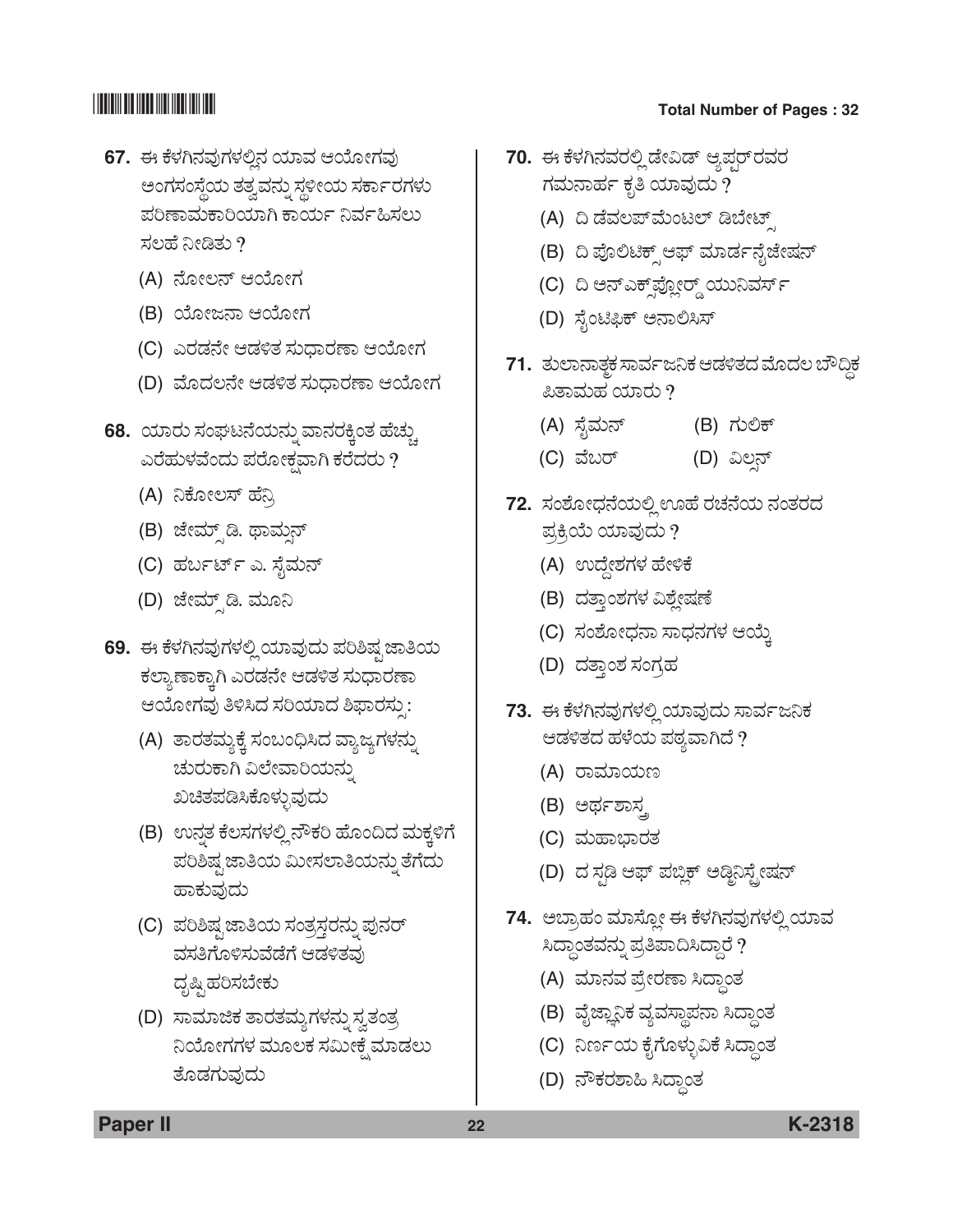- **67.** Of the following which commission suggested that principle of subsidiarity to enable the local governments to function efficiently ?
	- (A) Nolan commission
	- (B) Planning commission
	- (C) Second Administrative Reforms **Commission**
	- (D) First Administrative Reforms **Commission**
- **68.** Who implied, organisations are more earthworm than Ape ?
	- (A) Nicholas Henry
	- (B) James D. Thompson
	- (C) Herbert A. Simon
	- (D) James D. Mooney
- **69.** Which one of the following is the correct recommendation of the Second Administrative Reform commission to promote welfare of the scheduled castes ?
	- (A) To ensure speedy disposal of cases of discrimination
	- (B) Removal of SC reservation policy for higher employees children
	- (C) The administration should focus on the rehabilitation of SC victims
	- (D) There is a need for engaging independent agencies for survey of social discrimination
- 
- **70.** Which of the following is David Apter's notable work ?
	- (A) The developmental debates
	- (B) The politics of modernization
	- (C) The unexplored universe
	- (D) Scientific analysis
- **71.** Who is the first intellectual father of comparative Public Administration ?
	- (A) Simon (B) Gullick
	- (C) Weber (D) Wilson
- **72.** In the process of conducting research 'formulation of Hypothesis' is followed by
	- (A) Statement of objectives
	- (B) Analysis of data
	- (C) Selection of Research Tools
	- (D) Collection of data
- **73.** Which one of the following is the oldest text on Public Administration ?
	- (A) Ramayana
	- (B) Arthashastra
	- (C) Mahabharata
	- (D) The Study of Public Administration
- **74.** Abraham Maslow advocated which of the following theory ?
	- (A) Human Motivation Theory
	- (B) Scientific Management Theory
	- (C) Decision making Theory
	- (D) Bureaucratic Theory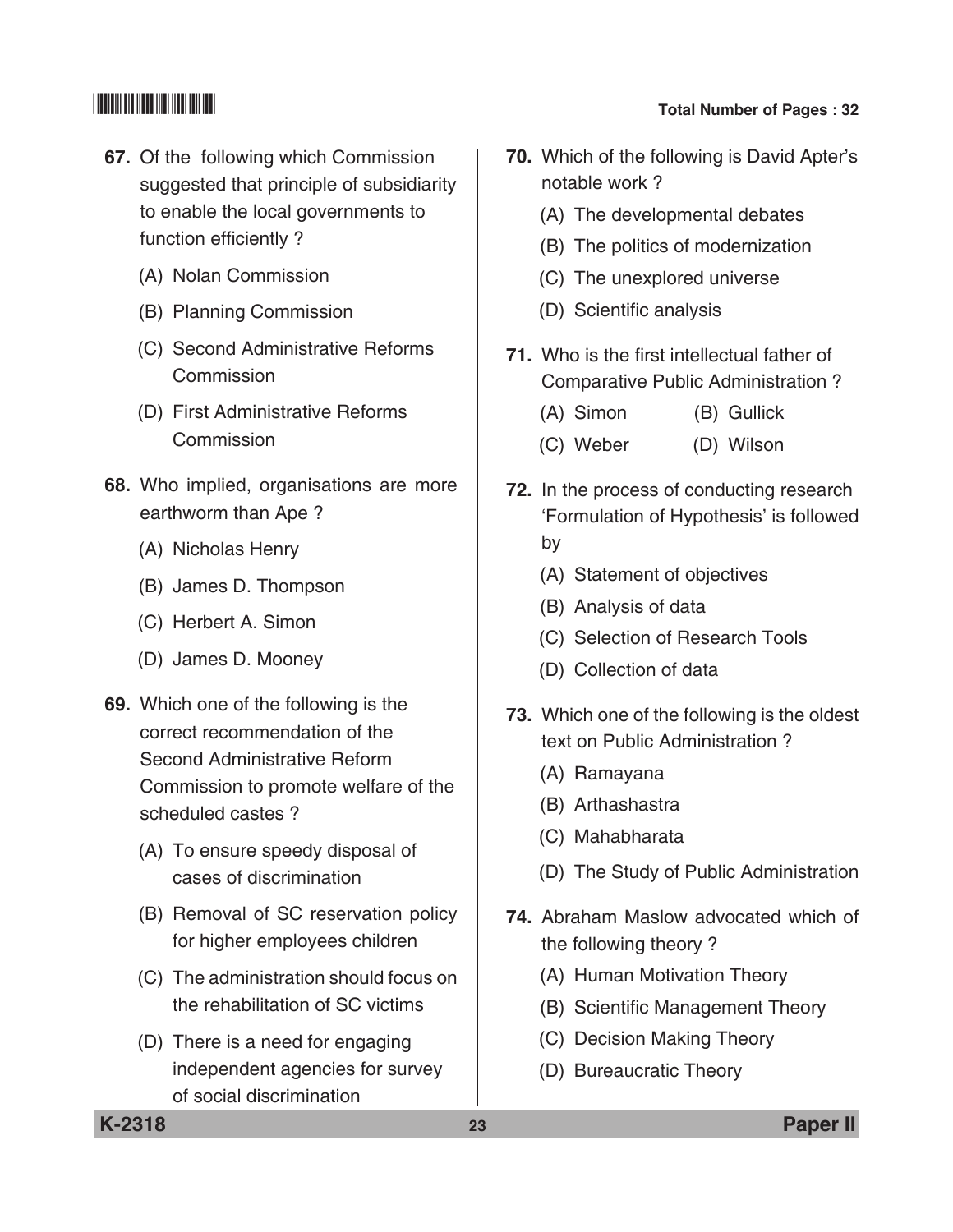- 75. ಭ್ರಷ್ಠಾಚಾರ ತಡೆಗಟ್ಟುವ ಸಲುವಾಗಿ ಯಾವ ವರ್ಷ ಸಂತಾನಂ ಸಮಿತಿಯನ್ನು ನೇಮಕ ಮಾಡಲಾಯಿತು ?
	- (A) 1969 (B) 1962
	- (C) 1965 (D) 1963
- 76. 1968 ರಲ್ಲಿ ಯಾವ ತರುಣ ತಜ್ಞರು ಮಿನ್ನೊಬ್ರೂಕ್ ನಲ್ಲಿ ಯಾರ ಆಶ್ರಯದಲ್ಲಿ ಸೇರಿದರು ?
	- (A) ಎಲ್. ಡಿ. ವೈಟ್
	- (B) ಹರ್ಬರ್ಟ್ ಸೈಮನ್
	- (C) ಡೈವೆಟ್ ವಾಲ್ಡೂ
	- (D) ಪೆರೆಲ್ ಹೆಡಿ
- **77.** ಯಾವ ರಾಷ್ಟ್ರದಲ್ಲಿ''ಪರ್**ಫಾರ್ಮೆನ್ಸ್** ಬಜೆಟ್''ನ್ನು ಮೊದಲು ಪರಿಚಯಿಸಲಾಯಿತು ?
	- (A) ಯು. ಕೆ. (B) ಫ್ರಾನ್ಸ್
	- (C) ಯು. ಎಸ್. ಎ. (D) ಇಂಡಿಯಾ
- **78.** ಈ ಕೆಳಗಿನವುರುಗಳಲ್ಲಿ ಯಾರು ಅಭಿವೃದ್ಧಿ ಆಡಳಿತವು ಆಡಳಿತದಲ್ಲಿ ಯೋಜಿತ ಬದಲಾವಣೆ ತರುತ್ತದೆ ಎಂದು ಗುರುತಿಸಿದರು  $\overline{\mathcal{P}}$ 
	- (A) ಡ್ವೈವಟ್ ವಾಲ್ಡೂ
	- (B) ಜಾರ್ಜ್ ಗ್ಯಾಂಟ್
	- (C) ಪೈ ಪನಂದಿಕರ್
	- (D) ಎಡ್ವರ್ಡ್ ವಿಡ್**ನ**ರ್
- 79. ಸ್ವಾಯತ್ತತಾ ನಿಯಂತ್ರಣ ಮಂಡಳಿಯು ಇರುವುದು
	- (A) ತಳಮಟೃಸಹಾಯಕರು
	- (B) ಸಹಾಯಕ ಸಿಬ್ಬಂದಿ ವರ್ಗ
	- (C) ಸಲಹಾ ಸಿಬ್ಬಂದಿ ವರ್ಗ
	- (D) ಖಾಸಗಿ ನಿಯೋಗಗಳು

- 80. ನಿಯಂತ್ರಣ ವ್ಯಾಪ್ತಿಯ ಮುಖ್ಯ ತತ್ವ ಇದಾಗಿದೆ.
	- (A) ಸಂಯೋಜನೆ
	- (B) ಸ್ವಾಸ್ಥ್ಯ ಸಂಘಟನೆ
	- (C) ಏಕಾದೇಶ
	- (D) ಆಡಳಿತ
- 81. ಅಪಕ್ಕ ಆಡಳಿತವು ಈ ಕೆಳಗಿನವರಲ್ಲಿ ಯಾರ ನಿಯಂತ್ರಣದಲ್ಲಿದೆ ?
	- (A) ಸಂಭಾವನೆ ಪಡೆದವರ ಚಟುವಟಿಕೆಯಾಗಿ
	- (B) ಸಂಭಾವನೆ ಪಡೆಯದವರ ಚಟುವಟಿಕೆಯಾಗಿ
	- (C) ವೃತ್ತಿಪರರ ಚಟುವಟಿಕೆಯಾಗಿ
	- (D) ಆರ್ಥಿಕ ತಜ್ಞರ ಚಟುವಟಿಕೆಯಾಗಿ
- 82. ಸಂವಿಧಾನದ ಯಾವ ಅನುಚ್ಛೇದದಲ್ಲಿ 'ಪೂರಕ ಬಜೆಟ್'ಗೆ ಅವಕಾಶ ಮಾಡಿಕೊಳ್ಳಲಾಗಿದೆ ?
	- (A) ಅನುಚ್ಛೇದ 314
	- (B) ಅನುಚ್ಛೇದ 110
	- (C) ಅನುಚ್ಛೇದ 114
	- (D) ಅನುಚ್ಛೇದ 130
- 83. ಸಚಿವಾಲಯದ ಮುಖ್ಯ ಕಾರ್ಯಗಳು ಈ ಕೆಳಗಿನವುಗಳಲ್ಲಿ ಯಾವುದು ?
	- (A) ಸಲಹಾ ಕಾರ್ಯ
	- (B) ನೀತಿ ಅನುಷ್ಠಾನದ ಕಾರ್ಯ
	- (C) ನೀತಿ ರೂಪಣಾ ಕಾರ್ಯ
	- (D) ನೀತಿ ಪುನರ್ ಪರಿಶೀಲನಾ ಕಾರ್ಯ
- **84. 'ಒಬ್ಬರು ಎಲ್ಲರಿಗಾಗಿ, ಎಲ್ಲರೂ ಒಬ್ಬರಿಗಾಗಿ' ಎಂಬ** ಈ ಹೇಳಿಕೆಯು ಈ ಕೆಳಕಂಡ ಯಾವ ಸಿದ್ಧಾಂತದ ತಳಹದಿ $\eta$ 
	- (A) ಶಕ್ತಿ ಸಮತೋಲನ ಸಿದ್ಧಾಂತ
	- (B) ಸಾಮೂಹಿಕ ಭದ್ರತಾ ಸಿದ್ಧಾಂತ
	- (C) ವ್ಯವಸ್ಥಾ ಸಿದ್ದಾಂತ
	- (D) ಗಣ್ಯರ ಸಿದ್ಧಾಂತ

**Paper II 24 K-2318**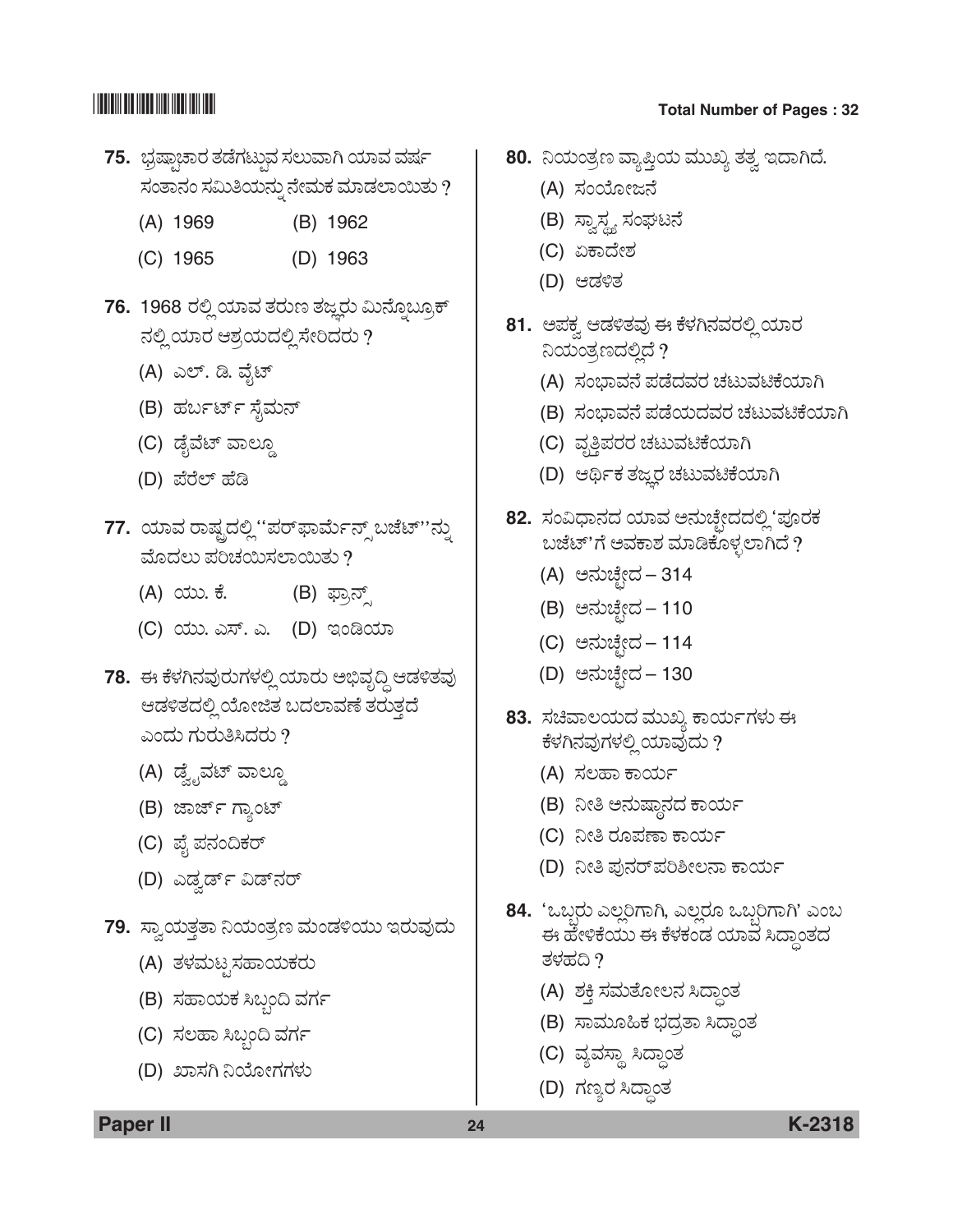- **75.** The Santhanam committee on preventation of corruption was appointed in the year
	- (A) 1969 (B) 1962
	- (C) 1965 (D) 1963
- **76.** In 1968, the young scholars gathered at Minnobrook under patronage of
	- (A) L. D. White
	- (B) Herbert Simon
	- (C) Dwight Waldo
	- (D) Ferrel Heady
- **77.** In which country 'Performance Budget' was first introduce ?
	- (A) U. K. (B) France
	- (C) U. S. A. (D) India
- **78.** Who pointed out development administration is administration of planned change ?
	- (A) Dwight Waldo
	- (B) George Gant
	- (C) Pai Panandikar
	- (D) Edward Weidner
- **79.** Independent Regulatory Commission are under
	- (A) Line Agencies
	- (B) Auxiliary Agencies
	- (C) Staff agencies
	- (D) Private Agencies

- **80.** Span of control is an important principle  $\circ$ f $\overline{\phantom{a}}$ 
	- (A) Coordination
	- (B) Sound organization
	- (C) Unity of command
	- (D) Administration
- **81.** Amateur administration is under the control of
	- (A) Remunerated activity
	- (B) Unremunerated activity
	- (C) Professional activity
	- (D) Economists activity
- **82.** The Constitution that provides for 'Supplimentary budget' in article
	- (A) Article 314
	- (B) Article 110
	- (C) Article 114
	- (D) Article 130
- **83.** The following one is the main function of secretariat
	- (A) Advisory body
	- (B) Policy implementation body
	- (C) Policy making body
	- (D) Policy review body
- **84.** 'One for all and all for one' is the basic principle in this theory
	- (A) Balance of power
	- (B) Collective security
	- (C) Systems theory
	- (D) Elite theory

**K-2318 25 Paper II**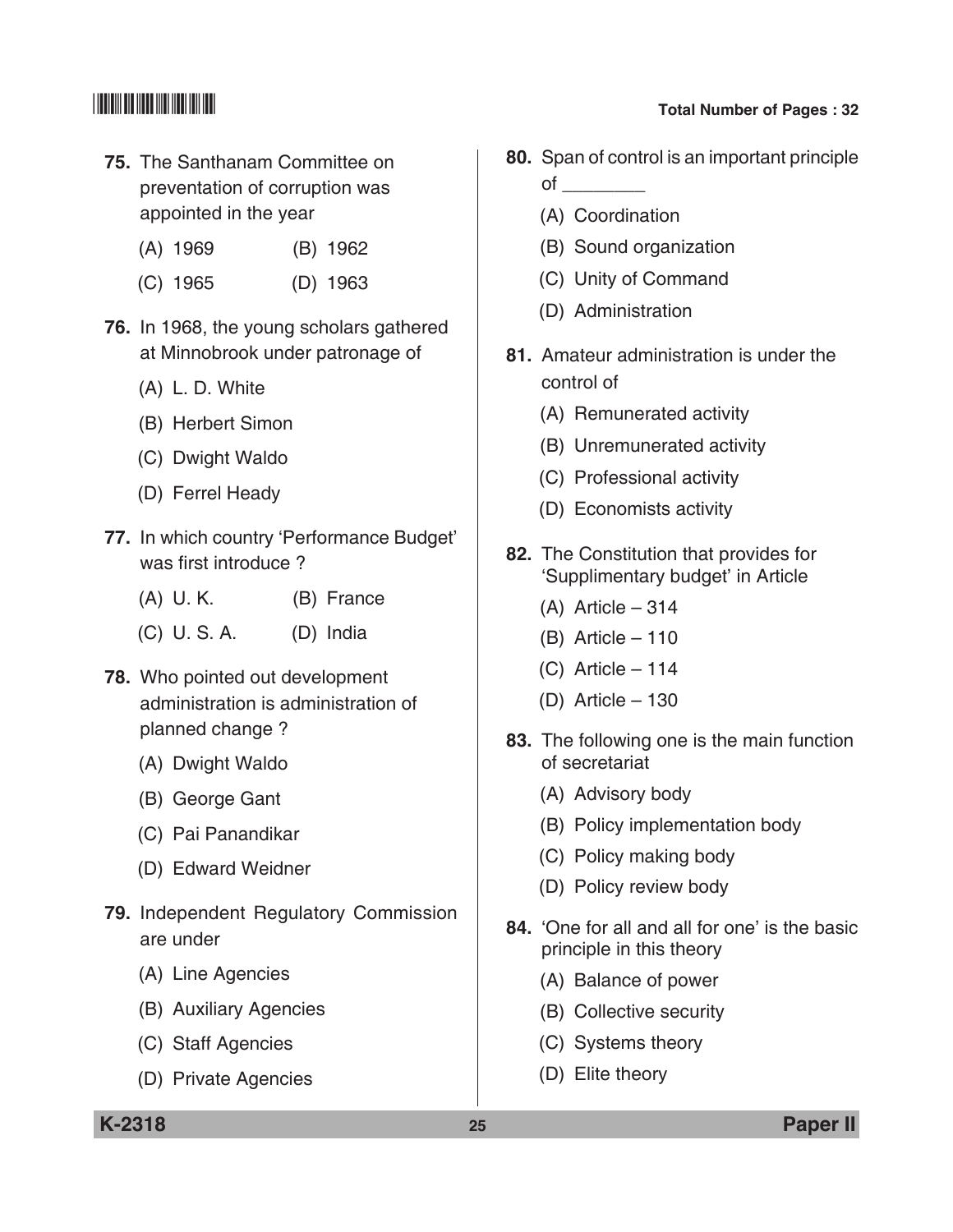- **85.** ಈ ಕೆಳಕಂಡ ಯಾವ ರಾಷ್ಟವು ಮೊದಲು ಸರಕು ಮತ್ತು ಸೇವೆಗಳ ಕಾಯ್ದೆಯನ್ನು ಪರಿಚಯಿಸಿದರು ?
	- (A) ಇಂಗೆಂಡ್ (B) ಜರ್ಮನಿ
	- (C) ´ÝÅ®…Õ (D) Cíw¿Þ
- 86. ಭಾರತದಲ್ಲಿ ಆರ್. ಟಿ. ಐ. ಯ ಸಂಸ್ಥಾಪಕರು
	- (A) ಮಜ್ದೂರ್ ಕಿಸಾನ್ ಶಕ್ತಿ ಸಂಘಟನ್- ಅರುಣ್ ರಾಯ್ ಹಾಗೂ ನಿಖಿಲ್ ಡೇ
	- (B) ಮಜ್ತೂರ್ ಕಿಸಾನ್ ಸಭಾ-ಅರುಣ ರೇ ಹಾಗೂ ನಿಖಿಲ್ ದುಬೆ
	- (C) ಮಜ್ದೂರ್ ಆಲ್ ಇಂಡಿಯಾ ಕಿಸಾನ್ ಸಭಾ–ಅರುಣ್ ಡೇ ಹಾಗೂ ನಿಖಿಲ್ ರಾಯ್
	- (D) ಭಾರತೀಯ ಮಜ್ತೂರ್ ಕಿಸಾನ್ ಸಂಘ–ನಿಖಿಲ್ ಅರುಣ್ ಹಾಗೂ ಅರುಣ್ ಡೇ
- **87.** ''ದ ಕೆಪ್ಯಾಸಿಟಿ ಟು ಗವರ್ನ್'' ಕೃತಿ ಬರೆದವರು ಯಾರು  $\partial$ 
	- (A) ಪೀಟರ್ ಹೌಸ್
	- (B) ರೋಜರ್ ಡಾನ್ ಶುಲ್
	- (C) ಪೀಟರ್ ಅಕ್**ಜಿನ್**
	- (D) ಯೆಝೆಕಲ್ ಡ್ರೊರ್
- 88. "ಪಾಲಿಟಿಕ್ಸ್ ಆ್ಯಂಡ್ ದಿ ಬ್ಯೂರೋಕ್ರೆಸಿ" ಪುಸ್ತಕವನ್ನು  $\alpha$ ರೆದವರು
	- (A) ಕೆನೆಥ್ ಜೆ. ಮಿಯರ್
	- (B) ಲಿಯೊನಾರ್ಡ್ ಡಿ. ವೈಟ್
	- (C) ಎಚ್. ಜಾರ್ಜ್ ಫ್ರೆಡ್ರಿಕನ್
	- (D) ಚಾರ್ಲ್ಡ್ ಗುಡ್**ಶೆಲ್**
- 89. ಸಾರ್ವಜನಿಕ ನೀತಿಯ ಪಿತಾಮಹರಾರು ?
	- (A) ಎಲ್. ಡಿ. ವೈಟ್
	- (B) ಹೆರಾಲ್ಡ್ ಲಾಸ್ವೆಲ್
	- (C) ಓ. ಇ. ವಿಲಿಯಮ್ಸನ್
	- (D) ಸುಬ್ರಹ್ಮಣ್ಯಂ
- **90.** ಈ ಕೆಳಗಿನವರುಗಳಲ್ಲಿ ಯಾವ ಭಾರತೀಯನು ಭಾರತದ ನಾಗರಿಕ ಸೇವೆಗೆ ಮೊದಲು ಸೇರಿದವರು ?
	- (A) ಸತ್ಯೇಂದ್ರನಾಥ ಠಾಗೋರ್
	- (B) ಬಸಂತ್ ಜೋಶಿ
	- (C) ಸಿ. ಡಿ. ದೇಶ್*ಮುಖ್*
	- (D) ರಾಜಾಜಿ
- 91. ಈ ಕೆಳಗಿನವರಲ್ಲಿ ಯಾರು ಆಧುನಿಕೋತ್ತರ ಸಾರ್ವಜನಿಕ ಆಡಳಿತದ ಸಿದ್ಧಾಂತಗಾರರು ?
	- 1. ಬೆಲ್
	- 2. ಬರ್ಗ್ಫ್ರೆಸ್ಟ್
	- 3. ಲ್ಯೊಟರ್
	- 4. ಬೌಡ್ಸಿಲಾರ್ಡ್
	- 5. ಡ್ವೈವೆಟ್ ವಾಲ್ಡೂ
- **ÓÜíPæàñÜWÜÙÜá :**
	- (A) 1, 2, 3, 4
	- (B) 2, 3, 5, 4
	- (C) 3, 2, 4, 5
	- (D) 5, 1, 3, 2
- 92. **ಅಂತರ್**ಜಾಲವು ಆಡಳಿತವನ್ನು ಪುನರ್ ಆವಿಷ್ಕರಿಸಲು ಬೆಂಬಲಿಸುವ ಒಂದು ಬಲಿಷ್ಠ ಸಾಧನವಾಗಿ ಈ ಕೆಳಗಿನ ಆಡಳಿತ ಸಾಧನದ ಕ್ರಿಯೆಗೆ ಸಹಾಯಕಾರಿಯಾಗಿದೆ ?

ಈ ಕೆಳಗಿನ ಸಂಕೇತಗಳಿಂದ ಸರಿಯಾದ ಉತ್ತರ ಹುಡುಕಿರಿ.

### **ÓÜíPæàñÜWÜÙÜá :**

- (A) ಗುಣಮಟೃಹಾಗೂ ವಿಭಾಗೀಕರಣ
- (B) ಜಾಲಬಂಧಗಳು ಹಾಗೂ ಗ್ರಾಹಕ ಸೇವೆಗಳು
- (C) ಬಾಹ್ಯ ಸಹಕಾರ ಹಾಗೂ ವೆಚ್ಚಪರಿಣಾಮಕತೆ
- (D) ಜಾಲಬಂಧಗಳು ಹಾಗೂ ಶ್ರೇಣೀಕರಣ
- **Paper II 26 K-2318**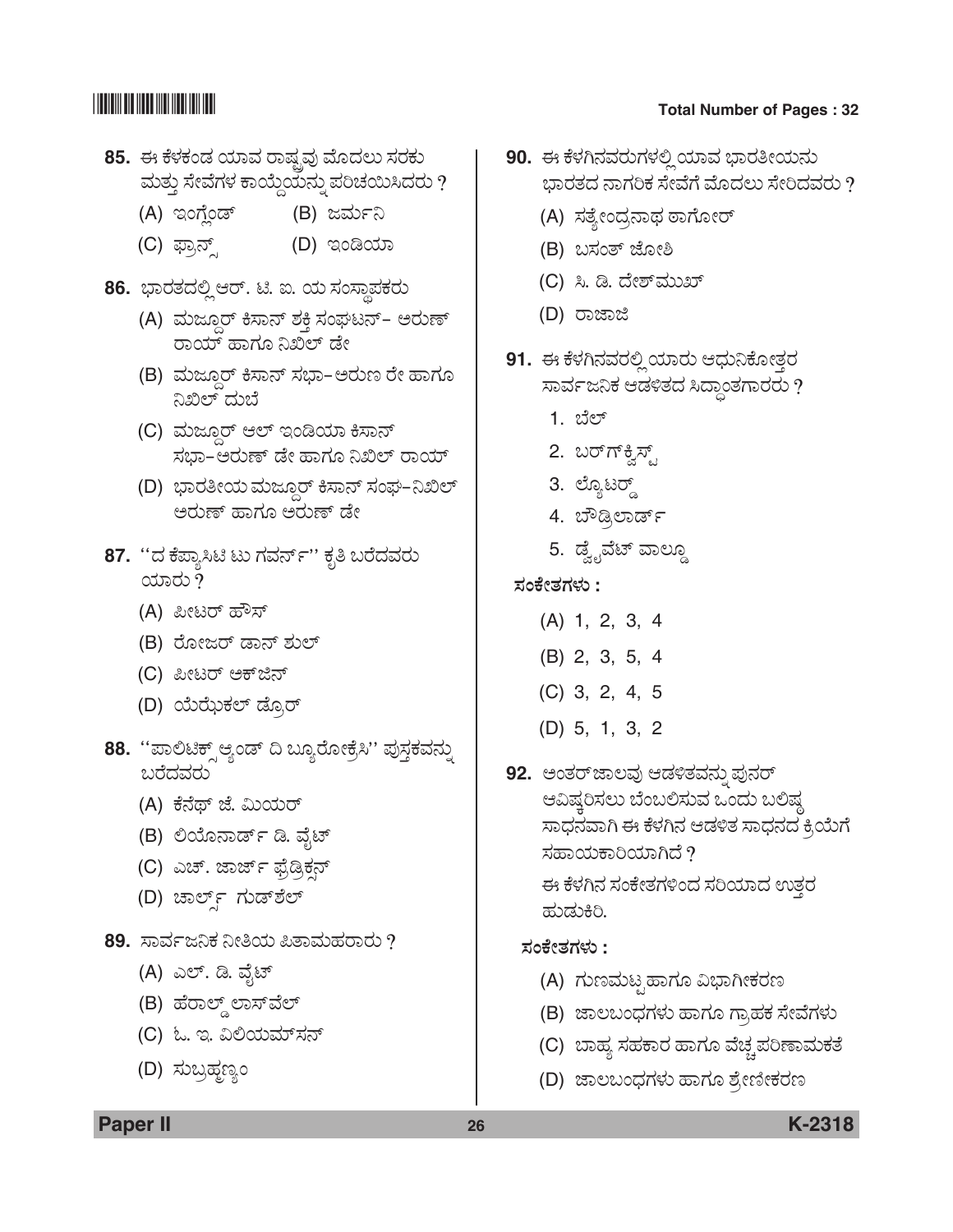- **85.** Which of the following countries first introduced the GST Act ?
	- (A) England (B) Germany
	- (C) France (D) India
- **86.** Founder of RTI in India
	- (A) Majdoor Kisan Shakti Sangtan of Arun Roy and Nikhil Dey
	- (B) Majdoor Kisan Sabha of Aruna Ray and Nikhil Dubhey
	- (C) Majdoor of all India Kisans Sabha Arun Dey and Nikhil Roy
	- (D) Bharatiya Majdoor Kisan Sangh Nikhil Arun and Arun Dey
- **87.** Who is the author of the book ; "The capacity to Govern" ?
	- (A) Peter House
	- (B) Roger Don Shull
	- (C) Peter Akzin
	- (D) Yehezkel Dror
- **88.** The book "Politics and the Bureaucracy" is written by
	- (A) Kenneth J. Meier
	- (B) Leonard D. White
	- (C) H. George Fredrickson
	- (D) Charles Goodsell
- **89.** Who is the father of Public Policy ?
	- (A) L. D. White
	- (B) Harold Lasswell
	- (C) O. E. Williamson
	- (D) Subramaniam

- **90.** Among the following who was the first Indian to join Indian civil service ?
	- (A) Satyendranath Tagore
	- (B) Basant Joshi
	- (C) C. D. Deshmukh
	- (D) Rajaji
- **91.** Who of the following are Post Modern Public Administration theorist ?
	- 1. Bell
	- 2. Bergquist
	- 3. Lyotard
	- 4. Baudrillard
	- 5. Dwight Waldo

### **Codes :**

- (A) 1 2 3 4
- (B) 2 3 5 4
- (C) 3 2 4 5
- (D) 5 1 3 2
- **92.** Internet as a powerful instrument for reinvention of the administration supports creation of the following

 Choose the correct answers from the codes given below :

### **Codes :**

- (A) Standardisation, departmentalisation
- (B) Networks and customer services
- (C) External corporation and cost efficiency
- (D) Networks and hierarchy

**K-2318 27 Paper II**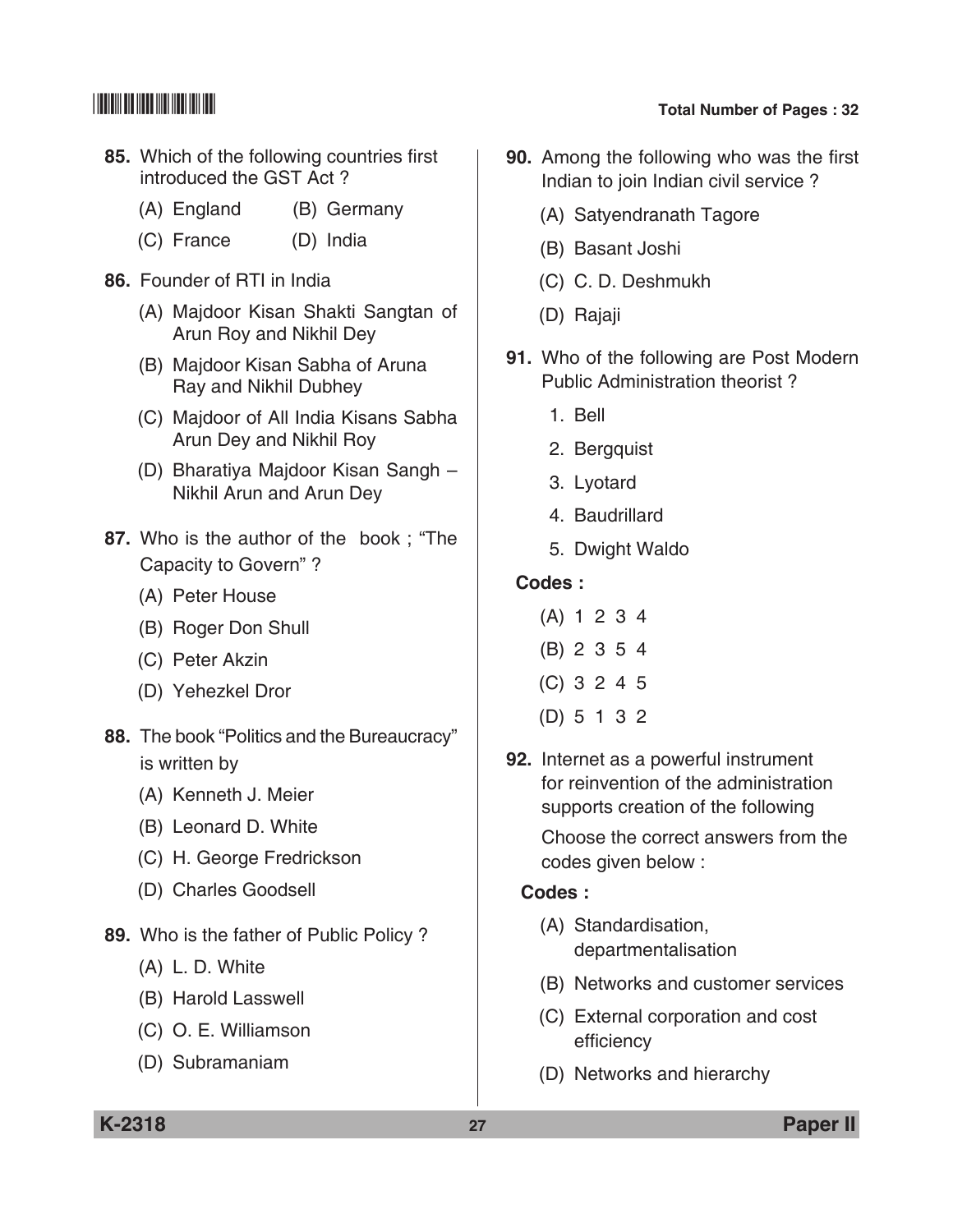- 93. ಈ ಕೆಳಗಿನವರಲ್ಲಿ ಯಾರು ಸಾರ್ವಜನಿಕ ಆಡಳಿತ ಮತ್ತು ಖಾಸಗಿ ಆಡಳಿತ ಒಂದೇ ತೆರನಾದ ಲಕ್ಷಣಗಳನ್ನು ಪ್ರದರ್ಶಿಸುತ್ತವೆ ಎಂದು ವಾದಿಸುತ್ತಾರೆ?
	- (A) ಪಾಲ್ ಎಚ್. ಆ್ಯಪಲಬಿ
	- (B) ಎಲ್. ಉರ್ರಿಕ್
	- (C) ಎಫ್. ಎ. ನೀಗ್<u>ಗ</u>ೋ
	- (D) ವಾರ್ನರ್
- **94.** ಈ ಕೆಳಗಿನವರುಗಳಲ್ಲಿ ಯಾರು ನವ ಸಾರ್ವಜನಿಕ ನಿರ್ವಹಣೆಗೆ ಈ ರೀತಿ ಸಾರಾಂಶ ನೀಡಿದ್ದಾರೆ ನಮಗೆ ಅನಾವಶ್ಯಕ ಸರಕಾರ ಬೇಡ ಆದರೆ ಉತ್ತಮ ಆಳ್ವಿಕೆಯ ಅವಶ್ಯಕತೆ ಇದೆ ?
	- (A) ಡಬ್ಲೂ. ಎಫ್. ವಿಲ್ಲೋಬಿ
	- (B) ಐ. ಚೆಸ್ಗರ್ ಬರ್ನಾರ್ಡ್
	- (C) ಪೀಟರ್ ಡ್ರಕರ್
	- (D) ಆಸ್**ಬಾರ್ನ್ ಮತ್ತು ಗೇಬ್ಲರ್**
- 95. ಸೆಪ್ಟೆಂಬರ್ 2015 ರಲ್ಲಿ ಯು. ಎನ್. ನ ಸಾಮಾನ್ಯ ಸಭೆಯು ಸುಸ್ಥಿರ ಅಭಿವೃದ್ಧಿಯ, \_\_\_\_\_\_\_\_ ಸಂಖ್ಯೆಯ ಗುರಿಗಳನ್ನು ಘೋಷಿಸಿತು.
	- (A) 15 (B) 08
	- (C) 17 (D) 09
- \*K2318\* **Total Number of Pages : 32**
	- 96. ಈ ಕೆಳಗಿನವರಲ್ಲಿ ಯಾವ ಮಹಿಳಾ ಬರಹಗಾರರು ಸಾರ್ವಜನಿಕ ಸೇವೆಯಲ್ಲಿ ಮಹಿಳೆ ಬಗ್ಗೆ ಗಮನಹರಿಸುವುದರೊಂದಿಗೆ 'ವುಮೆನ್ ಆ್ಯಂಡ್ ಪಬ್ಲಿಕ್ ಆಡ್ಬಿನಿಸ್ಟೇಶನ್' ಎಂಬ ಗ್ರಂಥವನ್ನು ಸಂಪಾದಿಸಿದರು $?$ 
		- 1. ಹೆಲಿಸೆ ಲೆವಿನ್
		- 2. ಮಾರಿಯಾ ಡಿ ಅಗೊಸ್ತಿನೋ
		- 3. ಮೇರಿ ಪಾರ್ಕರ್ ಫಾಲೆಟ್
		- 4. ಪೆಟ್ರಿಶಿಯಾ ಎಮ್. ಶಿಲ್ಡ್.

### **ÓÜíPæàñÜWÜÙÜá :**

- (A) 1, 3
- (B) 1, 2, 4
- $(C)$  1, 2
- (D) 3, 4

**(97-100)** ಪಟ್ಟಣ ಹಾಗೂ ನಗರಗಳ ಕುರಿತಾದ ಜನಪ್ರಿಯ ದೃಷ್ಠಿಕೋನವೆಂದರೆ, ಇವು ಅಭಿವೃದ್ಧಿ ಪರ ರಾಷ್ಟ್ರಗಳಲ್ಲಿ ನಗರೀಕರಣ ಪ್ರಕ್ರಿಯೆ ಹಾಗೂ ಅದರಿಂದಾಗುವ ಲಾಭ ಮತ್ತು ಸಮಾಧಾನದ ಬಗ್ಗೆ ತಿಳಿಸುವುದರೊಂದಿಗೆ, ಇದು ಪರಿಸರ ನಾಶ, ಕೊಳೆಗೇರಿ, ಅಕ್ರಮ ವಸತಿಗಾರರು, ನಗರ, ಬಡತನ, ನಿರುದ್ಯೋಗ, ಅಪರಾಧ, ಅರಾಜಕತೆ, ಸಂಚಾರ ಅವ್ಯವಸ್ಥೆ ಎಂಬೆಲ್ಲಾ ಅಧಿಕಾರ್ಥವನ್ನು ನೀಡುತ್ತದೆ. ಆದರೆ, ವಾಸ್ತವೀಕತೆಯನ್ನು ಗಮನಿಸಿದರೆ ಕಳೆದ 50 ವರ್ಷಗಳಲ್ಲಿ 1950 ರಲ್ಲಿ 300 ಮಿಲಿಯನ್ ಇದ್ದ ಜನಸಂಖ್ಯೆಯು 2000 ದ ಇಸವಿಯಲ್ಲಿ 2 ಬಿಲಿಯನ್ ನಷ್ಟು ಅಭಿವೃದ್ಧಿ ರಾಷ್ಟ್ರಗಳಲ್ಲಿ ಹೆಚ್ಚಾಗಿರುವುದು ನಿಜಕ್ಕೂ ಅಭೂತಪೂರ್ವ ಹಾಗೂ ಕೆಟ್ಟ ಬೆಳವಣಿಗೆ.

**Paper II 28 K-2318**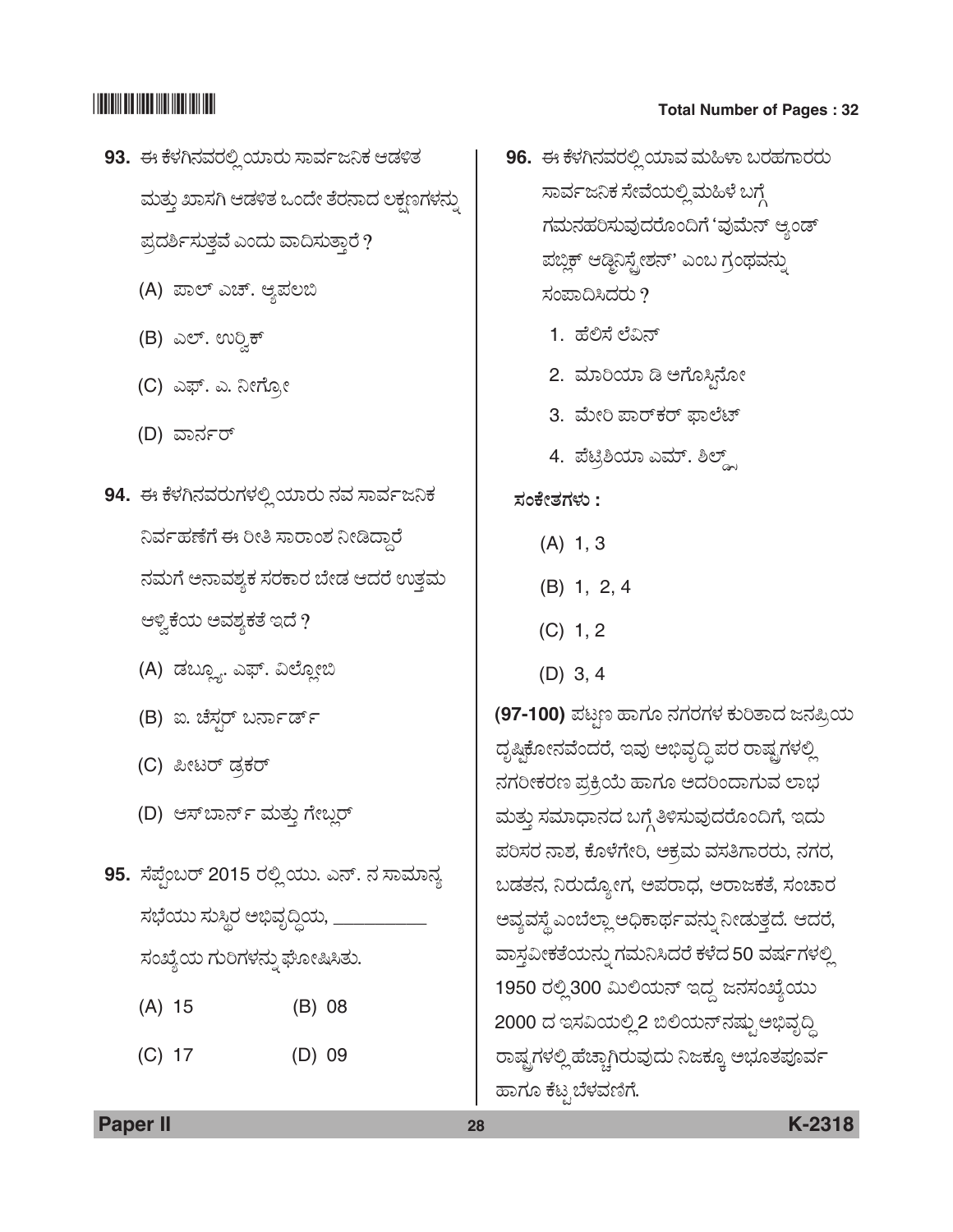- **93.** Who among the following argue that the public administration and private administration exhibit the same characteristics ?
	- (A) Paul H. Appleby
	- (B) L. Urwick
	- (C) F. A. Nigro
	- (D) Warner
- **94.** Who summarized 'New Public Management' as we do not need more government but we need better governance ?
	- (A) W. F. Willoughby
	- (B) I. Chester Barnard
	- (C) Peter Drucker
	- (D) Osborne and Gaebler
- **95.** In September, 2015 UN general Assembly declared \_\_\_\_\_\_\_\_\_ number of sustainable development goals.
	- (A) 15 (B) 08
	- (C) 17 (D) 09
- **96.** Of the following who focussed her
	- work on women in Public Service by editing a book titled 'Women and Public Administration : Theory and practice'.
		- 1. Helisse Levine
		- 2. Maria D' Agostino
		- 3. Mary parker follet
		- 4. Patricia M. Shields

### **Codes :**

- (A) 1, 3
- (B) 1, 2, 4
- (C) 1, 2
- (D) 3, 4

**(97-100)** The popular view of towns and cities in developing countries and of urbanization process is that despite the benefits and comforts it brings, the emergence of such cities connotes environmental degradation, generation of slums and squatters, urban, poverty, unemployment, crimes, lawlessness, traffic Chaos etc. But what is the reality ? Given the unprecedental increase in urban population over the last 50 years from 300 million in 1950 to 2 billion in 2000 in developing countries, the wonder really is how badly.

### **K-2318 29 Paper II**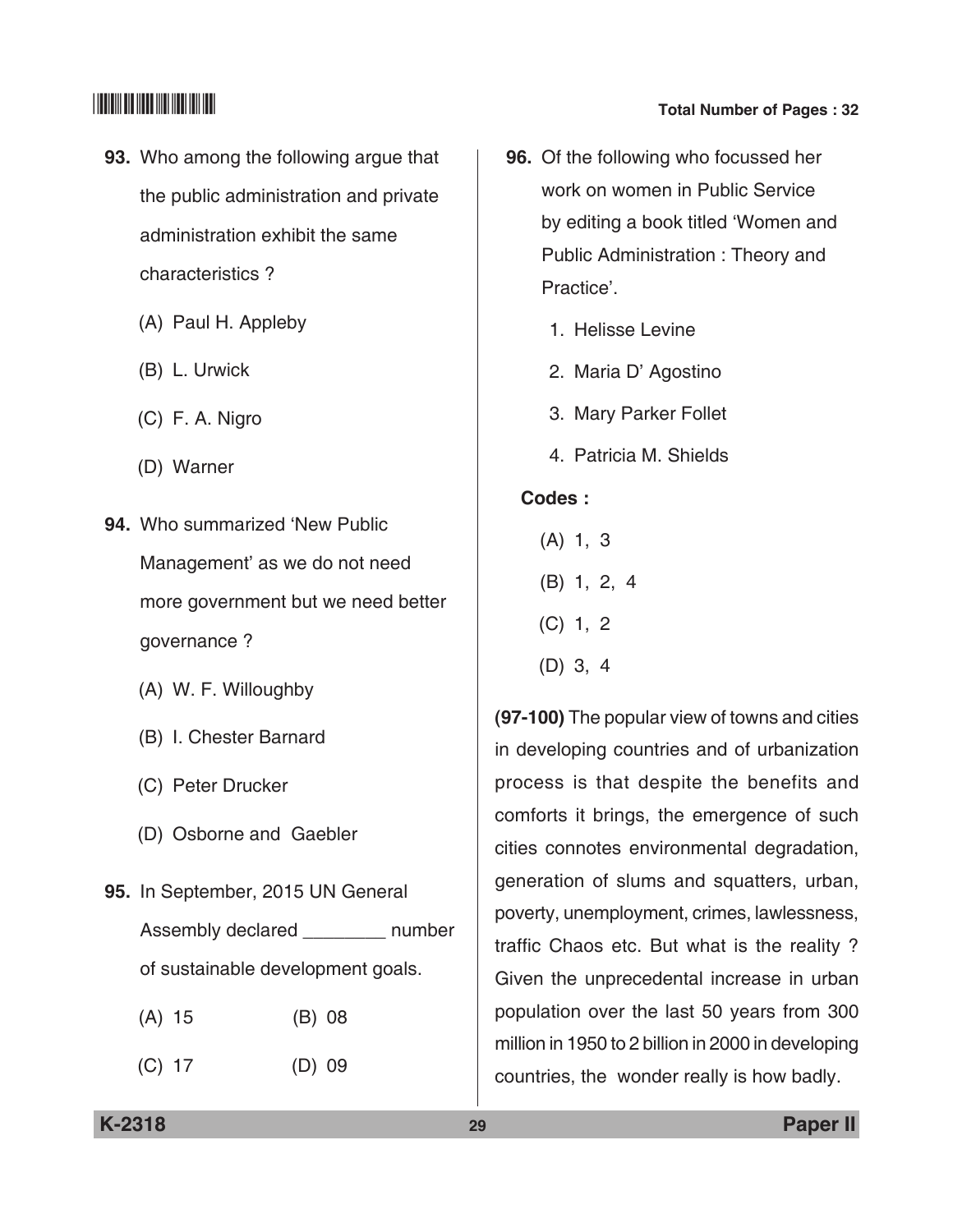ಒಟಾರೆ, ನಗರ ಜೀವನದ ಗುಣಮಟವು ನೀರಿನ/ಜಲದ ಲಭ್ಯತೆ, ನೈರ್ಮಲ್ಯ , ವಿದ್ಯುಚ್ಛಕ್ತಿ, ಆರೋಗ್ಯ , ವಿದ್ಯಾಭ್ಯಾಸ, ಸಂವಹನ ಹಾಗೂ ಸಾರಿಗೆಯ ವಿಷಯಗಳಲ್ಲಿ ಸಾಕಷ್ಟು ಸುಧಾರಿಸಿದೆ. ಇದು ಮತ್ತೊಂದು ಅರ್ಥದಲ್ಲಿ, ಹೆಚ್ಚಿನ ನಗರ ವಾಸಿಗರಿಗೆ ಸುಧಾರಿಸಿದ ನೀರಿನ ವ್ಯವಸ್ಥೆಯನ್ನು ಕಲ್ಪಿಸಿದ್ದನ್ನು ವಿವರಿಸಿದೆ ಹಾಗೂ ಏಷ್ಯಾದಲ್ಲಿಯೇ ಅತೀ ದೊಡ್ಡ ರಾಷ್ಟ್ರಗಳಾದ ಚೈನಾ, ಭಾರತ, ಇಂಡೋನೇಷಿಯಾ ಹಾಗೂ ಫಿಲಿಫೈನ್ಸ್ ಈ ಕಾರ್ಯ ನಡೆದಿರುವುದನ್ನು ತಿಳಿಸಿದೆ. ಆದಾಗ್ಯೂ 20ನೇ ಶತಮಾನದ ಕೊನೆಯಲ್ಲಿ ಇಷ್ತೆಲ್ಲಾ ಸುಧಾರಿಸಿದ ನೀರಿನ ವ್ಯವಸ್ಥೆ ಇದ್ದರೂ, ಶೇಕಡಾವಾರಿನ ಲೆಕ್ಕಚಾರದಲ್ಲಿ, ಇದು, ಇಳಿಮುಖವಾಗಿದ್ದು, ಒಟ್ಕಾರೆ ಲೆಕ್ತದಲ್ಲಿ ನಗರವಾಸಿಗಳು ಹೆಚ್ಚಾದರೂ, ಈ ಸೇವೆ, ಸುಧಾರಿಸಿ ನಡೆದಿದೆ. ಇದೇ ರಾಷ್ಟ್ರಗಳು, ನೈರ್ಮಲ್ಯದ ವಿಚಾರದಲ್ಲೂ ಸಾಕಷ್ಟು ಸುಧಾರಣೆ ಸಹಾ ಕಂಡಿದೆ. ಇದು ಒಟಾರೆ 293 ಮಿಲಿಯನ್ ನಾಗರೀಕರಿಗಿಂತ ಹೆಚ್ಚಿನ ಜನಸಂಖ್ಯೆಗೆ (1990-2000) ಒಂದು ದಶಕದೊಳಗೆ ಈ ಕಾರ್ಯವೆಸಗಿದೆ. ಈ ಎಲ್ಲಾ ಬೆಳವಣಿಗೆಗಳನ್ನು ತೀವ್ರವಾಗಿ ಬೆಳೆಯುತ್ತಿರುವ ನಗರ ಜನಸಂಖ್ಯೆ , ಹಣದ ಅಭಾವ, ಪ್ರಯಾಸ ಪಡುತ್ತಿರುವ ಮಾನವ ಸಂಪನ್ಮೂಲ, ಪರಿಣಾಮಕಾರಿ ಹಾಗೂ ಗುಣಾತ್ಮಕ ಸಾರ್ವಜನಿಕ ನಿರ್ವಹಣೆಯ ಹಿನ್ನೆಲೆಯಲ್ಲಿ ಇದನ್ನು ಗಮನಿಸಬೇಕಾಗಿದೆ.

ಈ ಮೇಲಿನ ಪ್ಯಾರವನ್ನು ಓದಿದ ನಂತರ ಈ ಕೆಳಗಿನ ಪ್ರಶ್ನೆಗಳಿಗೆ ಉತ್ತರಿಸಿರಿ.

- **97.** ಅಭಿವೃದ್ಧಿ ರಾಷ್ಟ್ರಗಳಲ್ಲಿ ನಗರೀಕರಣದ ಪ್ರಕ್ರಿಯೆ ಕುರಿತು ಜನಪ್ರಿಯ ದೃಷ್ಠಿಕೋನವು ಹೀಗಿದೆ
	- (A) ಧನಾತ್<del>ಕ</del>
	- (B) ಋಣಾತ್ತಕ
	- (C) ತಟಸ್ಥ
	- (D) ಅನಿರ್ದಿಷವಾಗಿದೆ
- 98. 1950 ರಿಂದ 2000 ದ ದಶಕಗಳಲ್ಲಿ ಅಭಿವೃದ್ಧಿ ರಾಷ್ಟ್ರಗಳಲ್ಲಿ ಸರಾಸರಿ ವಾರ್ಷಿಕವಾದ ನಗರವಾಸಿಗಳ ಹೆಚ್ಚುವರಿ ಜನಸಂಖ್ಯೆಯು ಸುಮಾರು
	- (A) 30 ಮಿಲಿಯನ್
	- (B) 40 ಮಿಲಿಯನ್
	- (C) 50 ಮಿಲಿಯನ್
	- (D) 60 ಮಿಲಿಯನ್
- **99.** ಈ ಪ್ಯಾರದಲ್ಲಿ ಲೇಖಕರು ಈ ಕೆಳಗಿನ ಯಾವುದರ ಮೇಲೆ ಗಮನಹರಿಸಿದ್ದಾರೆ ?
	- (A) ಜ್ಞಾನದ ವಿಸ್ತರಣೆಯೆಡೆಗೆ
	- (B) ಪರಿಸರ ಪ್ರಜ್ಞೆಯೆಡೆಗೆ ಗಮನ ಸೆಳೆಯಲು
	- (C) ವಿಶ್ಲೇಷಣಾತ್ಮಕ ತರ್ಕದೆಡೆಗೆ
	- (D) ವಿವರಣಾತ್ಮಕ ಹೇಳಿಕೆಯೆಡೆಗೆ
- 100. ಈ ಮೇಲಿನ ಪ್ಯಾರದಲ್ಲಿ ಲೇಖಕರು ಹೇಳಬಯಸಿರುವುದು
	- (A) ನಗರ ಜೀವನದ ಅಪಾಯದ ಬಗ್ಗೆ ತಿಳಿಸಲು
	- (B) ನಗರ ಜೀವನದ ನೋವುಗಳನ್ನು ತಿಳಿಸಲು
	- (C) ಮಾನವನ ಬೆಳವಣಿಗೆಯ ಬಗ್ಗೆ ಅರಿವು ಮೂಡಿಸಲು
	- (D) ಬೆಳವಣಿಗೆಯ ಇತಿ-ಮಿತಿ ತಿಳಿಸಲು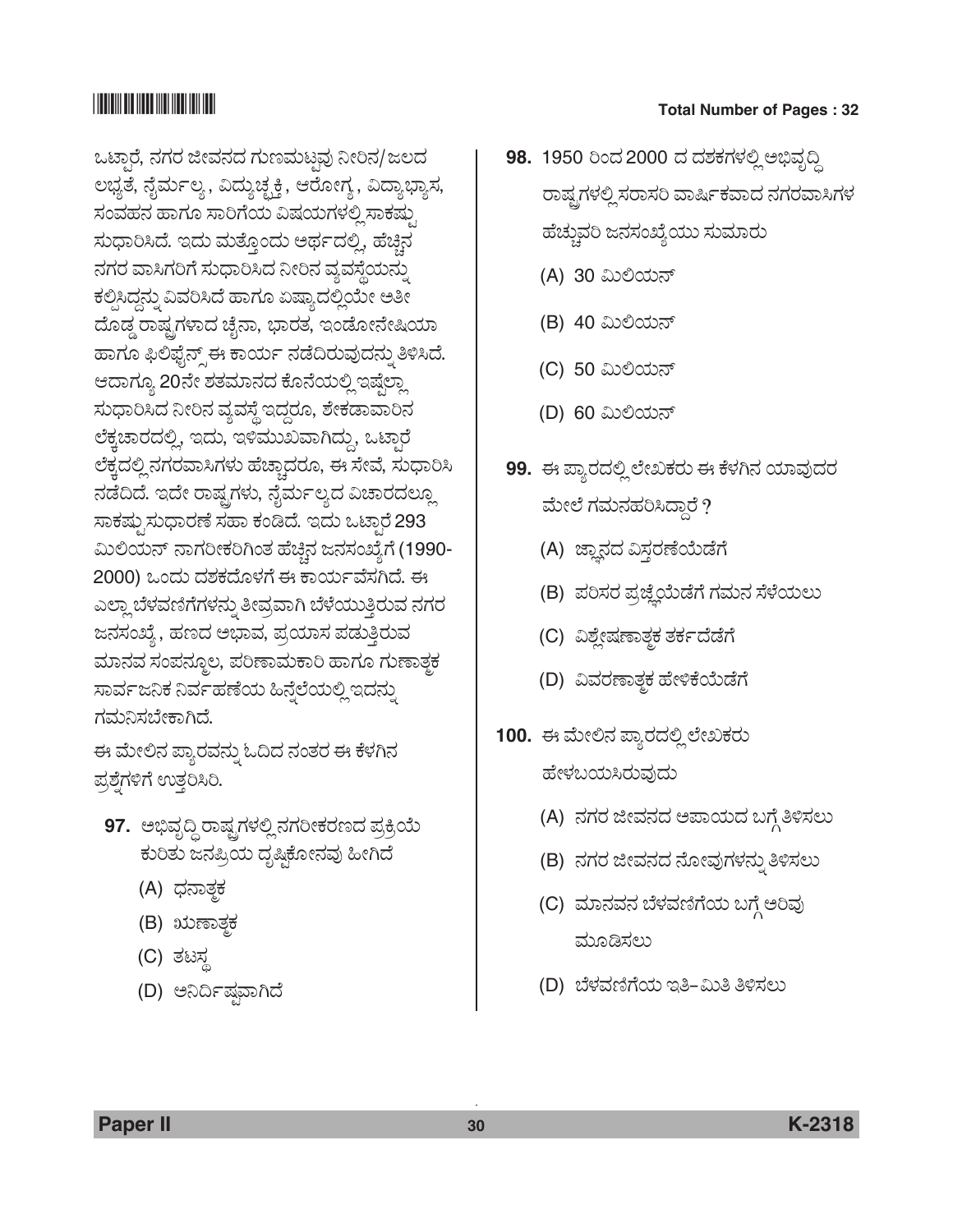In general, the urban quality of life has improved in terms of availability of water and sanitation, power, health and education, communication and transport. By way of illustration, a large number of urban residents have been provided with improved water in urban areas in Asia's largest countries such as China, India, Indonesia and Philippines. Despite that, the access to improved water in terms of percentage of total urban population seems to have declined during the last decade of 20<sup>th</sup> century, though in absolute numbers, millions of additional urbanities, have been provided improved services. These countries have made significant progress in the provision of sanitation services too, together, providing for an additional population of more than 293 million citizens within a decade (1990-2000). These improvements must be viewed against the backdrop of rapidly increasing urban population, fiscal crunch and strained human resources and efficient and quality-oriented public management.

Read the above passage and answer the following questions :

- **97.** The popular view about the process of urbanization in developing countries is
	- (A) Positive
	- (B) Negative
	- (C) Neutral
	- (D) Unspecified

## \*K2318\* **Total Number of Pages : 32**

- **98.** The average annual increase in the number of urbanities in developing countries from 1950 to 2000 A. D. was close to
	- (A) 30 million
	- (B) 40 million
	- (C) 50 million
	- (D) 60 million
- **99.** The author in this passage has tried to focus on
	- (A) Extension of knowledge
	- (B) Generation of environmental consciousness
	- (C) Analytical reasoning
	- (D) Descriptive statement
- **100.** In the above passage, the author intends to state
	- (A) The hazards of the urban life
	- (B) The sufferings of the urban life
	- (C) The awareness of human progress
	- (D) The limits to growth

**K-2318 31 Paper II**